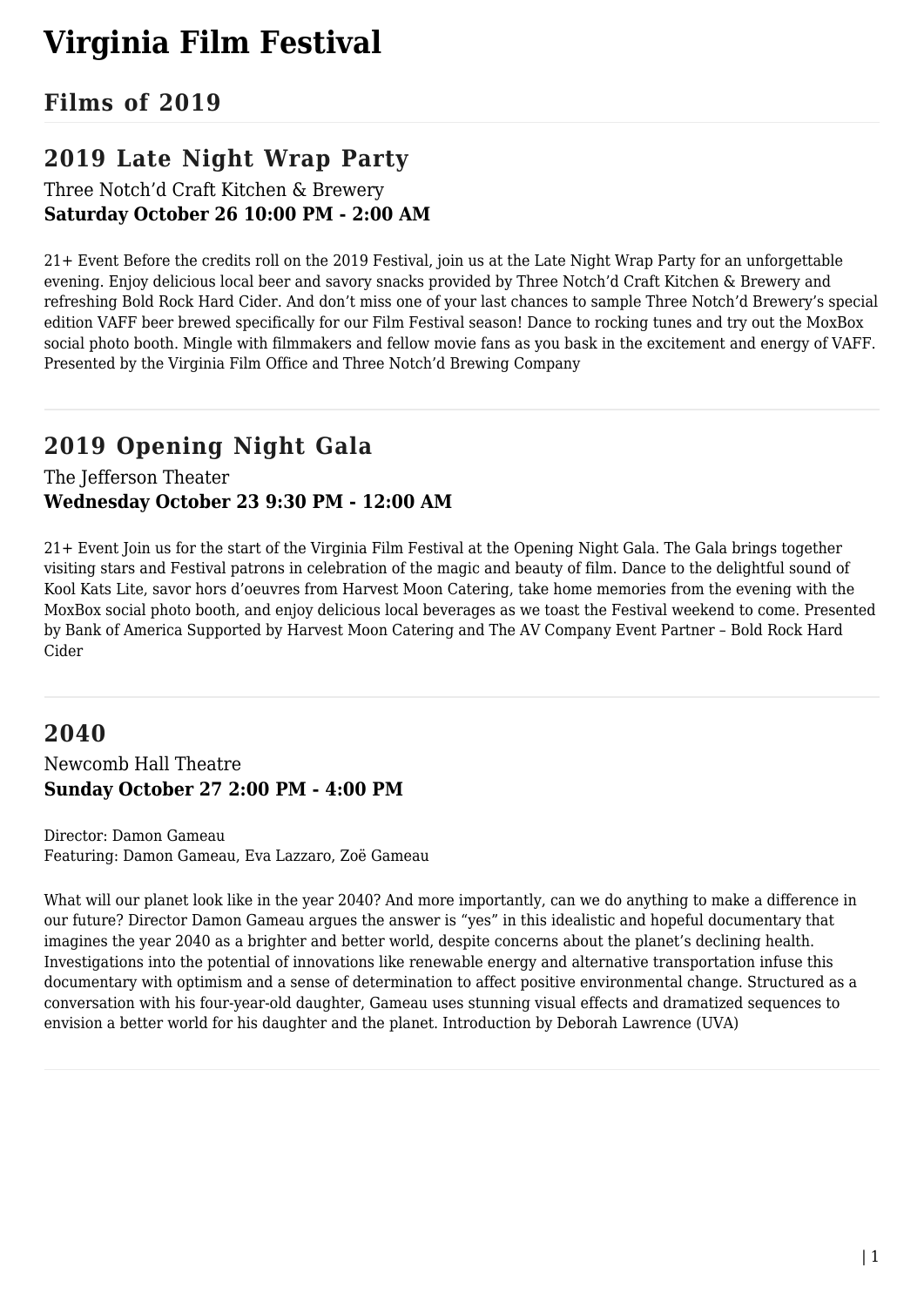## **9 Pillars Hip Hop Music Video Showcase**

### Jefferson School African American Heritage Center **Friday October 25 9:00 PM - 10:00 PM**

Curated by 9 Pillars Hip Hop Cultural Festival Director, Cullen Wade, 9 Pillars Hip Hop Music Video Showcase highlights some of the best local hip hop video directors and rappers. Full Lineup: Keynote Illidge – "Homicide" dir. Wicked Wead The Losers – "Heartbreak" dir. Boo Agee J.Ran ft. EquallyOpposite – "Teach You" dir. NOXID Chef G. – "No Hook" dir. Doughman Quin Bookz – "Game" dir. Evan Hen Fellowman – "Sobriety" dir. Tod Gorman Waterloo – "4 Walls" dir. Zach Phillips & Drew Heilman Waasi – "YOUANDI" dir. Cyrus Entezam Discussion with the filmmakers and artists, moderated by Ty Cooper (VAFF) Supported by 101.3 Jamz and 9 Pillars Hip Hop Cultural Festival

# **Adrenaline Film Project Reprise**

### Newcomb Hall Theatre **Saturday October 26 7:30 PM - 10:00 PM**

In its 15th year and hosted by Light House Studio, the Adrenaline Film Project challenges 12 filmmaking teams to write, cast, film, edit, and premiere their films all in 72 hours under the mentorship of Hollywood professionals, Jeff Wadlow and Han West, and AFP alum and LHS lead teaching artist, Sam Gorman. LHS premiered the 2019 completed films at Vinegar Hill Theatre on October 12 with an awards ceremony. This screening will be a repeat screening of the completed films and feature an Audience Award. Introduction and award presentation by Sam Gorman (Light House Studio) Light House Studio's Adrenaline Film Project is supported by Amy and John Harris, 3Twenty3, Allison Partners, Charlottesville Radio Group, Vibethink, and the Virginia Film Office.

# **Afrikana Film Festival**

### Jefferson School African American Heritage Center **Saturday October 26 2:00 PM - 4:00 PM**

The Afrikana Independent Film Festival is dedicated to showcasing the cinematic works of people of color from around the world, with a special focus on the global Black narrative. Its mission is to "present high-quality, wellcrafted stories that celebrate the diaspora and encourage people to connect." This screening will showcase some of the best work of the 4th Annual Afrikana Film Festival. Discussion with filmmaker Terrance Daye, moderated by founder and creative director Enjoli Moon

# **Ai Weiwei: Yours Truly**

St. Anne's-Belfield School **Sunday October 27 2:00 PM - 3:45 PM**

Director: Cheryl Haines Featuring: Ai Weiwei, Ahmed Maher, Chelsea Manning, John Kiriakou, Gao Ying

While under house arrest in Beijing at the hands of Chinese authorities, artist and activist Ai Weiwei remotely transforms Alcatraz into an extraordinary exhibit dedicated to prisoners of conscience around the globe. His exhibit Yours Truly invites visitors to write messages of hope and support to those unjustly detained in other countries. The film follows these postcards' journeys, demonstrating the comfort that can be found in the voices of strangers on the other side of the world. Director Cheryl Haines also explores the artist's own inspiration for his work, ultimately creating a moving call to action that extends the already expansive reach of Ai Weiwei's letters. Discussion with director Cheryl Haines and subject John Kiriakou, moderated by Matthew McLendon (UVA) Supported by IX Art Park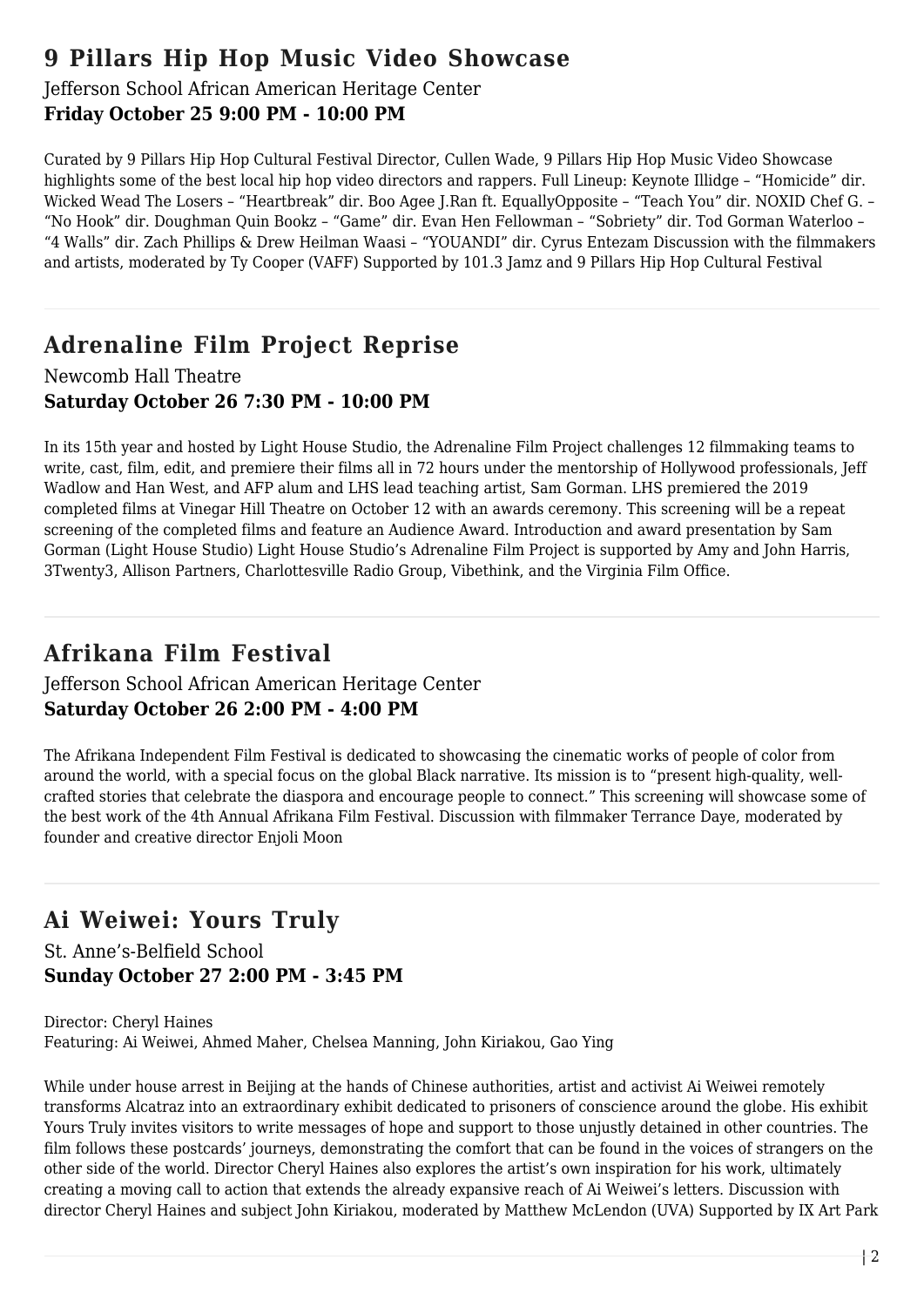# **Alone**

### See Feature Film Listing for Venue **Friday October 25 3:00 PM - 12:00 AM**

Director: Kwaku Alston Featuring: Rodney Charles, Eromomen Esoimeme

Screens before A Conversation with Kwaku Alston I was inspired to create Alone while processing the loss of my community and neighborhood from the devastating Woolsey Fires. Displaced, unable to call anywhere home, and suffering from severe survivor's guilt, I was unsure for the first time about my future and where my family could live. Everywhere I looked, I saw ashes and darkness, a suffering community in pain. During this time, I deeply resonated with Maya Angelou's poem "Alone." Her words propelled me into creating a short film. Alone was born out of this place of despair and isolation and was an effort to create a piece of art to help my soul heal. In Alone, we are faced with the dire consequences of humankind creating an unsustainable world. Our harmful actions and inability to change has initiated cataclysmic destruction—a product of ignoring our responsibilities as stewards of the earth. We have been enslaved by materialism, an effective tool…

## **Always in Season**

Jefferson School African American Heritage Center **Sunday October 27 2:30 PM - 4:30 PM**

Director: Jacqueline Olive

Preceded by the short film What if Black Boys Were Butterflies? When Claudia Lacy's 17-year-old son, Lennon, was found hanging from a swing set in their predominantly white neighborhood of Bladenboro, North Carolina, authorities quickly ruled his death a suicide. When suspicion begins to arise regarding the details of her son's death, Claudia's conviction that her son was a victim of lynching, as opposed to suicide, begins to grow. Using Claudia's story as an entryway, director Jacqueline Olive explores recent grassroots efforts of four neighborhoods in the United States to recognize the victims of lynching and heal the supplemental traumas of their communities. As it becomes clear that the injustices of the past continue to affect the present, this film questions how our nation can reconcile with the past and ensure continued racial justice. Discussion with director Jacqueline Olive and subject Cassandra Green, moderated by Michelle Jackson (VAFF) This film is…

# **American Heretics: The Politics of the Gospel**

PVCC Dickinson Center **Sunday October 27 2:00 PM - 4:00 PM**

Director: Jeanine Isabel Butler

Featuring: Dr. Reverend Robin Meyers, Revered Lori Walke, Reverend Bishop Carlton Pearson, Dr. Bernard Brandon Scott, Oklahoma State Rep Collin R. Walke, Dr. Robert Jones, Reverend Marlin Lavanhar, and Nehemiah D. Frank

Religion, race, and politics in America have been intertwined for as long as the country has existed. In this empowering piece, director Jeanine Isabel Butler follows a bold group of Oklahomans working to bring change to their communities. These religious leaders from the Bible Belt refuse to accept that religion is meant only for a very specific group and are more interested in saving people from an earthly hell than the otherworldly one. This film questions all that we think we know about the Christian heartland and compels audiences to engage in new and difficult conversations to impact change. Discussion with director Jeanine Isabel Butler, co-producer Catherine Lynn Butler, Larycia Hawkins (UVA), and Sabrina Dent (Freedom Forum Institute), moderated by Kurtis Schaeffer (Religion, Race & Democracy Lab) Presented by Religion, Race, and Democracy Lab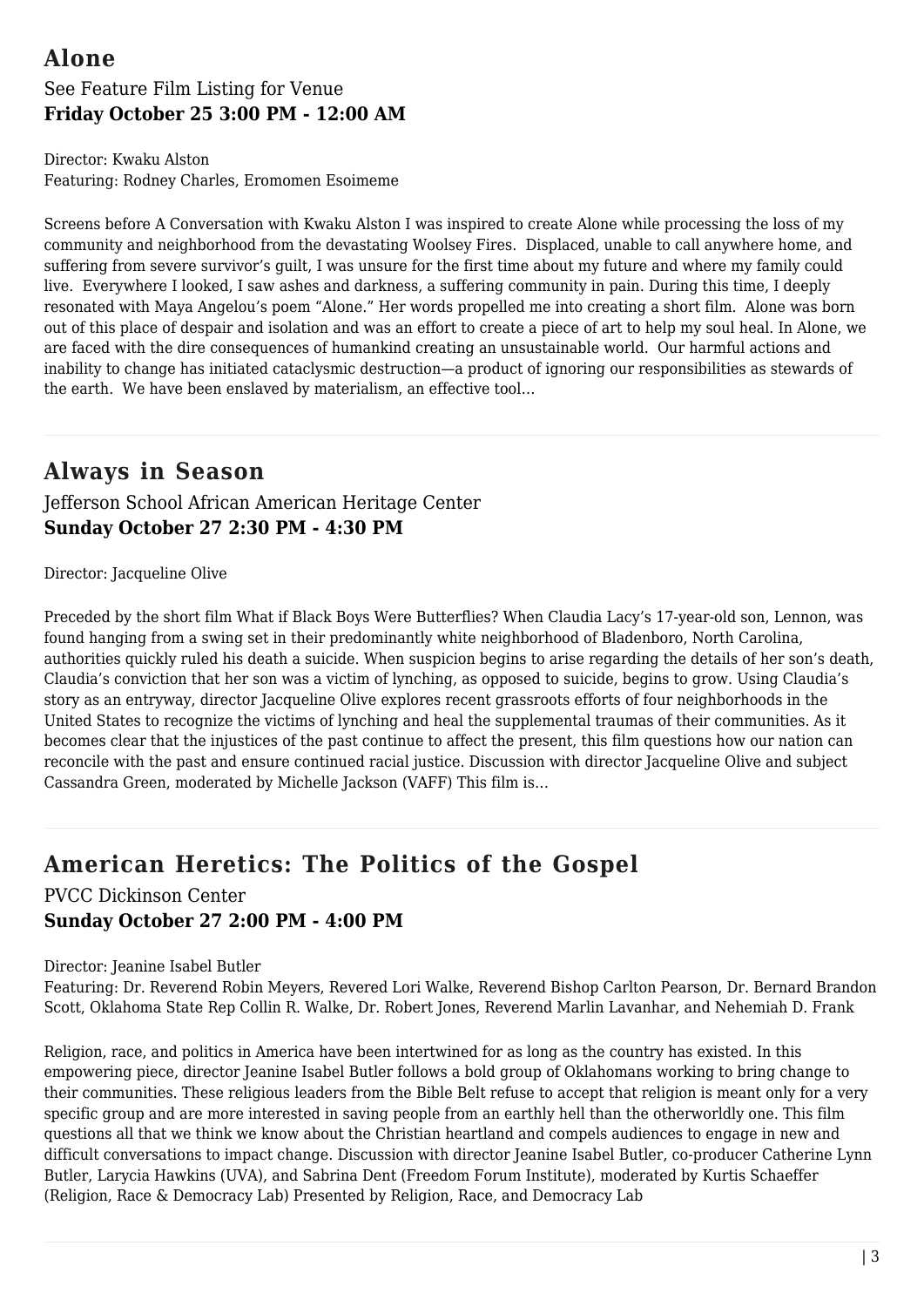## **Artemio**

### Jefferson School African American Heritage Center **Sunday October 27 5:15 PM - 6:45 PM**

Director: Sandra Luz López Barroso Featuring: Artemio Gómez, Zárate Cocco Zárate, Luis García Colón, Marilyn García Zárate

Preceded by the short film Nichmal Son: Musica Que Florece Artemio was born in the United States. But now he lives in a small town in Guerrero, Mexico, with his mother Cocco. Despite the roots he has in Mexico, Artemio never experiences a feeling of home in this place. The one constant in Cocco and Artemio's lives is the black telephone sitting in their temporary home, connecting them to the people they love and the life they once had. Directed by Sandra Luz López Barroso, Artemio is a portrait of a mother and son navigating life to the best of their abilities in a place neither fully feels at home. Discussion with director Juan Javier Pérez Pérez (Nichimal Son: Musica Que Florece), moderated by Federico Cuatlacuatl (UVA) This film is part of the Indigeneity in Mexico Film series supported by UVA Arts: supported by the Office of the Provost & the...

# **Atlantics**

### Newcomb Hall Theatre **Sunday October 27 5:00 PM - 7:00 PM**

Director: Mati Diop

Featuring: Mama Sané, Amadou Mbow, Ibrahima Traoré, Nicole Sougou, Amina Kane, Mariama Gassama, Coumba Dieng, Ibrahima Mbaye, Diankou Sembene

In a suburb of Dakar, Senegal, many souls have been lost to the sea in an attempt to flee the country for a better life. The construction workers on a futuristic tower have not been paid for months and attempt to take the journey in search of that brighter future. A young man named Suleiman is among them, lover of Ada, who is betrothed to another man. Days after the abrupt disappearance, a mysterious fire breaks out at Ada's bridal bed as a strange fever begins to spread. This supernatural romance is a contemporary fable grounded in important messages, shot elegantly to display the complexity of characters that don't often get to see the light of day. Introduction by Alison Levine (UVA), discussion with Kandioura Dramé (UVA) and Alison Levine, moderated by Iana Dontcheva (VAFF)

# **Autonomy**

### PVCC Dickinson Center **Saturday October 26 1:00 PM - 2:45 PM**

Director: Alex Horwitz Featuring: Malcolm Gladwell, Eddie Alterman, Scott Dadich, Ernst Dickmanns, Ray Magliozzi, Sadayuki Tsugawa, Chris Urmson, Tamara Warren

Acclaimed author Malcolm Gladwell leads the first comprehensive documentary look at the human side of the emerging technology that will power self-driving vehicles. Providing a cinematic exploration into a brief history of self-driving cars and the evolution of the automobile industry, this film emphasizes the unanswered questions of the potential impact self-driving technology could have on a variety of practical applications and age groups. Director Alex Horwitz focuses not on speculation regarding the future of cars, but rather on the human side of innovation and the psychology of control, fear, and adapting to change. Discussion with subjects Andy Schaudt and Debbie Desiderato, moderated by Donna Chen (UVA) Supported by Enterprise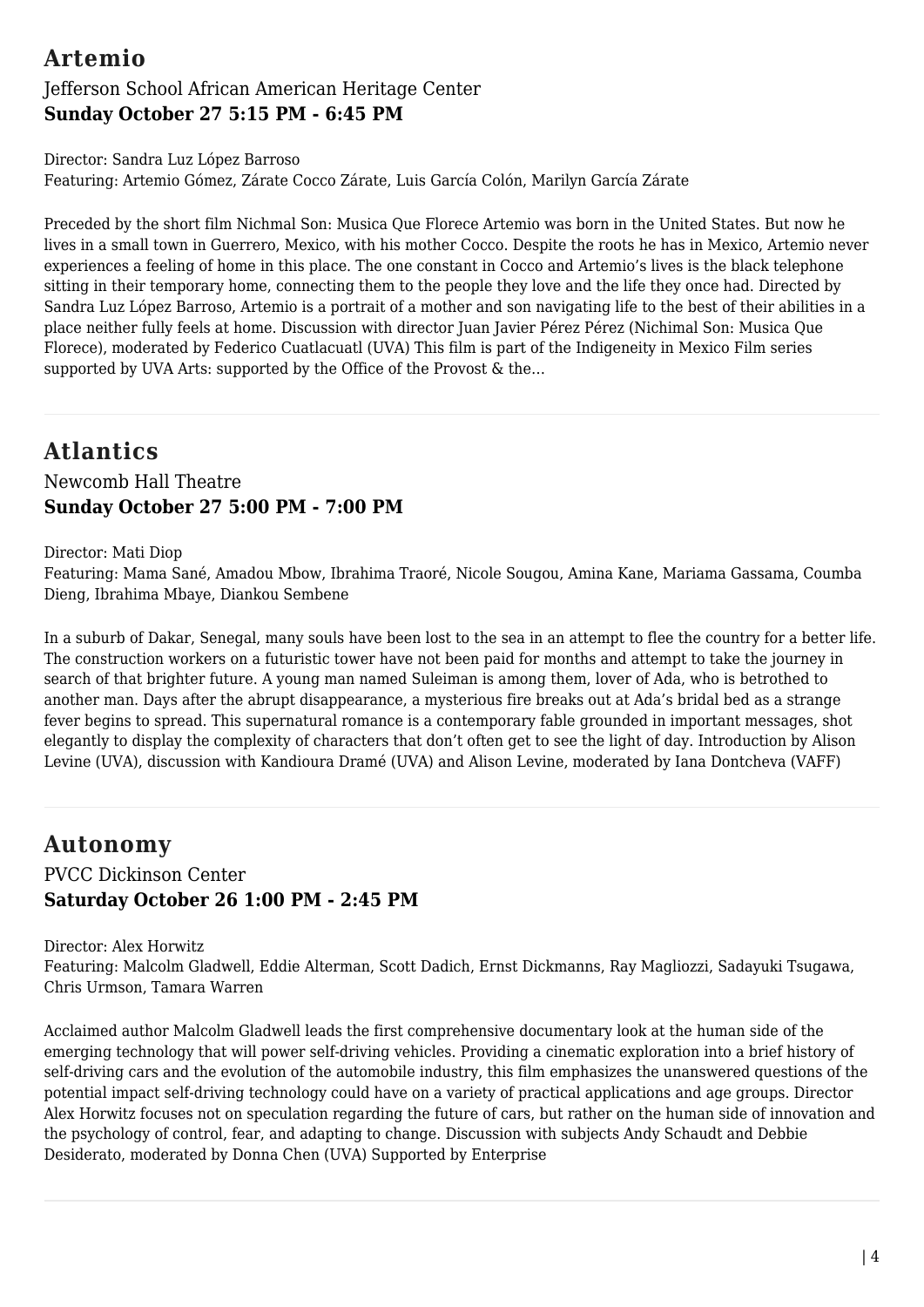## **Bacurau**

## Vinegar Hill Theatre **Sunday October 27 7:30 PM - 9:45 PM**

Director: Kleber Mendonça Filho, Juliano Dornelles Featuring: Sônia Braga, Udo Kier, Barbara Colen

Teresa returns to her village of Bacurau, located in Brazil's semi-arid sertão, following the death of her 94-year-old mother and village matriarch, Carmelita. Upon her arrival, Teresa quickly observes signs that Bacurau is in dire condition. Basic supplies for survival are running low, access to the outside world is fading, and delivery trucks show up riddled with bullet holes. Even more devastating, the government begins to deny the existence of the village, wiping it from all maps. As the outside world begins to close in on Bacurau, the villagers stand their ground with a secret weapon. Introduction by Chandler Ferrebee (VAFF)

# **Beanpole**

### St. Anne's-Belfield School **Saturday October 26 8:00 PM - 10:15 PM**

Director: Kantemir Balagov

Featuring: Viktoria Miroshnichenko, Vasilisa Perelygina, Andrey Bykov, Igor Shirokov, Olga Dragunova, Konstantin Balakirev, Ksenia Kutepova

In 1924 two women, Iya, a nurse, and Masha, a recently returned soldier, struggle to reassemble their lives in the war-torn, paralyzed city of Leningrad, Russia. Director Kantemir Balagov loosely draws from the 1985 book The Unwomanly Face of War, written by Nobel Prize-winning author and historian Svetlana Alexievich, to create a cinematic world that allows women to examine the pain associated with the duality of suffering and resilience. This desolate narrative offers admiration of broken individuals attempting to rebuild, and even rediscovering themselves despite the contentious uncertainty for the state they have always called home.

## **Before the Devil Knows You're Dead with Ethan Hawke**

The Paramount Theater **Saturday October 26 3:30 PM - 6:30 PM**

Director: Sidney Lumet Featuring: Ethan Hawke, Philip Seymour Hoffman, Albert Finney

Needing some quick cash, brothers Andy and Hank set up the perfect crime to rob their own parents' jewelry store. Their plan is far from foolproof, and when the job goes amiss the furious family patriarch takes matters into his own hands, unaware that he is hunting down his own sons. The plot quickly shifts from classic crime to a drama that skillfully explores family dysfunction. The film's quiet, subtle tones, combined with shifting points of view and expert acting, claim it a spot among the classics. Discussion with actor Ethan Hawke, moderated by Elizabeth Flock (PBS NewsHour) Supported by Quirk Hotel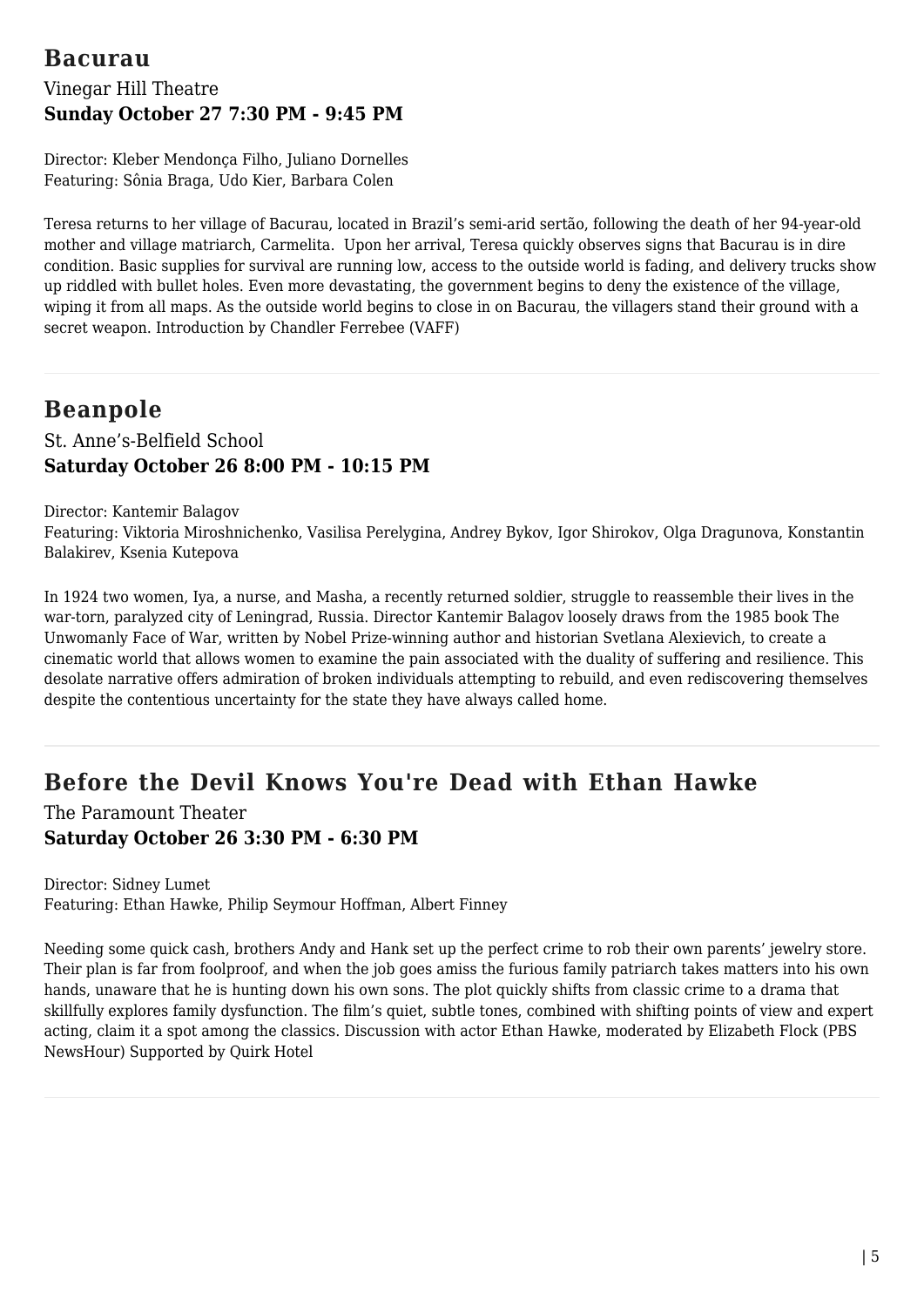## **Best of Film at Mason**

### Violet Crown 4 **Saturday October 26 1:15 PM - 3:15 PM**

Best of Film at Mason is a showcase of recent notable and award-winning films. From heartfelt to heartbreaking intermediate and senior fiction films, to poignant intermediate and beginning level documentary shorts, this program captures and celebrates the diversity of cinematic storytelling in Film and Video Studies at George Mason University. Discussion with the filmmakers

# **Best of Film at UVA**

Violet Crown 4 **Saturday October 26 4:00 PM - 5:30 PM**

Visibility Cloak: 2019. USA. 8 min. Director: Kristen Barrett Jazmin struggles to stay afloat as a black girl at her "woke" predominantly white university. Everything changes, however, when she has the opportunity to turn herself white. The Bartender: 2019. USA. 5 min. Director: Graham Barbour, Christina Anton Micah LeMon is not your usual bartender. After receiving his bachelor's in biology and master's in linguistics, he hit the road to be a chef. Now back behind the bar, LeMon uses the technique he learned in kitchens to carefully craft cocktails at the Alley Light here in Charlottesville. To Grow Wings: 2019. USA. 17 min. Director: Olivia Comm A young woman named Anna copes with the death of her father and learns to enjoy life again with the help of her best friend Marcus. The Special Athlete : 2019. USA. 4 min. Director: Christina Anton, Graham Barbour Beloved Newcomb Hall Employee Chris Raupp represented…

### **Big Fur** Vinegar Hill Theatre **Thursday October 24 10:30 PM - 11:45 PM**

Director: Dan Wayne Featuring: Ken Walker, Amy Carter, Colette Walker

World champion Canadian taxidermist Ken Walker undertakes the biggest challenge of his career in this funny portrait of an eccentric artist-hero. Walker decides to build a life-size Bigfoot, based on frames from an iconic 1967 movie, to reveal at the 2015 World Taxidermy Championships. His motivation in sculpting Bigfoot is not to take home the grand prize, but instead the hope that his recreation will prompt more information about Bigfoot to be revealed. This quirky documentary is a wry, funny celebration of an artist's dedication to his craft—no matter how obscure. Discussion with director Dan Wayne and subject Ken Walker, moderated by Chandler Ferrebee (VAFF)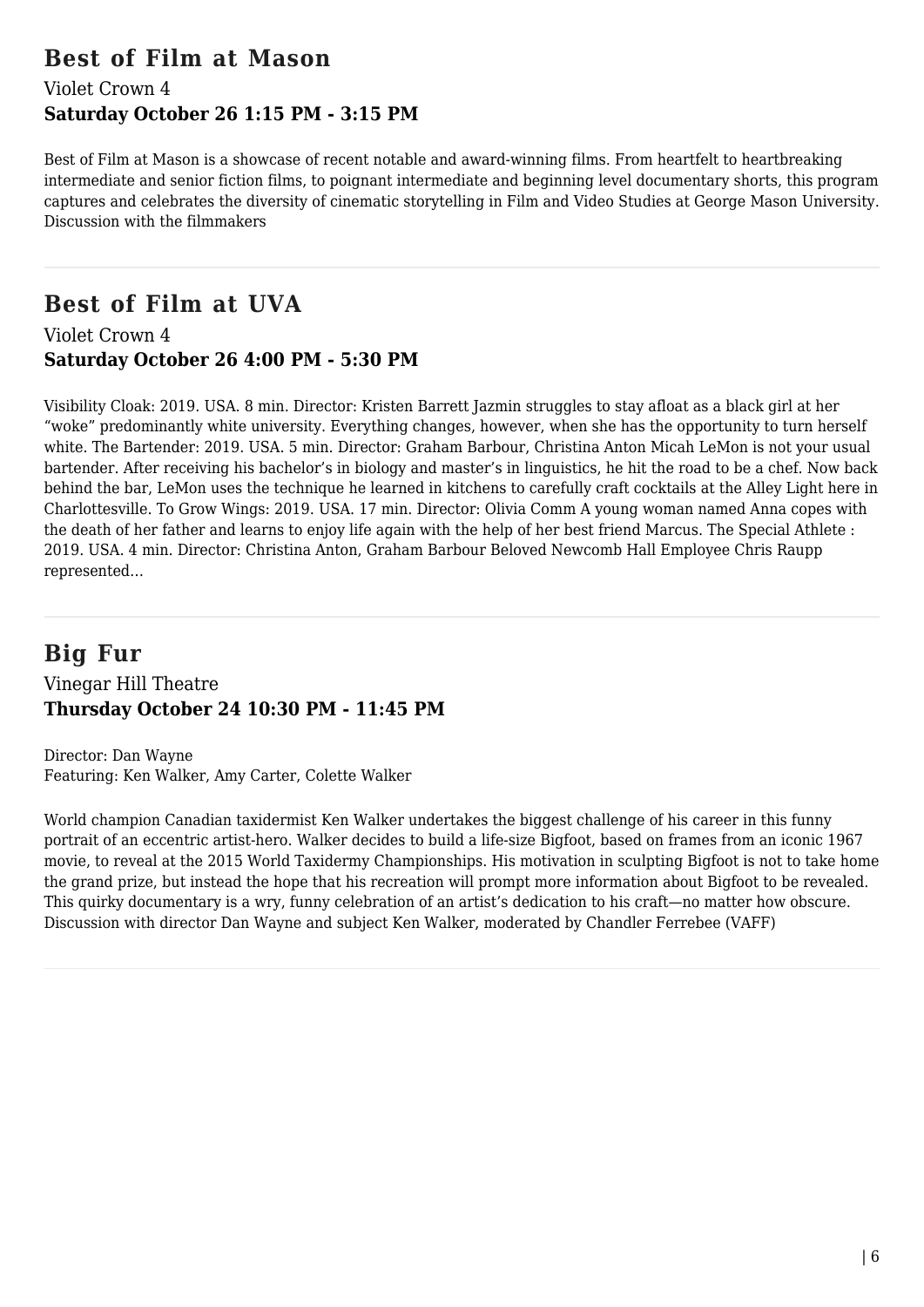## **Breaking Away** PVCC Dickinson Center **Friday October 25 6:00 PM - 8:00 PM**

Director: Peter Yates Featuring: Dennis Christopher, Dennis Quaid, Daniel Stern, Jackie Early Haley, Barbara Barrie, Paul Dooley

Fresh out of high school in Bloomington, Indiana, Dave and his working-class best friends Cyril, Moocher, and Mike are desperate to cling to their youth. As the pressures of adulthood inch closer, the group begins to drift apart, with Dave having to decide between attending college and pursuing his aspirations of training with the professional bicycling team, Cinzano. This classic piece of American cinema from acclaimed director Peter Yates explores the dichotomy of pursuing one's dreams versus following a traditional path, all with a mix of intelligence, humor, and suburban wit. Introduction by VAFF director Jody Kielbasa, discussion with actor Dennis Christopher, moderated by Elizabeth Flock (PBS NewsHour) Supported by Boar's Head Resort

## **Burning Cane**

St. Anne's-Belfield School **Saturday October 26 1:45 PM - 3:45 PM**

Director: Phillip Youmans Featuring: Wendell Pierce, Karen Kaia Livers, Dominique McClellan, and Braelyn Kelly

Preceded by the short film Easter Snap. God-fearing Helen Wayne's faith is quietly tested when the relationships in her rural Louisiana Protestant town begin to unravel. Helen's only surviving son, Daniel, is recently unemployed and struggles with the burdens of alcoholism while caring for his young son. Helen seeks refuge from the instability in her church, yet even her pastor, Reverend Pastor Joseph Tilman,cannot seem to escape his demons following the sudden death of his wife. 19-year-old writer-director Phillip Youmans tackles the complexities of the dichotomous role of masculinity and religion within the African American-community while subtly exploring the small complexities within a small black Protestant community. Introduction by Michelle Jackson (VAFF) This film is part of the Race in America series presented by James Madison's Montpelier and supported by Bama Works Fund at the Charlottesville Area Community Foundation, the UVA Office for Equal Opportunity and Civil Rights, and the UVA…

# **Burp**

See Feature Film Listing for Venue **Friday October 25 7:00 PM - 12:00 AM**

Director: Colette Burson Featuring: Nina Millin, Sean Ramey, Jacqueline Jones, Robert Shepherd

Screens before the feature film Swallow "Burp" is a feminist horror fantasia about a woman in modern day America who finds herself gaslit by relatives who have different politics and beliefs.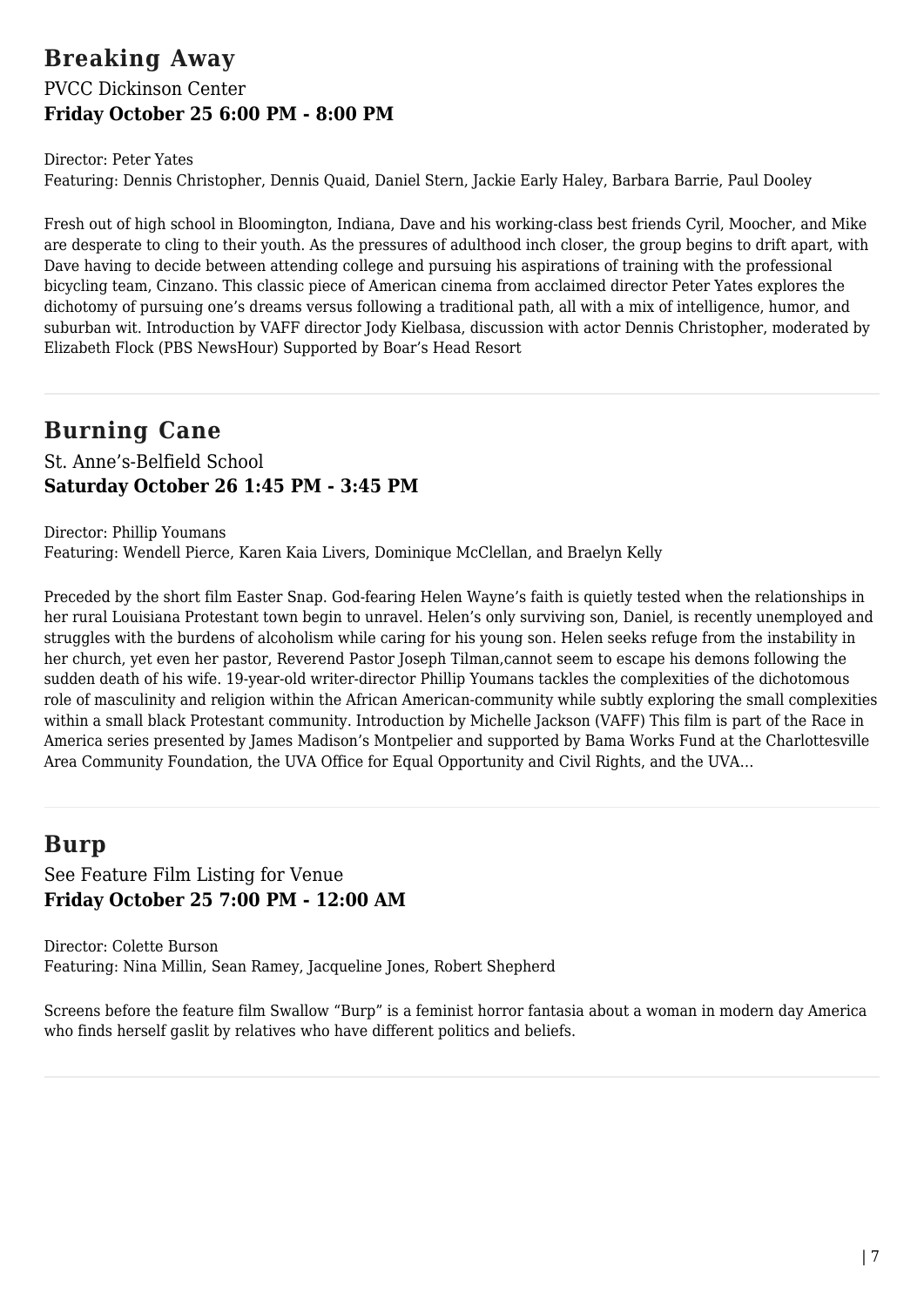## **The Cabinet of Dr. Caligari**

### PVCC Dickinson Center **Saturday October 26 11:00 AM - 12:15 PM**

Director: Robert Wiene

Featuring: Werner Krauss, Conrad Veidt, Friedrich Feher, Lil Dagover, Hans Heinrich von Twardowski, Rudolf Lettinger

In anticipation of the historic film's 100th-anniversary premiere in Berlin, Feb 26th, 1920, this repertory screening will feature live music based on the Expressionist composers of Europe, who were active at the time of the film's release. The Cabinet of Dr. Caligari gave birth to the psychological thriller and horror genres in film and it is a tour de force of Modern painting, architecture, acting, and music. Introduction by Matt Marshall (UVA) with live musical accompaniment by Matt Marshall and the Reel Music Quartet

## **The Cave** PVCC Dickinson Center **Saturday October 26 4:00 PM - 5:45 PM**

Director: Feras Fayyad Featuring: Dr. Amani Ballour, Samaher, Dr. Salim Namour, Dr. Alaa

For the past eight years, the war in Syria has brought death and destruction to millions. Civilians live in constant fear of missile or chemical weapon attacks; for many, safety is found in an underground hospital known as The Cave. In this hidden expanse of tunnels, four female doctors serve alongside their male counterparts in roles that would be unthinkable in the deeply sexist culture that exists above. This moving and artistic film tells a story of strength, compassion, and hope like no other, bringing to light the horrors of a war raging worlds away. Introduction by Kirsten Gelsdorf (UVA)

# **Changing the Game**

Jefferson School African American Heritage Center **Sunday October 27 7:45 PM - 9:15 PM**

Director: Michael Barnett Featuring: Mack Beggs, Sarah Rose Huckman, Andraya Yearwood

High school athlete Mack Beggs made national headlines in 2017 when he became the Texas girls wrestling state champion for the second time. Despite Beggs' insistence that he should wrestle against other males, discriminatory Texas athletic rules force him to compete with female wrestlers instead. Many regarded Beggs' fight against the prejudicial policy as heroic, yet the feelings of exclusion and intolerance from his own community still remained. Director Michael Barnett follows Beggs' story, along with those of two other transgender high school athletes, to highlight the intimate struggles of the fight for trans rights in high school athletic programs across the United States. Introduction by Bonnie Hagerman (UVA) This film is part of the LGBTQIA+ series presented by the Virginia Commission for the Arts and the National Endowment for the Arts and supported by the UVA Office for Diversity, Equity, and Inclusion, the UVA Office for Equal Opportunity and Civil…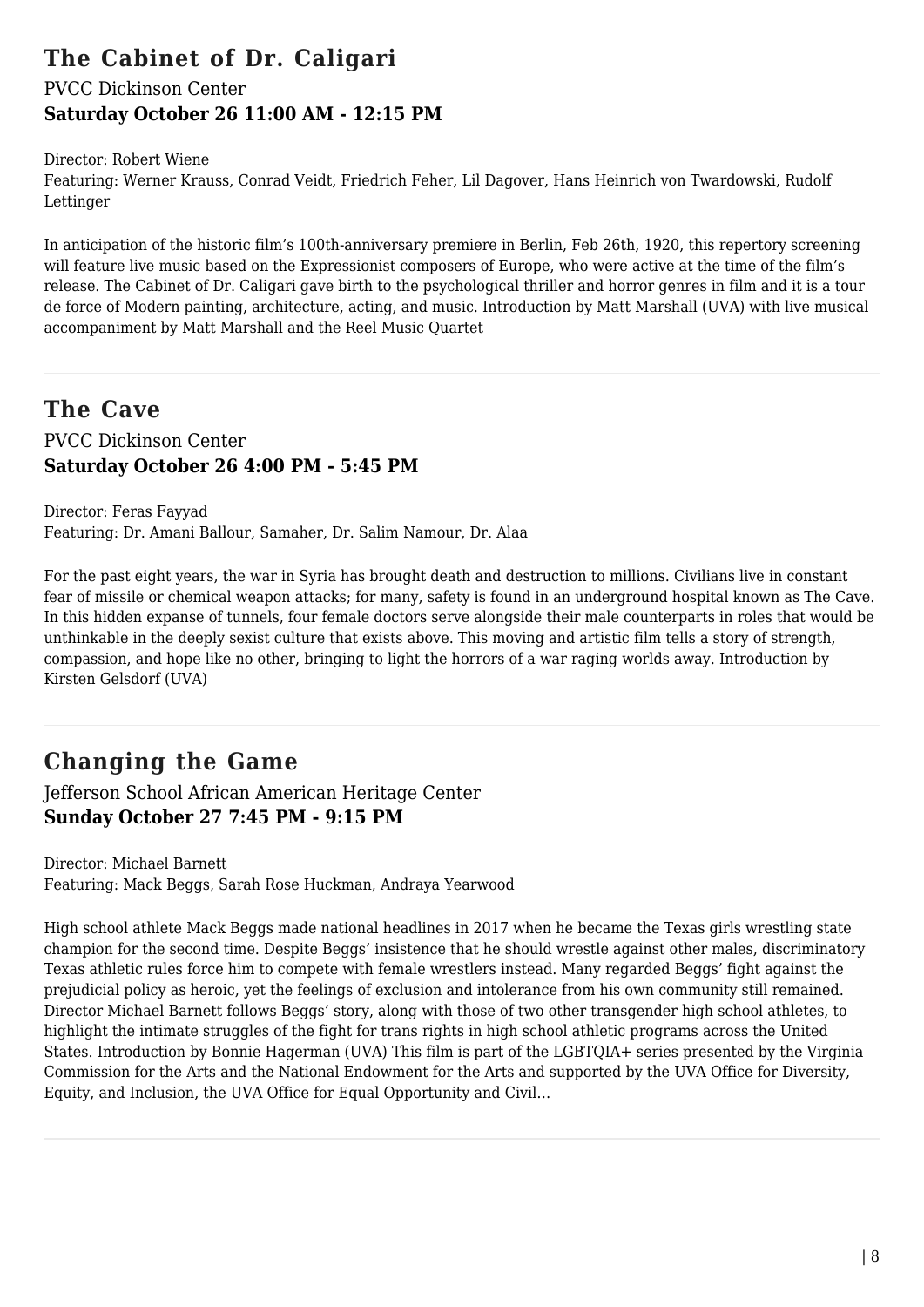## **Clemency** Newcomb Hall Theatre **Saturday October 26 3:00 PM - 5:30 PM**

Director: Chinonye Chukwu Featuring: Alfre Woodard, Aldis Hodge, Wendell Price, Richard Schiff, Danielle Brooks

Preceded by the short film Slave Cry Prison warden Bernadine Williams has objectively carried out several executions of death row inmates in a maximum-security prison. The psychological consequences of the job begin to weigh on her after a particular execution goes awry, resulting in serious implications for the prison. Meanwhile, the clock is winding down for death row inmate Anthony, whose conviction is in serious question. As Warden Williams strikes up a unique, emotional bond with Anthony, she is forced to confront the complex and difficult ethical circumstances of her position. This deeply observant feature offers an intense character study that illuminates the internal conflicts of those whose livelihoods are tied to taking human life. Introduction by Deirdre Enright (UVA) Presented by The Daily Progress This film is part of the Race in America series presented by James Madison's Montpelier and supported by Bama Works Fund at the Charlottesville Area Community…

## **The Client** St. Anne's-Belfield School **Sunday October 27 5:00 PM - 8:00 PM**

Director: Joel Schumacher Featuring: Susan Sarandon, Brad Renfro, Tommy Lee Jones, Mary-Louise Parker, Anthony LaPaglia

Based on the John Grisham bestseller, The Client revolves around Mark, a street-smart 11-year-old boy who is mixed up in a world of criminal activity not meant for him. With no means of getting out, he must rely on an inexperienced lawyer with a history of substance abuse to come to his rescue. This film delves into the lively, tense, and emotionally involving world of shady dealings associated with mobsters and corrupt officials. A cinematic masterpiece from renowned filmmaker Joel Schumacher, this timeless 1994 thriller brings to light the lawless nature of man and a trail of corruption gone unnoticed. Discussion with author John Grisham, moderated by Jane Kulow (Virginia Center for the Book) Supported by St. Anne's-Belfield School

# **Coapan En Espera**

See Feature Film Listing for Venue **Saturday October 26 8:00 PM - 12:00 AM**

Director: Federico Cuatlacuatl

Screens before the feature film The Sower. An experimental documentary from director Federico Cuatlacuatl, Copan En Espera highlights the migratory history and diaspora of a community from Cholula, Puebla, Mexico. This film is part of the Indigeneity in Mexico Film series supported by UVA Arts: supported by the Office of the Provost & the Vice Provost for the Arts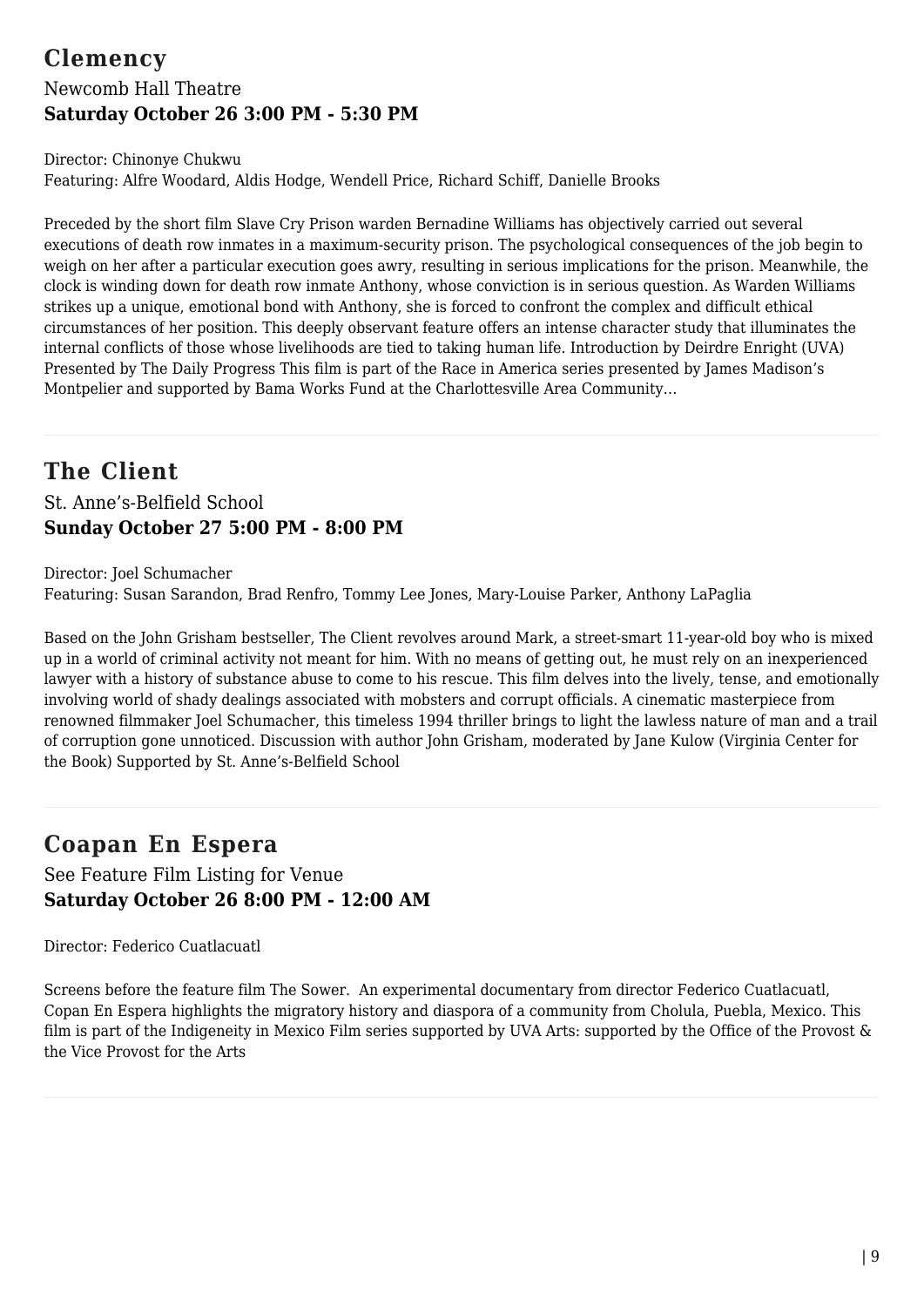## **Coming Home**

## Violet Crown 5 **Thursday October 24 6:00 PM - 7:45 PM**

Director: Ricardo Preve Featuring: Ricardo Preve, German Rodriguez, Jorge Digliglio, Pablo Pieretti, Cristian Disabato, Tomas Wolf

In October of 2014, director Ricardo Preve led a diving expedition on the shore of Barra Musa Kebir, a remote island off the coast of Sudan, in search of the Italian World War II submarine Macalle that sank in 1940. On the last day of their search, Preve stumbled upon the unmarked grave of Carlo Acefalo, the only submariner to die in the shipwreck. Although numerous pleas had been made to government and military officials over the years to search for Acefalo's grave and repatriate his body, no attempt had been made. Coming Home follows the unbelievable journey of Preve and his crew as they seek to honor Acefalo and finally bring him home. Discussion with director Ricardo Preve, moderated by Enrico Cesaretti (UVA)

## **Conversation with Kwaku Alston**

Vinegar Hill Theatre **Friday October 25 4:30 PM - 5:30 PM**

This event will include a screening of Alston's short film Alone Kwaku Alston has photographed some of the most famous faces of our time—from Oscar and Grammy winners to Barack Obama and the First Family. His many and diverse clients include The New York Times Magazine, Time and Essence Magazine, global brands like Amgen, Pfizer, Coca-Cola, Target and Verizon, and media giants such as Universal Studios, Disney, Amazon, Sony Music, and ESPN. Many will recognize his photography for TV and film posters including "The Lion King," "Night School," "The Immortal Life of Henrietta Lacks" and "Us." His portraits have a fresh, unaffected feel, and yet they celebrate the extraordinariness of his subjects, striking a balance between contemporary documentary photography and classic celebrity portraiture. Discussion with director Kwaku Alston and actor Rodney Charles, moderated by Michelle Jackson (VAFF) This is a free, unticketed event. Please arrive fifteen to thirty minutes before the listed…

# **Cowboy Joe**

See Feature Film Listing for Venue

Director: Jingjing Tian Featuring: Conder Shou, Lei Zhou

Screens before the feature film Driveways. Set in New York City, Cowboy Joe is a punchy story about a Chinese cowboy who grapples with his Asian-American identity and stands up to his father for the first time.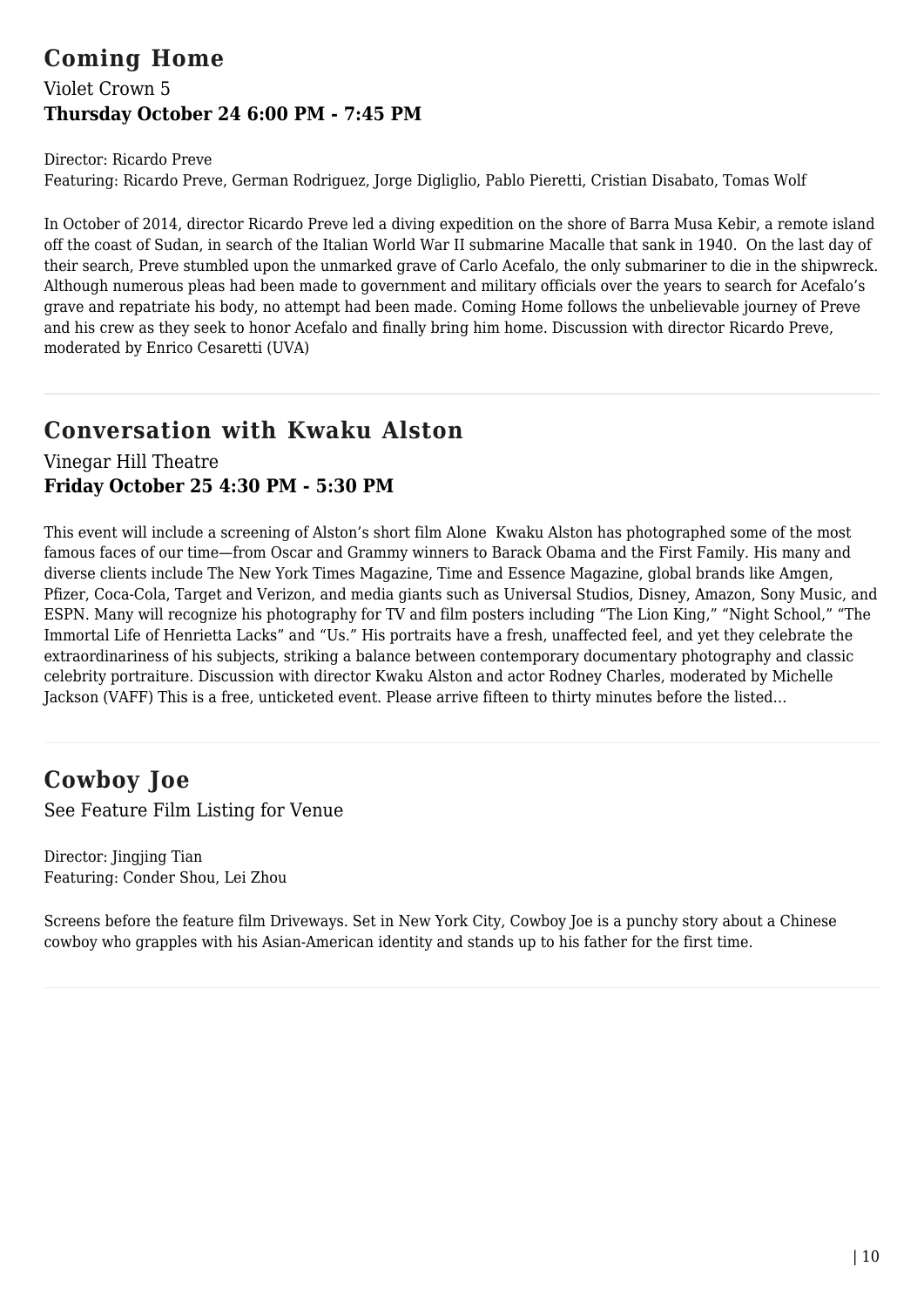## **Crisis: Behind a Presidential Commitment**

### Vinegar Hill Theatre **Thursday October 24 3:30 PM - 4:30 PM**

Director: Robert Drew

Featuring: John F. Kennedy, George Wallace, Robert F. Kennedy, Vivian Malone, James Hood, Nicholas Katzenbach

In June 1963, director Robert Drew's camera crew followed President John F. Kennedy and his staff as they led the nation through a period of great tension in American politics and society. Despite a recent federal ruling, Alabama Governor George Wallace threatened to deny two black students, Vivian Malone and James Hood, access to the otherwise all-white University of Alabama. The film also documents Attorney General Robert Kennedy's attempts to advise the President on how to avoid a national crisis. This cinéma vérité documentary film uses vintage footage of key historical figures to provide an "as it happened" look at one of the most crucial standoffs in the history of the American Civil Rights Movement. Introduction by Aniko Bodroghkozy (UVA) and Andrew Rodgers (VAFF)

## **Deerskin**

Newcomb Hall Theatre **Saturday October 26 11:00 PM - 12:30 AM**

Director: Quentin Dupieux Featuring: Jean Dujardin, Adèle Haenel, Albert Delpy

At the start, Georges is seemingly just a middle-aged, bearded loner living in a small-town motel. This image quickly turns more cynical when he obtains his most prized possession: a fringed, leathery deerskin jacket. After spending his lonely evenings in a local bar, Georges returns to his solitude and rants to his new fashion statement. It doesn't take long for the coat to start talking back. It gives him instructions to eliminate every other jacket in existence, and he turns to crime and violence to bring its demands to fruition. This surreal, quirky film employs a dark yet comedic plot to bring home its final themes and punchline. Introduction by Chandler Ferrebee (VAFF) This film is part of the Witching Hours series supported by University Programs Council

## **Default**

Violet Crown 6 & 7 **Sunday October 27 8:00 PM - 10:00 PM**

Director: Choi Kook-hee Featuring: Kim Hye-soo, Yoo Ah-in, Jo Woo-jin, Heo Joon-ho, Vincent Cassel

Default turns the fallout of the 1997 Asian financial crisis in Korea into riveting entertainment. The film follows three storylines: Si-hyun's shows how the government acted during the crisis, Jung-hak's frames the downturn in economic terms, and Gap-su represents millions of real Korean small business owners who suffered in 1997. These three perspectives trace the rippling effect of the collapsing economy on different social strata, and how deeply they are connected to each other. At each of these levels, Default highlights and humanizes the very real trauma in the East that is often overshadowed by the 2008 US financial crisis, and offers numerous lessons that are still relevant today. Introduction by Joseph Seeley (UVA) This film is part of the Korean Film series supported by the UVA Korea Society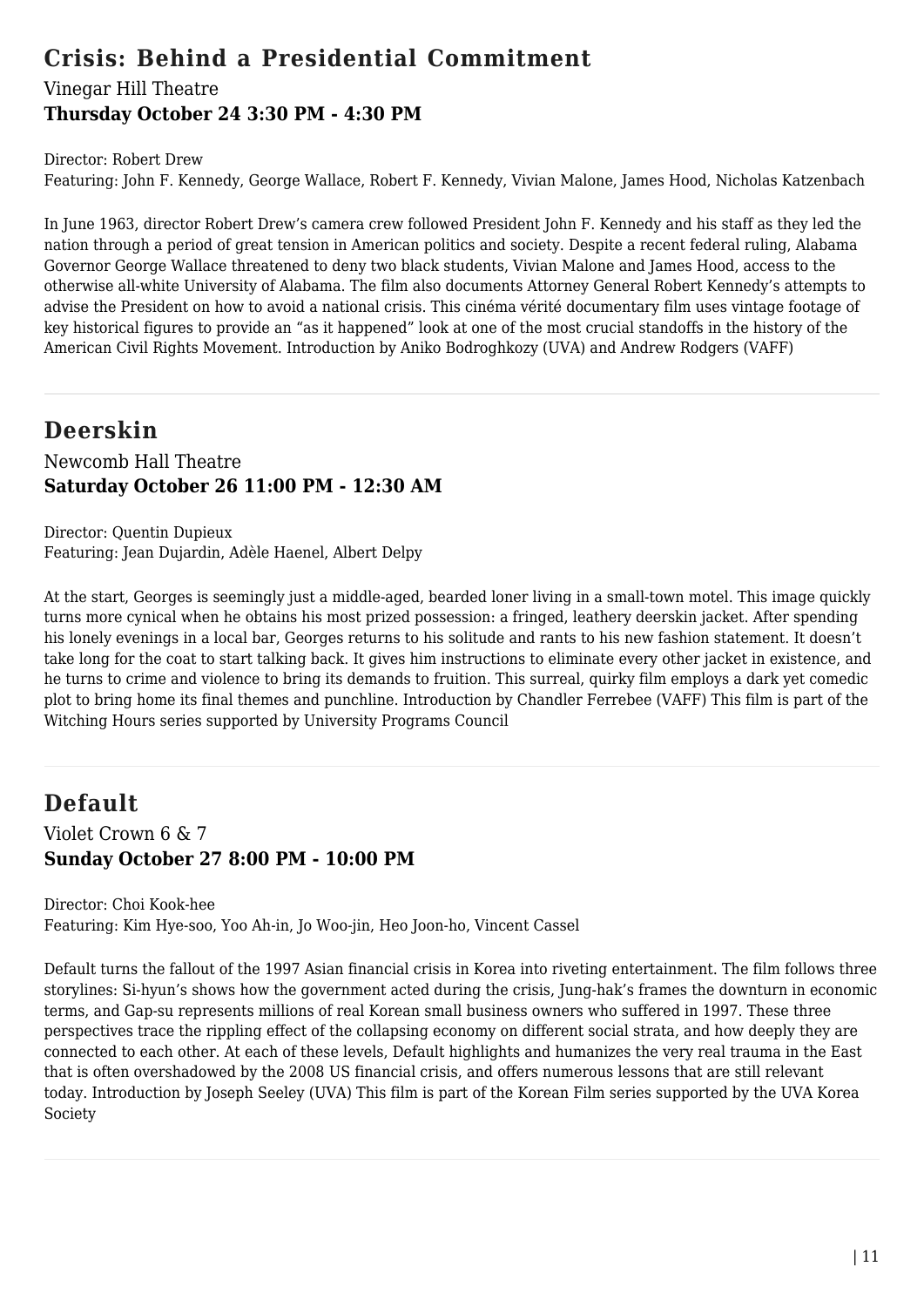# **Dismantling Democracy**

### Culbreth Theatre **Saturday October 26 2:00 PM - 3:45 PM**

#### Director: Allen Clements

Featuring: Michael Abramowitz, Margaret Brennan, Rosa Clemente, Ian Bremmer, Jalane Schmidt, Stephen Levitsky, Ann Dowd, Larry Sabato, Ted Cruz, Tim Kaine

Dismantling Democracy examines new and old democratic structures of government in the United States and around the world. Featuring intimate interviews with key players offering powerful perspectives, the documentary depicts the gradual deterioration of the effectiveness of government for, of, and by the people. Economic imbalances, racial tension, xenophobia, and a global rise in populism exist at odds with the fundamental democratic principles of fairness, equality, and justice. Through a critical look at the history and current state of democracies, it becomes evident that preserving democracy is a feat no less significant than its establishment. So, are We the People up to this pressing task of preserving democracy? The film issues a call to act before the deterioration of democracy continues. Introduction by Larry Sabato (UVA Center for Politics), discussion with interview subject Ann Dowd, moderated by Larry Sabato Presented by UVA Center for Politics and VPM PBS

## **Dolce Fine Giornata**

Violet Crown 6 & 7 **Sunday October 27 5:15 PM - 7:00 PM**

Director: Jacek Borcuch Featuring: Krystyna Janda, Kasia Smutniak, Vincent Riotta, Antonio Catania, Lorenzo de Moor, Robin Renucci

Maria Linde, a renowned poet and Nobel Prize winner, lives in her glorious Tuscan villa surrounded by family and friends. After a terrorist attack in Rome, she refuses to let fear of outsiders and the unknown take over. In her acceptance speech for a local award, she denounces Europe's crumbling democracy, but is unaware of the backlash she will have to endure as a result. The film artfully reminds audiences of the importance of art, politics, and family in all our lives through an empowering tale of womanhood and love. Introduction by Ilya Tovbis (VAFF) This film is part of the Israeli and Jewish Film series supported by Congregation Beth Israel

## **Driveways**

### Violet Crown 5 **Friday October 25 7:30 PM - 9:15 PM**

Director: Andrew Ahn Featuring: Hong Chau, Lucas Jaye, Brian Dennehy, Christine Ebersole, Jerry Adler

Preceded by the short film Cowboy Joe. Following the death of her estranged sister, aspiring nurse Kathy and her 8 year-old son Cody travel cross country to her late sister's house to clean and sell it. Given Cody's past struggle with making friends, he does not seem bothered by spending the whole summer in an unfamiliar New York town. Upon arrival, Kathy discovers that her sister was a hoarder, proving that she knew less about her sister than she previously thought. As Kathy begins to navigate understanding her late sister, Cody strikes up an unlikely friendship with neighbor and Korean war veteran Del. This quiet, warm drama unfolds to reveal how community can be found at any age. Discussion with director Andrew Ahn and producer Joe Pirro, moderated by Soraya McDonald (The Undefeated) Supported by The Whiskey Jar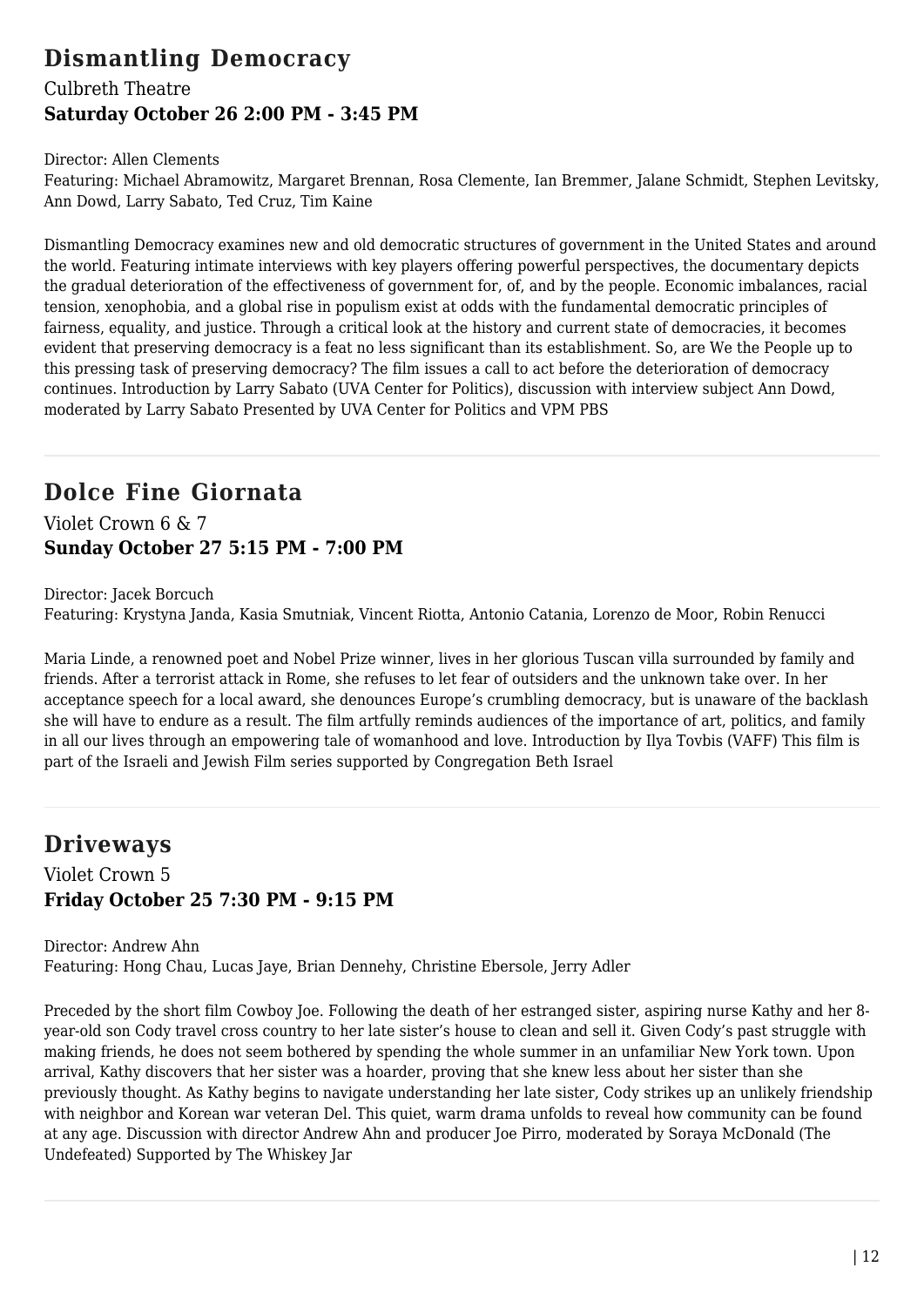## **Easter Snap** See Feature Film Listing for Venue **Saturday October 26 1:45 PM - 12:00 AM**

Director: RaMell Ross

Screens before the feature film Burning Cane With a baited handling of American symbolism, director RaMell Ross captures the experience of five Alabama men as they resurrect the homestead ritual of hog processing in the deep South under the guidance of Johnny Blackmon.

# **Ed Asner: On Stage and Off**

Violet Crown 4 **Saturday October 26 6:15 PM - 8:00 PM**

Director: Kurt Jacobsen, Warren Leming Featuring: Ed Asner, Michael Shannon, Oliver Stone, Mike Farrell, David Shepherd, Paul Buhle

Widely acknowledged as the most honored performer in the history of American television, Ed Asner is as devoutly serious about the craft of acting as he is about sticking to ethical action in public life. A two-time former president of the Screen Actors Guild, Asner's storied career spans decades. Like his famous blunt and beloved screen counterpart 'Lou Grant,' Asner's personal creed is to comfort the afflicted and afflict the comfortable. This full-length documentary probes his Kansas City roots, his inspirations and influences, his remarkable acting career, his brave political activism at a personal cost, and his unflagging energy to this day as a performer of the screen and stage. Discussion with co-director Kurt Jacobsen, moderated by VAFF Advisory Board member Scot Safon

# **Ek Ladki Ko Dekha Toh Aisa Laga (How I Felt When I Saw That Girl)**

Violet Crown 5 **Thursday October 24 8:45 PM - 11:15 PM**

Director: Shelly Chopra Dhar Featuring: Anil Kapoor, Rajkummar Rao, Regina Cassandra, Sonam Kapoor

Sweety Chaudhary, a young Punjabi woman, is constantly badgered by her overbearing family about her love life, and the need to marry a nice Hindu boy. When she stumbles into a theater one afternoon, she meets Sahil, a failing playwright whopresents himself as a potential husband to Sweety's family. Sahil becomes infatuated with Sweety, who is harboring a secret—she is in love with a woman. Fearing retaliation from her conservative Hindu family, Sweety opens up to Sahil, who helps her navigate her family and her sexuality. This film, the first in Bollywood to feature a same-sex relationship, balances a light comedy of errors with a family drama that tests the strength of familial bonds. Discussion with director Shelly Chopra Dhar, moderated by Geeta Patel (UVA) This film is part of the Middle Eastern and South Asian Film series supported by the UVA Institute of the Humanities and Global Cultures and the UVA Department…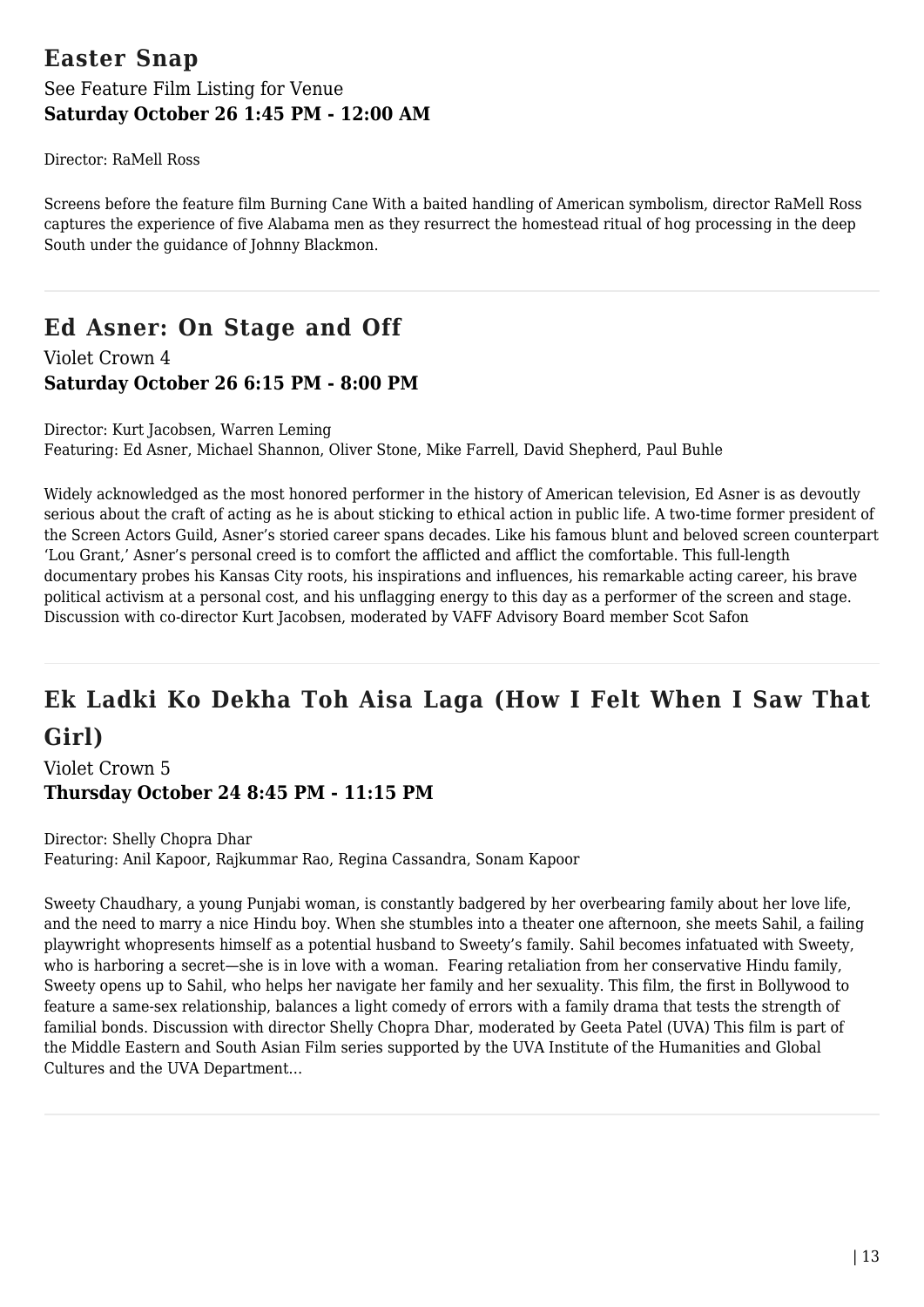## **Ernie & Joe: Crisis Cops** PVCC Dickinson Center **Saturday October 26 7:00 PM - 9:00 PM**

Director: Jenifer McShane

Ernie & Joe introduces two courageous police officers in San Antonio's mental health unit working to divert people away from jail and into mental health treatment. In an intimate portrait that illustrates progressive methods of policing, this documentary reflects the best of public servants, one 911 call at a time. Acclaimed filmmaker Jenifer McShane shines a light on a pair of officers trying and succeeding in doing it right by weaving together their experiences during their daily encounters with people in crisis. Discussion with Lori Wood, Tom Von Hemert, and Kevin Miller, moderated by Joanna Jennings (Region Ten)

# **Family Romance, LLC**

Culbreth Theatre **Sunday October 27 10:30 AM - 12:00 PM**

Director: Werner Herzog Featuring: Yuichi Ishii, Mahiro Tanimoto

Preceded by the short film Pilgrim Werner Herzog's latest narrative focuses on Japan's bizarre rent-a-family business, a professional stand-in service that provides clients with actors that portray a range of roles including friends, family members, or even coworkers. Placing non-fiction themes into a narrative context, the film zeros in on Yuichi Ishii, a young man who owns Family Romance, one of many professional rental services. Audiences meet Yuichi posing as the missing father for teen girl Mahiro, who is oblivious to Yuichi's true identity. This fascinating documentary-like film examines if an emotional attachment is still possible in a world that will commodify even basic human relationships. Introduction by Miyabi Goto (UVA)

### **The Father** Violet Crown 5 **Sunday October 27 4:45 PM - 6:30 PM**

Director: Kristina Grozeva, Petar Valchanov Featuring: Ivan Barnev, Ivan Savov

Valentina's death takes quite a toll on her husband, Vassil. When it's discovered that a neighbor received several calls from the deceased, Vassil starts to follow the mysterious breadcrumbs surrounding her passing along with his son, Pavel, who tries to keep him in one piece. The distant father-son duo mourns the death of their loved one in this bittersweet road trip comedy. Directors Grozeva and Valchanov ask questions of familial bonds and the strength they have in the presence of grief. Inspired by true events, The Father explores the ways generations diverge and how one life-changing event can bring those who seem far away together again. Introduction by Iana Dontcheva (VAFF)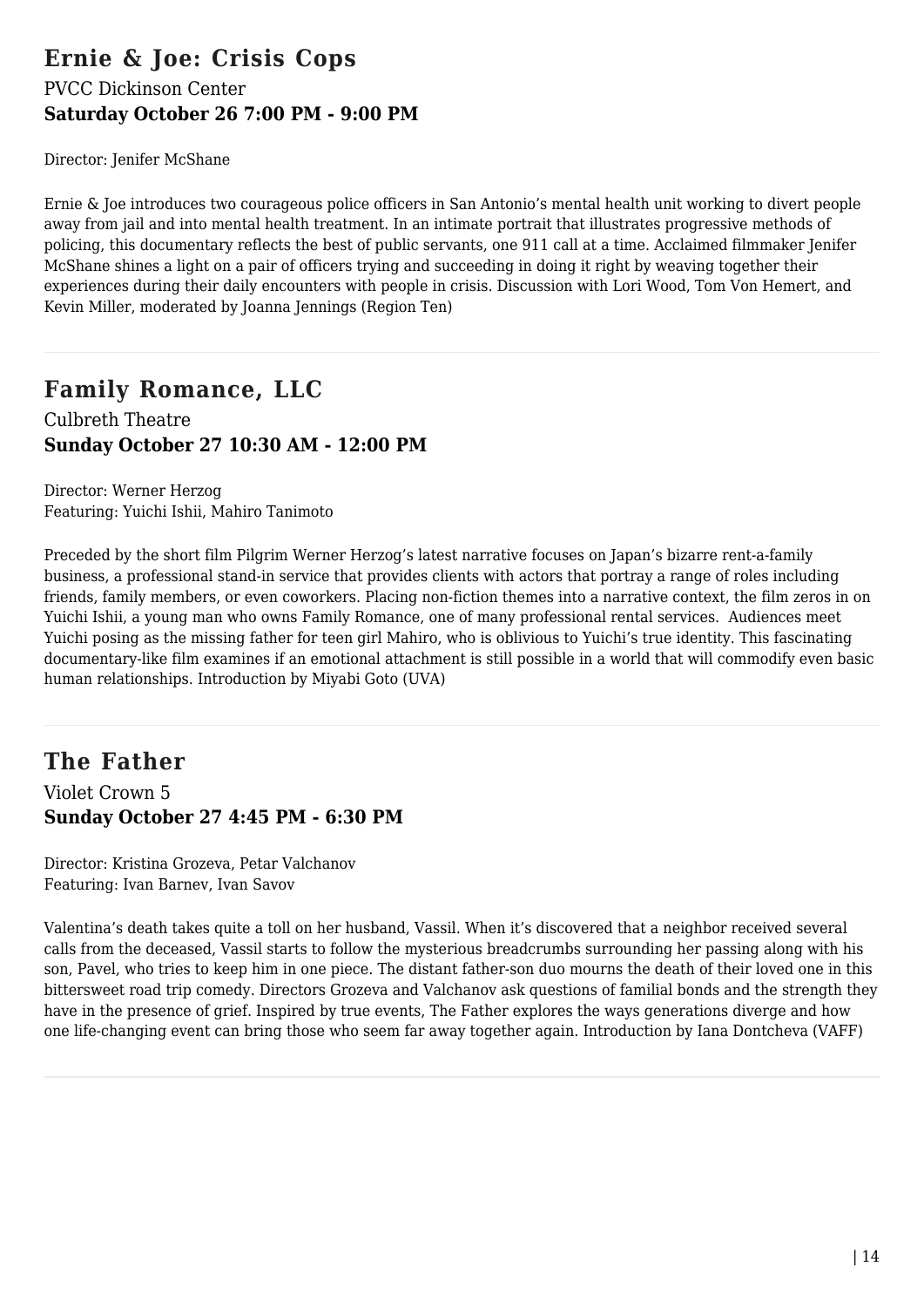## **Fiddler: A Miracle of Miracles**

### Violet Crown 6 & 7 **Saturday October 26 9:30 PM - 11:00 PM**

Director: Max Lewkowicz Featuring: Michael Bernardi, Jerry Bock, Danny Burstein

A love letter to the celebrated musical Fiddler on the Roof, this documentary is an exhilarating exploration of the musical's origins, unexpected success, and timeless themes. While some regard the musical as a notable piece of popular entertainment, it has persisted through the decades and continues to resonate with audiences around the world. Focusing on three time frames—1905, 1964, and today—this film illuminates the musical's universal themes of faith, marriage, the importance of community, and individual struggle. Through a series of interviews with the creatives behind the musical and contemporary artists such as Sheldon Harnick and Lin-Manuel Miranda, unique insight is granted into the musical's enduring effect on pop culture. Introduction by Joel Rubin (UVA) This film is part of the Israeli and Jewish Film series supported by Congregation Beth Israel

## **Field of Dreams**

Vinegar Hill Theatre **Saturday October 26 11:00 AM - 2:00 PM**

Director: Phil Alden Robinson Featuring: Kevin Costner, James Earl Jones, Ray Liotta

While walking through his cornfield one evening, Iowa farmer Ray Kinsella hears a voice whispering, "if you build it, he will come." An image of a baseball diamond appears in his fields, and Ray is compelled to follow the mysterious signs. After plowing down his corn to make room for the field, he continues to receive messages from this unknown source. Ray reluctantly follows the clues that take him on a journey through the history of a beloved American pastime. The classic film tells a heartwarming tale of sportsmanship and family, standing as a symbol for Hollywood's magical storytelling capabilities. Introduction by Chandler Ferrebee (VAFF), discussion with Brian Truitt (USA Today), moderated by Bob Schotta

## **Fig Tree**

Violet Crown 6 & 7 **Friday October 25 3:30 PM - 5:00 PM**

Director: Aäläm-Wärqe Davidian Featuring: Betalehem Asmamawe, Yohanes Muse, Weyenshiet Belachew, Mareta Getachew, Mitiku Haylu, Kidest G/Selasse, Tilahune Asagere, Rodas Gizaw

Set in 1989, director Aäläm-Wärqe Davidian's feature debut follows 16-year-old Mina as she navigates coming of age in the midst of the Ethiopian Civil War. As their Jewish faith jeopardizes their safety, Mina, her brother, and their grandmother make plans to flee Ethiopia for Israel, where the children's mother awaits. The plan, however, requires Mina to leave behind Eli, her Christian boyfriend—although not without protest. Inspired by her own memories of growing up in war-torn Ethiopia, director Aäläm-Wärqe Davidian crafts a film that blurs the lines between the mundane and the extraordinary, exposing the impact of civil war on the lives of ordinary people. Introduction by Ilya Tovbis (VAFF)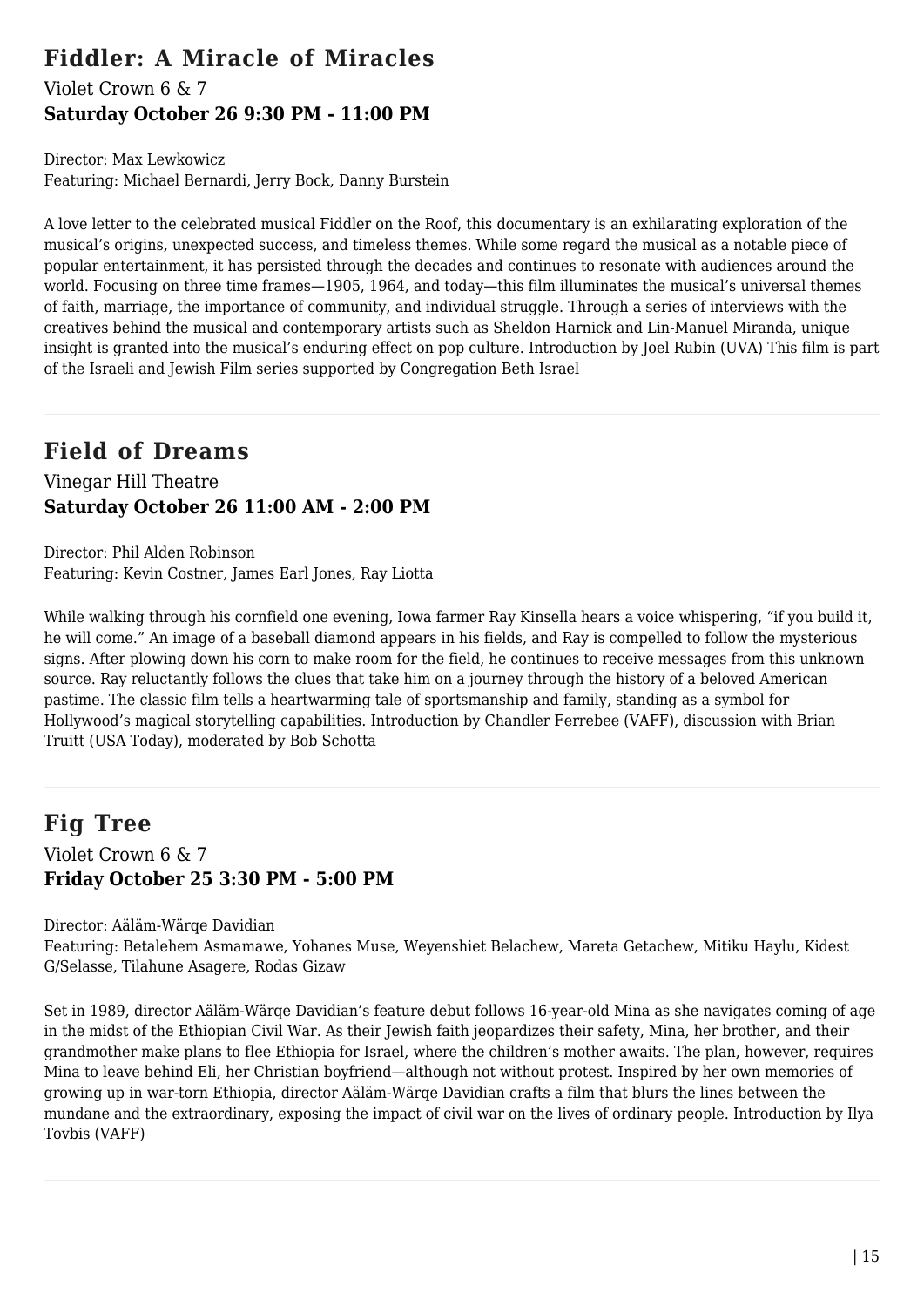## **Fishing With Dynamite**

### Violet Crown 5 **Sunday October 27 2:00 PM - 3:45 PM**

Director: Paul Wagner

Featuring: Ed Freeman, Robert Reich, Arthur Brooks, Bethany McLean, John Mackey, Jim Collins

Director Paul Wagner examines how the shared obsession with short-term profits between corporations and Wall Street is negatively impacting the foundations of American capitalism in his newest documentary, Fishing with Dynamite. The film investigates the dark corners of American corporations, exposing the harshness of maximizing shareholder value capitalism, or the claim that profits are the only purpose of a corporation. In a positive vein, stakeholder companies are celebrated for their prioritization of the human needs of employees, the community, and our natural environment. Featuring interviews with an array of experts and company CEOs, this film provides a powerful, urgent story about corporations, capitalism, and democracy in America today. Discussion with director Paul Wagner, subject Ed Freeman, and producers Jenny Mead and Bidhan Parmar, moderated by Margaret Franklin (CFA Institute) Presented by CFA Institute Supported by the UVA Darden School of Business

# **Flop**

See Feature Film Listing for Venue **Saturday October 26 8:30 PM - 12:00 AM**

Director: Riley Foulk, Jago Gould, Bertie Sackson, Aleksei Jackson, and Nick Tennery

Screens before the feature film Postal. In this hilarious short film, a shy young man attempts to impress his crush at a pool party. This film was created by young filmmakers at Light House Studio during their Filmmaking II workshop.

# **Food Place**

See Feature Film Listing for Venue **Sunday October 27 2:30 PM - 12:00 AM**

Director: Lauren Lapkus

Screens before the feature film It Started as a Joke. In this ensemble comedy, the ragtag employees at a rundown fast food restaurant while away the days until their lives actually start.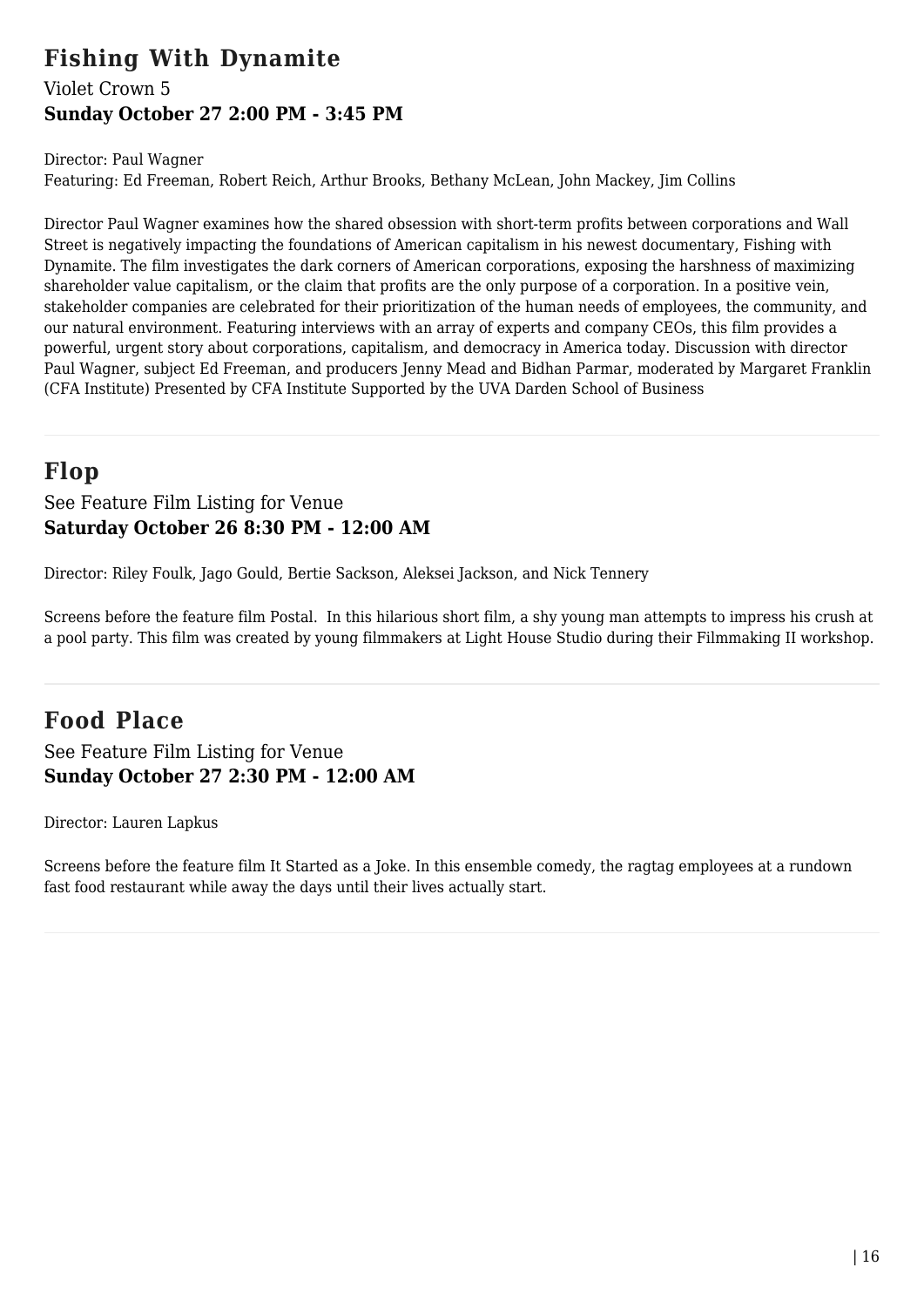## **Forman vs. Forman**

### Violet Crown 5 **Friday October 25 12:00 PM - 1:30 PM**

Director: Jakub Hejna, Helena Trestíková Featuring: Milos Forman, Miroslav Ondrícek

Through a collection of archival footage, early interviews, and material from private archives, this nostalgic documentary reflects on the career of two-time Oscar-winning director Milos Forman. The film explores Forman in the height of his career as he struggled against two major demons of Hollywood at the time—Nazism and Communism—and how this struggle shaped his resistance through cinema. Directors Jakub Hejna and Helena Trestíková also highlight Forman's traumatic childhood in Czechoslovakia and how these years greatly affected his later exile in the United States. A tribute to one of cinema's greatest minds, this film reflects the interconnectedness of personal experience and artistic creation. Introduction by Jack Hamilton (UVA)

## **Frankie**

### Violet Crown 5 **Thursday October 24 3:15 PM - 5:00 PM**

Director: Ira Sachs

Featuring: Isabelle Huppert, Brendan Gleeson, Marisa Tomei, Jérémie Renier, Pascal Greggory, Ariyon Bakare, Vinette Robinson and Greg Kinnear

Françoise Crémont, known to her family as Frankie, is a well-known French art-house movie star. Struggling with terminal illness and her own mortality, Frankie decides to invite her extended family on a vacation to Sintra, a picturesque village in the mountains of Portugal. Frankie remains at the center of the narrative, while the various stories of her family revolve around her on several different orbits. Although the entirety of the film occurs over just one day, the complexities of the family's dynamics are quickly made known and deeply explored. Introduction by Iana Dontcheva (VAFF) Supported by Prime 109

# **Gay Chorus Deep South**

PVCC Dickinson Center **Sunday October 27 5:00 PM - 6:45 PM**

Director: David Charles Rodrigues

Featuring: Dr. Tim Seelig, Ashlé, Jimmy White, Terrance, Riley, Pastor Jim Dant, Malaysia Walker

In response to a wave of discriminatory anti-LGBTQ laws and the divisive 2016 presidential election, the San Francisco Gay Men's Chorus embarks on a tour of the American South. The journey challenges the group of over 300 singers, many of whom fled the South, to confront their own fears, pain,and prejudices on a journey towards reconciliation. The conversations and connections that emerge offer a glimpse of a less divided America, where the things that separate us—religion, politics, sexual identity—are set aside by the power of music, humanity, and a little drag. This film is part of the LGBTQIA+ series presented by the Virginia Commission for the Arts and the National Endowment for the Arts and supported by the UVA Office for Diversity, Equity, and Inclusion, the UVA Office for Equal Opportunity and Civil Rights, and UVA Arts: supported by the Office of the Provost & the Vice Provost for the Arts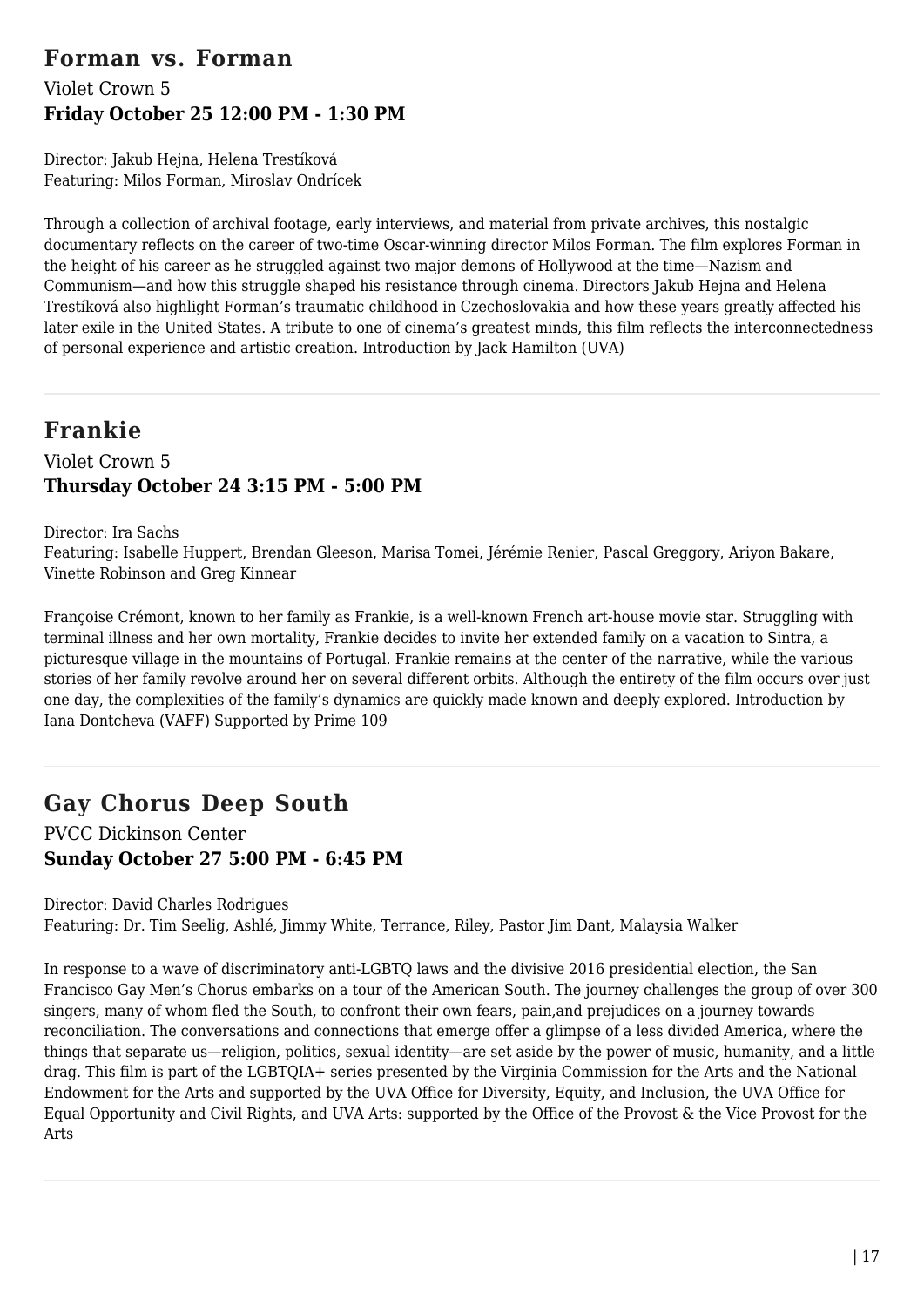# **General Magic**

### Violet Crown 6 & 7 **Saturday October 26 11:00 AM - 12:30 PM**

Director: Sarah Kerruish, Matt Maude Featuring: Tony Fadell, Megan Smith, Andy Hertzfeld, Marc Porat, John Sculley

Before 1990, there was no digital communications industry—no digital cell phones, no world wide web, no connection. Enter General Magic: a flashy, mysterious spinoff of Apple that attempted to create the first handheld communicator (or "smartphone") nearly 20 years before the release of the iPhone. What follows in this captivating documentary is a story of remarkable innovation, meteoric success, and spectacular failure. Directors Sarah Kerruish and Matt Maude offer an inside view of this secretive startup, interspersing archival footage with interviews featuring the creators of the iPod, iPhone, Android, and eBay. Introduction by David Touve (Batten Institute for Entrepreneurship & Innovation)

## **Ghost Town Anthology**

Violet Crown 4 **Sunday October 27 8:00 PM - 9:45 PM**

Director: Denis Côté Featuring: Robert Naylor, Josée Deschênes, Jean-Michel Anctil

The frigid, small Québécois village of Irénée-les-Neiges is ominously disrupted by the unexpected death of local teenage Simon Dubé in a fatal car accident. While the majority of the town is too stunned to discuss the circumstances surrounding the tragedy, the Dubé family and a handful of residents begin to report several sightings of strangers descending on the village. This quiet, dark narrative examines the insidious ability of grief to infiltrate an individual's life and the lasting fog it can cast on a community. Introduction by Andrew Rodgers (VAFF)

## **Ghostwriter**

See Feature Film Listing for Venue **Friday October 25 9:45 PM - 12:00 AM**

Director: Tao Groves, Alex de Montbel, Alex Flamm, and Jack Snead

Screens before the feature film In Fabric Ghostwriter is a sweet short comedy about a writer who, while battling writer's block, finds inspiration from an unexpected source. This film was created by young filmmakers at Light House Studio during their Filmmaking II workshop.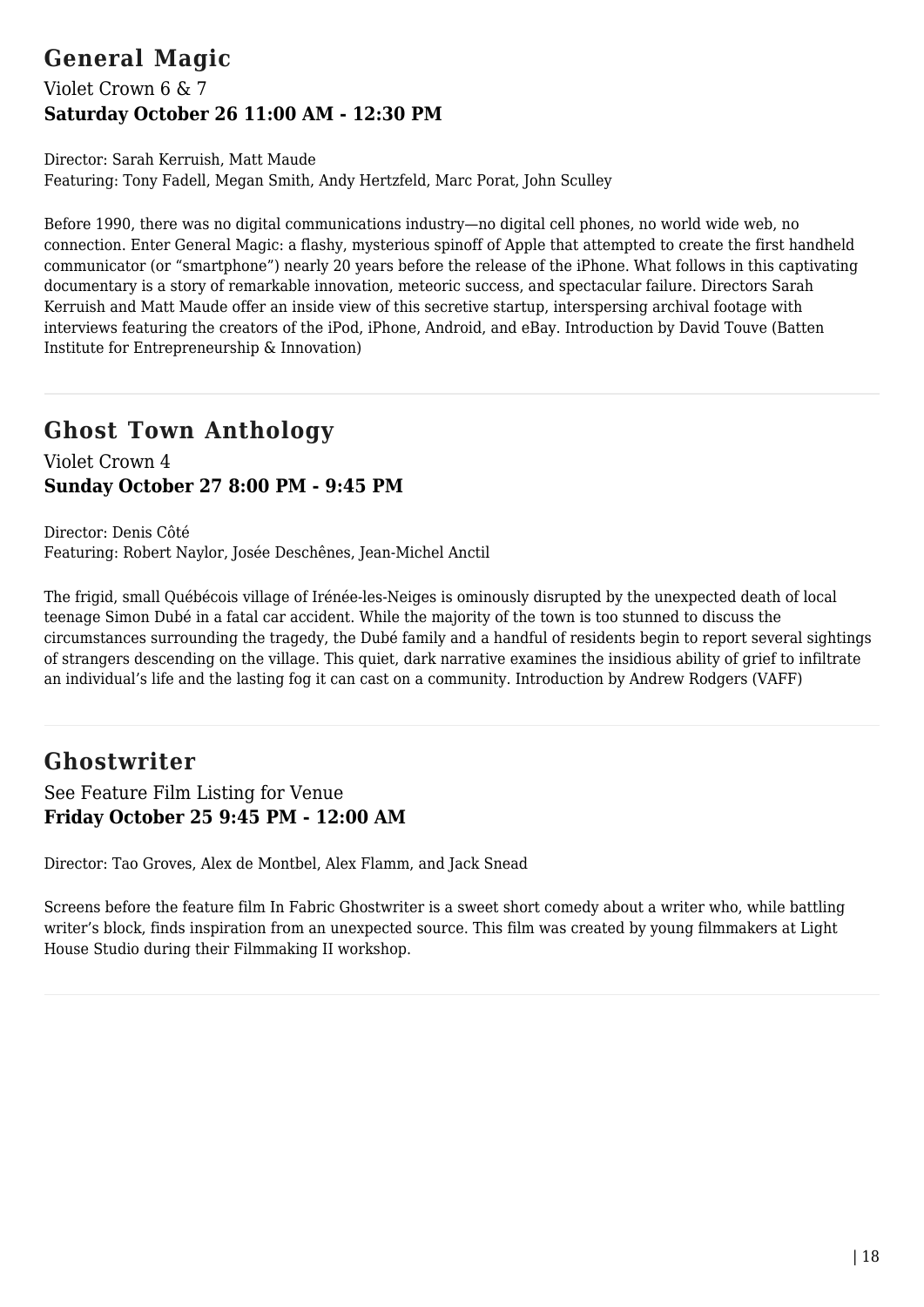## **The Golden Harvest** Violet Crown 5 **Sunday October 27 11:15 AM - 1:00 PM**

Director: Alia Yunis

In this "6,000-year-old love story," director Alia Yunis explores the complicated relationship between the people of the Mediterranean and their olive trees. Her search leads her on a riveting journey around her home, encountering an ensemble of characters who share the stories and symbolism imbued in every bottle of olive oil. These ancient trees have seen the rise and fall of civilizations, stalwarts against the decay of time; Yunis sets out to discover the secrets that lie behind these magnificent specimens. A delightful insight into what can make the mundane magical, Yunis' award-winning documentary is a gold-tinged masterpiece. Discussion with Tessa Farmer (UVA), moderated by Nizar Hermes (UVA) This film is part of the Middle Eastern and South Asian Film series supported by the UVA Institute of the Humanities and Global Cultures and the UVA Department of Middle Eastern & South Asian Languages & Cultures

## **Grass**

Violet Crown 6 & 7 **Saturday October 26 1:30 PM - 2:45 PM**

Director: Hong Sang-soo Featuring: Kim Min-hee, Jung Jin-young, Ki Joo-bong, Seo Young-hwa, Kim Sae-byuk, Ahn Jae-hong, Gong Min-jeung

A young woman, Areum (Kim Min-hee, The Handmaiden) sits in the corner of a small café outside of Seoul almost daily, spending her time bent over her laptop typing. In the tables that surround her, other café goers recount the various dramas in their lives, serving as the inspiration for Areum's work. Couples argue, romances begin, and artists plan their next big projects, all while Areum writes away. But as director Hong Sang-soo begins to have audiences doubt Areum's reliability, a major question arises—is she merely writing what she hears? Or is she hearing what's been written? As the drama in the coffeeshop unfolds, the answer becomes only more ambiguous. Introduction by Hyeyon Moon (UVA) This film is part of the Korean Film series supported by the UVA Korea Society

## **Harriet**

### The Paramount Theater **Saturday October 26 8:00 PM - 10:45 PM**

Director: Kasi Lemmons Featuring: Cynthia Erivo, Leslie Odom Jr., Joe Alwyn, Clarke Peters, Vanessa Bell Calloway, Omar J. Dorsey

Based on the extraordinary life of Harriet Tubman, this film chronicles the American hero's escape from slavery and transformation into a history-making abolitionist. Tubman's courage, ingenuity, and tenacity through dangerous missions helped free hundreds of slaves using the Underground Railroad and changed the course of history. From acclaimed writer/director Kasi Lemmons, this triumphant story of one woman's journey to freedom remembers the dark and grueling realities of slavery in America. Leading with the themes of rebellion, justice, and the quest for freedom, Harriet brings to light the impact of a crucial figure who worked to dismantle an oppressive establishment unlike any other. Discussion with actor Vanessa Bell Calloway and producer Daniela Taplin Lundberg, moderated by Jamelle Bouie (The New York Times) Due to a last minute scheduling conflict, Debra Martin Chase is no longer able to attend Presented by Wells Fargo This film is part of the Race in America…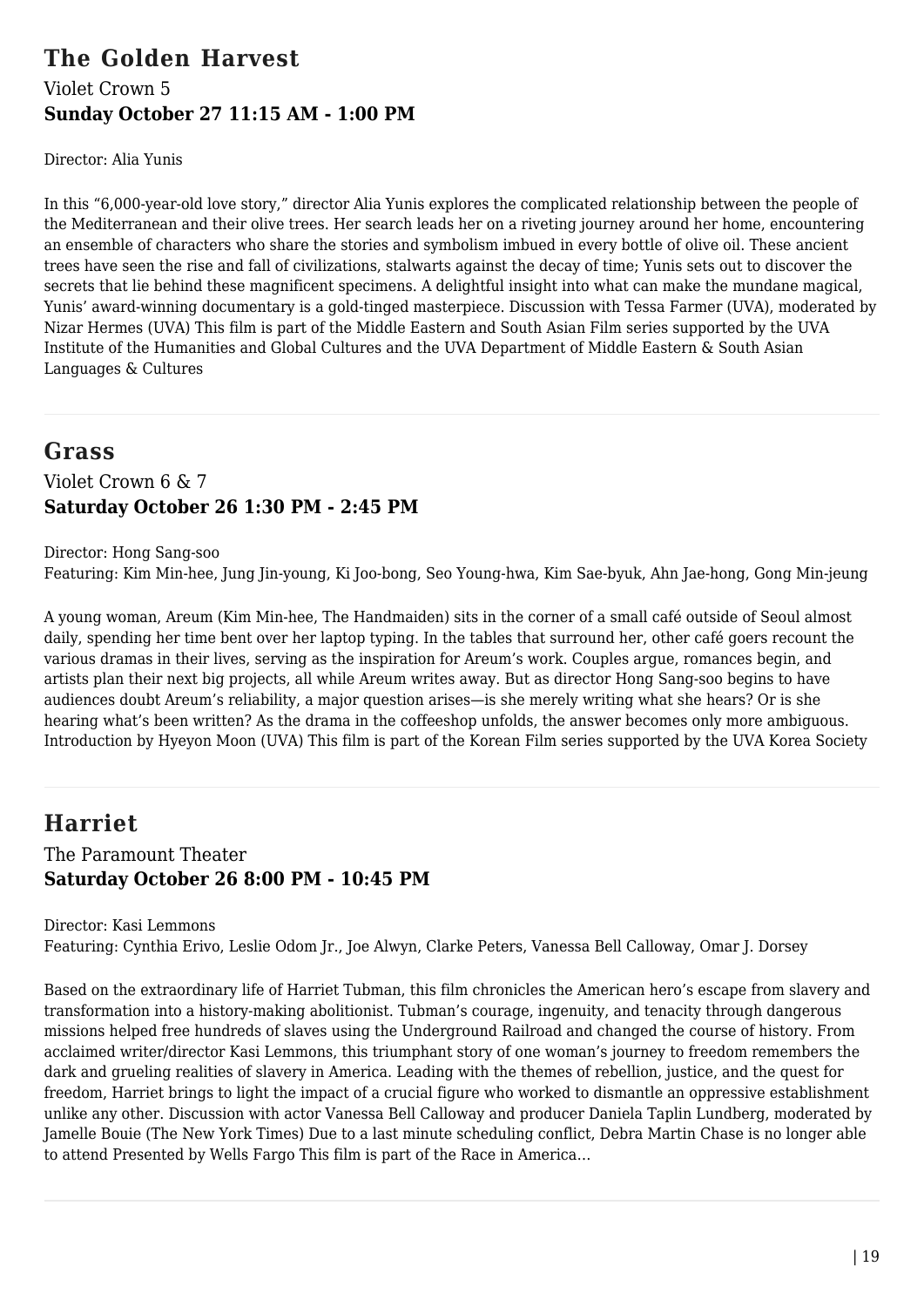## **A Hidden Life** Culbreth Theatre **Sunday October 27 3:30 PM - 6:30 PM**

#### Director: Terrence Malick

Featuring: August Diehl, Valerie Pachner, Maria Simon, Tobias Moretti, Bruno Ganz, Matthias Schoenaerts, Karin Neuhäuser, Ulrich Matthes

This historical drama features the true story of Franz Jägerstätter, an Austrian farmer and devout Catholic whose idyllic life is shattered when he becomes a conscientious objector during World War II. The Nazi Party charges Jägerstätter with treason, whisking him away to a remote holding facility. Ripped from his family and faced with the threat of execution, Jägerstätter undergoes a crisis of faith, embarking on a tumultuous moral journey. Interweaving vibrant cinematography with haunting orchestration, Terrence Malick's triumphant follow-up to Tree of Life is a poignant rumination on faith, humanity, and compassion. Introduction by Manuela Achilles (UVA) Supported by Virginia Magazine

## **Human Nature**

Violet Crown 5 **Saturday October 26 10:45 AM - 1:00 PM**

Director: Adam Bolt

CRISPR has revolutionized the scientific world, allowing us the ability to change the most basic building blocks of life. With this new technology, scientists can cure numerous diseases, reshape the biosphere, and even design children. Yet advances such as these are not without consequences. With testimonies from the scientists, families, and engineers who interact with CRISPR the most, the film explores its far-reaching possibilities and implications. Director Adam Bolt navigates the complexities of these new advancements and engages his audience with thoughtful questions about the ethics of this unique technology. This captivating documentary asks the anything-but-simple question:just because we can, does that mean we should? Discussion with Mazhar Adli (UVA), moderated by Andrew Rodgers (VAFF)

## **The Humorist**

Violet Crown 4 **Sunday October 27 5:00 PM - 7:00 PM**

Director: Michael Idov Featuring: Yuri Kolokolnikov, Alisa Khazanova, Polina Aug , Artem Grigoryev, Aleksey Agranovich

Set in the waning days of the Soviet Union, The Humorist is a portrait of a fictional stand-up comedian, Boris Arkadieva, whose intellect becomes a burden when he can't adapt to the increasingly heavy chains of expectation and censorship. This smart social satire presents a tormented man affected not only by external oppression, but also by his own insecurities that poison his relationships, sanity, and successes. An impressive directorial debut by Michael Idov, this film crackles with sharp-witted dialogue and reveals the darker elements of a society moving into uncharted territory beyond mere corruption. Introduction by Ilya Tovbis (VAFF) This film is part of the Israeli and Jewish Film series supported by Congregation Beth Israel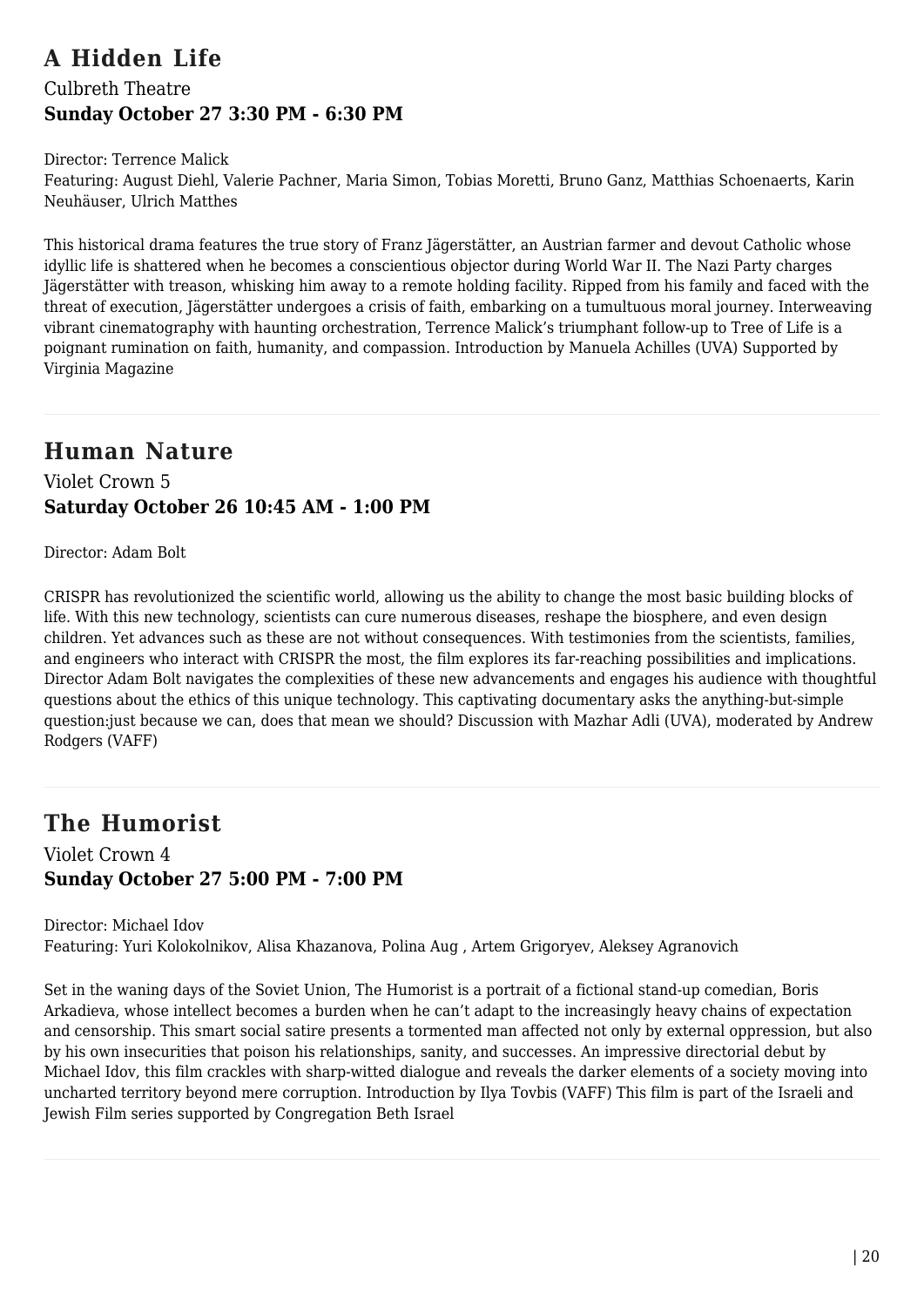## **I Lost My Body** Culbreth Theatre **Sunday October 27 1:00 PM - 2:30 PM**

Director: Jérémy Clapin Featuring: Hakim Faris, Victoire Du Bois, Patrick Dassumçao

In a desperate attempt to get back to its body, an amputated hand escapes from its dissection lab and journeys across Paris. It fights off sewer rats and navigates the city streets, quickly becoming a sympathetic protagonist. Flashbacks to the hand's previous life show his own body, Naoufel, growing up and falling in love, slowly giving answers to the cause of the separation between limb and body. The artful animation is uniquely captivating and poetic, providing a touching account of physical and emotional loss and quickly proving to be more than just a quirky cartoon.

## **I've Got Issues**

### Vinegar Hill Theatre **Sunday October 27 4:30 PM - 6:30 PM**

Director: Steve Collins Featuring: Macon Blair, Claire Titelman, Maria Thayer, Jim Gaffigan

Self-loathing, loneliness, death, discrimination, injustice, oppression, and the atom bomb, I've Got Issues is a unique comic world inhabited by sensitive souls trying to survive the spectrum of pain the average person runs into in this world. In a dead-pan, deeply empathetic tone, the film asks the big questions: "What are we supposed to do with all the hurt?", "Is civilization making any progress at all?" The film builds an answer out of intertwining stories of characters swallowed in darkness, yet still finding light. Discussion with director Steve Collins, moderated by Andrew Rodgers (VAFF)

## **In Fabric** Newcomb Hall Theatre **Friday October 25 9:30 PM - 11:30 PM**

Director: Peter Strickland Featuring: Marianne Jean-Baptiste, Hayley Squires, Leo Bill, Julian Barratt, Steve Oram, and Gwendoline Christie

Preceded by the short film Ghostwriter In the months following a painful divorce, Sheila visits a department store in downtown London to purchase a life-altering dress. She leaves with a flattering, blood-red gown, and something far more sinister. The garment begins to leave lesions on her skin, destroys her washing machine, and soon becomes a treacherous adversary in a fight for survival. This hauntingly seductive satire critiques modern consumer culture, blending age-old horror with contemporary dark humor. Bewitching, provocative, and brilliantly bloody, Peter Strickland's horror comedy brings a trulynew meaning to the phrase "dress to kill." Introduction by Chandler Ferrebee (VAFF) This film is part of the Witching Hours series supported by University Programs Council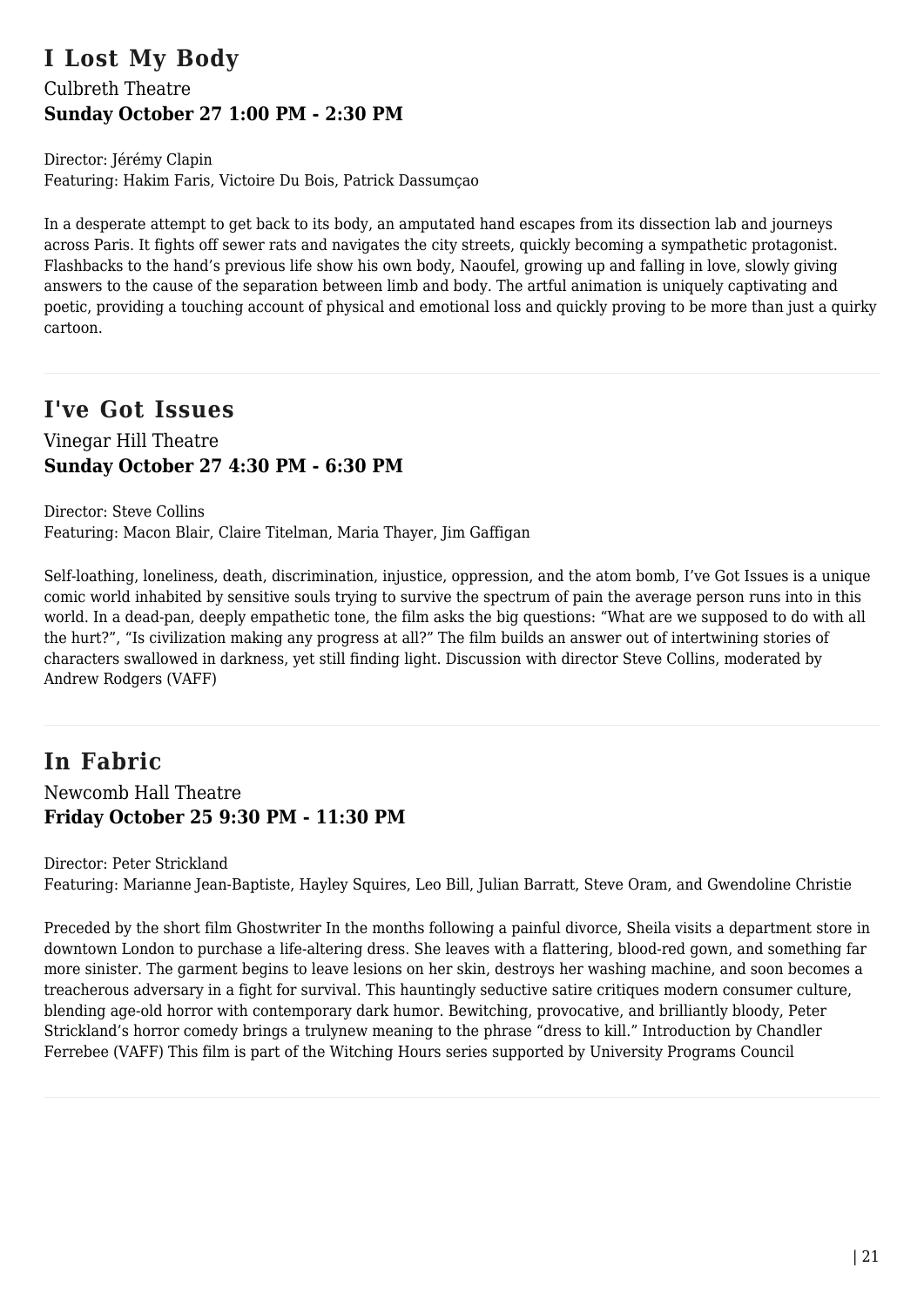## **The Inn at Little Washington: A Delicious New Documentary**

### The Paramount Theater **Sunday October 27 4:00 PM - 5:30 PM**

Director: Mira Chang, Jeff Dupre, and Maro Chermayeff Featuring: Patrick O'Connell

Dubbed "The Pope of American Cuisine," Chef Patrick O'Connell is a legend. He's revered as a pioneer of refined American cooking, and as the eclectic restaurateur who transformed a country inn into an international culinary temple. But, behind the fairytale – behind the humor and whimsy – lies a story of a self-taught chef who started with nothing, and overcame a decades-long feud with a fiercely conservative and homophobic rural town to create one of the most renowned restaurants in America. From Emmy and Peabody award winning Show of Force, in association with the VPM, Virginia's home for Public Media and executive producer Spike Mendelsohn, comes a delicious new documentary that intimately explores the ornate world of Chef Patrick O'Connell and his magnificent obsession: the double five star, double five diamond, Michelin rated hotel and restaurant, The Inn at Little Washington. Long considered one of the greatest dining experiences in America…

## **It Started as a Joke**

Violet Crown 6 & 7 **Sunday October 27 2:30 PM - 4:15 PM**

Director: Julie Smith Clem, Ken Druckerman Featuring: Eugene Mirman, Kumail Nanjiani, Reggie Watts, Kristen Schaal, Ira Glass, Wyatt Cenac

Preceded by the short film Food Place. When Eugene Mirman first proposed a comedy festival making fun of other comedy festivals, he was only half joking. To his surprise, this offhand comment would go on to become the Eugene Mirman Comedy Festival, the world's first "sincere-and-ironic" comedy festival. Billed as the "Comedy event that comedians look forward to," the first ever EMCF enjoyed immense success, and has continued for over 10 years. Featuring a star-studded lineup including Kumail Nanjiani, Jim Gaffigan, and Mike Birbiglia, this documentary pays homage to what comedy is, is not, and everything in between.

# **Jaddoland**

Vinegar Hill Theatre **Saturday October 26 7:45 PM - 9:45 PM**

Director: Nadia Shihab

Director Nadia Shihab returns to her home in Lubbock, Texas,to visit her mother, an artist from Iraq whose works focus on themes of familial history, longing, and displacement. Nadia documents her mother's increasingly isolated life and art, revealing the beauty and solace of her mother's creative process. While filming, Nadia's grandfather arrives. He is a warm charismatic man overtaken by his longing for the homeland he recently left. Tender and pensive, this film subtly explores the inheritance and reformation of culture, offering up a meditation on generational belonging and the question of what it means to call somewhere home. Introduction by Shilpa Davé (UVA) This film is part of the Middle Eastern and South Asian Film series supported by the UVA Institute of the Humanities and Global Cultures and the UVA Department of Middle Eastern & South Asian Languages & Cultures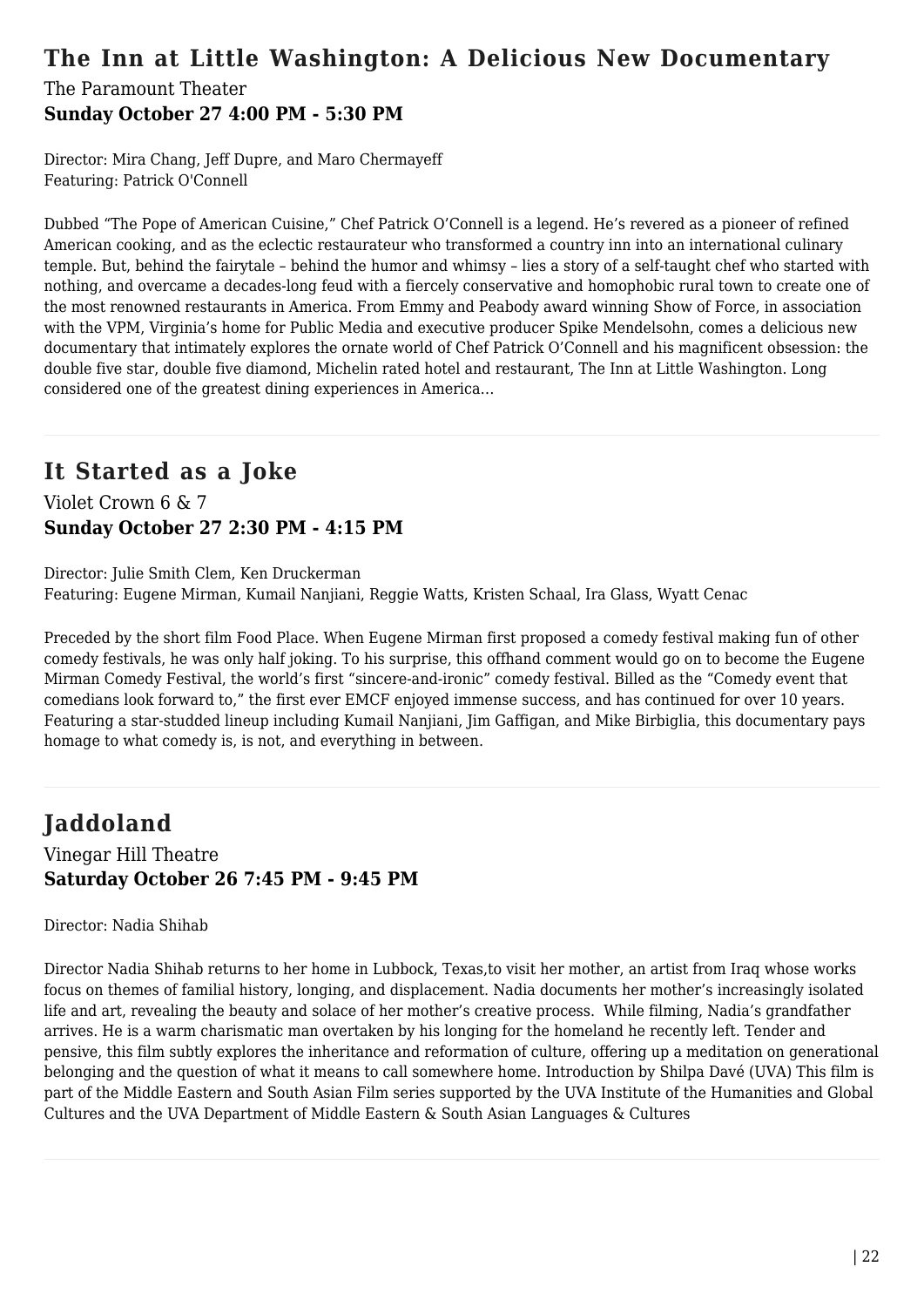## **Jojo Rabbit** Culbreth Theatre **Saturday October 26 5:30 PM - 7:30 PM**

#### Director: Taika Waititi

Featuring: Roman Griffin Davis, Thomasin Harcourt McKenzie, Taika Waititi, Rebel Wilson, Stephen Merchant, Alfie Allen, Sam Rockwell, Scarlett Johansson

A lonely German boy has his world view turned completely upside down when he discovers his single mother is hiding a young Jewish girl in their attic. Aided only by his idiotic imaginary friend Adolf Hitler—played by Jewish Polynesian writer-director Taika Waititi—Jojo must choose between clinging to his blind, brainwashed sense of nationalism or embracing his humanity. Waititi brings his signature style of humor and pathos to this biting anti-hate World War II satire as he identifies pointed parallels between the violent fascism of history and our current political moment. Introduction by Chandler Ferrebee (VAFF)

## **Just Mercy**

### The Paramount Theater **Wednesday October 23 7:00 PM - 9:45 PM**

Director: Destin Daniel Cretton Featuring: Michael B. Jordan, Jamie Foxx, Rob Morgan, Tim Blake Nelson, Rafe Spall, Brie Larson

Bryan Stevenson, a young lawyer in Monroeville, Alabama, has dedicated himself to a case involving Walter McMillian, a death row prisoner with no proper defense. Despite overwhelming evidence of his innocence, McMillian was convicted of murder by a jury who ignored key witnesses and took only a few hours to come to their verdict. Based on the memoir of the same name, this powerful and thought-provoking true story delves into the consequences of a biased, imperfect system and exposes the harsh realities faced by the wrongly convicted. Introduction by UVA President Jim Ryan Presented by Bank of America This film is part of the Race in America series presented by James Madison's Montpelier and supported by Bama Works Fund at the Charlottesville Area Community Foundation, the UVA Office for Equal Opportunity and Civil Rights, and the UVA Office for Diversity, Equity, and Inclusion

# **Kelebekler (Butterflies)**

Violet Crown 4 **Sunday October 27 1:45 PM - 3:45 PM**

Director: Tolga Karaçelik Featuring: Tolga Tekin, Bartu Küçükçağlayan, Tuğçe Altuğ

After a traumatic event in childhood, siblings Cemal, Kenan, and Suzan left their village of Hasanlar to be raised by their extended family. Thirty years later, the estranged siblings have been summoned back to their village by their father, who suggests that they learn about the history of Hasanlar. Upon their arrival, they discover their father has since passed away and had one final wish—to be buried on the hottest day of the year when the butterflies come to the village to die. This wild, dark comedy provides a playful and heartfelt look at the complexities of familial bonds. Introduction by Joshua M. White (UVA) This film is part of the Middle Eastern and South Asian Film series supported by the UVA Institute of the Humanities and Global Cultures and the UVA Department of Middle Eastern & South Asian Languages & Cultures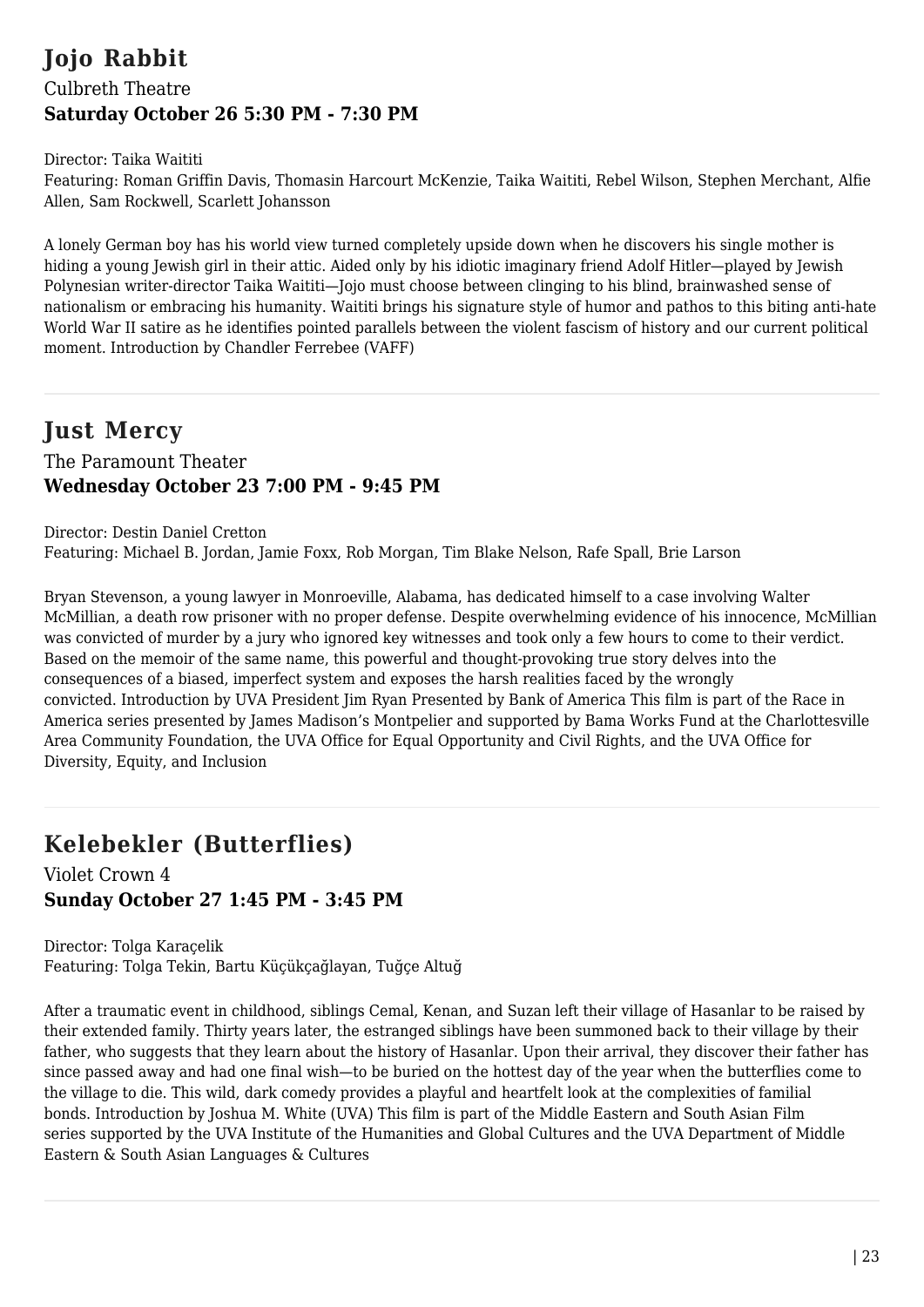## **Kevin Everson Short Films**

### Violet Crown 5 **Friday October 25 2:30 PM - 4:00 PM**

Director: Kevin Everson, Kahlil Pedizisai, Claudrena Harold

From internationally renowned filmmaker and recent 24th Heinz Award in the Arts and Humanities recipient Kevin Everson comes a selection of short films that combines historical observations with contemporary, socially-relevant narratives. This collection of films contains a broad scope of stories. Everson's films, richly abstracted and artfully constructed, are rare in their ability to find the extraordinary and theatrical in the ordinary and every day. Discussion with filmmaker Kevin Everson (UVA)

### **Kifaru** St. Anne's-Belfield School **Friday October 25 6:00 PM - 7:45 PM**

Director: David Hambridge Featuring: James Mwenda, Joseph "JoJo" Wachira, Jacob Anampiu

The northern white rhino species has long been in danger of extinction due to intense poaching and violent wars in East and Central Africa. With the number of surviving rhinos diminishing,the Ol Pejeta Conservancy in central Kenya was established to breed and protect what remained of the species. Following two rangers for over four years, director David Hambridge documents the joys and pitfalls of conservation firsthand. While they hope to care for Sudan, the only remaining rhino,long enough for scientists to resurrect the species using his DNA, Sudan's health has long been in decline. As the science efforts capture headlines worldwide, a greater story unfolds between the caretakers and their beloved rhino. Discussion with producer Andrew Harrison Brown, moderated by Adrienne Ghaly (UVA)

**The Kingmaker** Culbreth Theatre **Thursday October 24 6:00 PM - 7:45 PM**

Director: Lauren Greenfield

Centering on the controversial political career of Imelda Marcos, The Kingmaker explores the Marcos family's improbable return to power in the Philippines. The former first lady of the Philippines, whose behind-the-scenes influence on her husband Ferdinand's presidency rocketed her to the global political stage, confidently rewrites her family's history of corruption, replacing it with a narrative of the matriarch's extravagant love for her country. This jaw-dropping documentary by director Lauren Greenfield paints an engaging portrait of a woman who has navigated through countless political, personal, and social squalls, yet remains irretrievably drawn to the flame of power.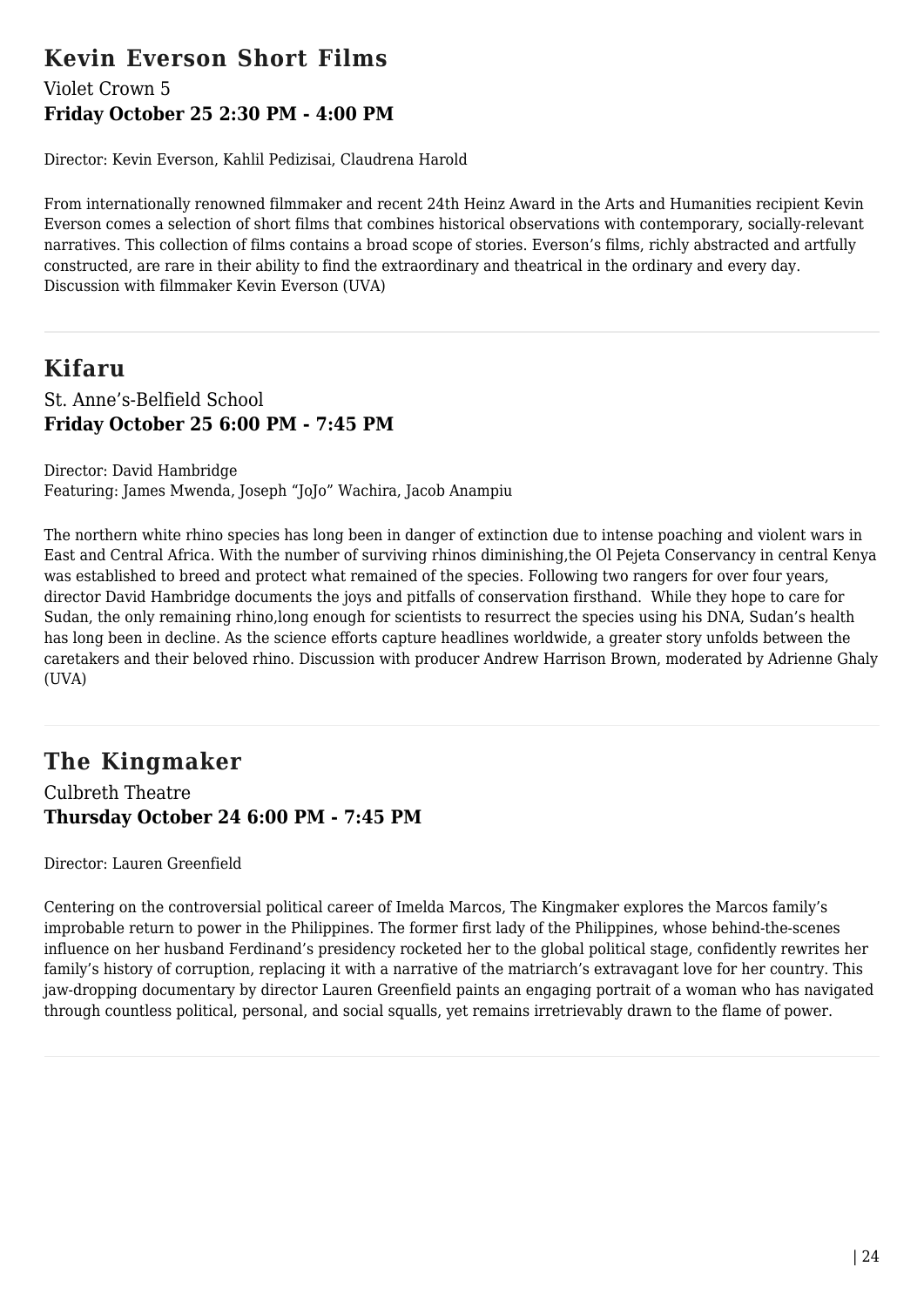# **Lankes - John Borden Evans: The Rural Virginia Landscape in Our Time**

Jefferson School African American Heritage Center **Sunday October 27 12:00 PM - 1:30 PM**

Director: Eduardo Montes-Bradley

The VAFF will present two of Eduardo Montes-Bradley's recent documentaries J.J. Lankes: Yankee Printmaker in Virginia and White: A Season In The Life Of John Borden Evans. Montes-Bradley, a celebrated cinematographer, published author, and photographer strives to create works that focus on historical, political, and cultural issues. J.J. Lankes: Yankee Printmaker in Virginia highlights Julius John Lankes, acclaimed artist and printmaker, while White: A Season in The Life Of John Borden Evans provides a snapshot of the life and career of Virginian artist John Borden Evans. Discussion with filmmaker Eduardo Montes-Bradley, moderated by Sean McCord (VAFF)

## **Light House Studio Shorts**

Vinegar Hill Theatre **Thursday October 24 5:30 PM - 6:30 PM**

A nonprofit filmmaking center dedicated to teaching students self-expression through filmmaking, Light House Studio's work has been recognized on national channels such as CNN and TNT and through awards, including a Peabody Award, a Gold World Medal at the New York International Film and TV Festival, and a CINE Golden Eagle Award. This compilation of short films from LHS students includes a mixture of narratives, animations, and documentary work. Ranging from futuristic to classic, abstract to inquisitive, goofy to sincere, the line-up will leave you wanting more. Discussion with the young filmmakers This is a free, unticketed event. Please arrive fifteen to thirty minutes before the listed start time to find a seat.

### **Little Joe** St. Anne's-Belfield School **Friday October 25 8:45 PM - 10:30 PM**

Director: Jessica Hausner Featuring: Emily Beecham, Ben Whishaw

Alice is a single mother and committed plant breeder at a corporation involved with developing new species. After creating a genetically modified plant, which she names 'Little Joe' in honor of her teenage son, she soon discovers the flower's supernatural ability to make those who inhale its pollen happier individuals. With subject matter meant to tiptoe around the reality of mood-enhancing psychedelics, the story turns as the effects of her new creation change from delight to abnormal experiences for anyone who comes into contact with it. This unconventional film from acclaimed Austrian filmmaker Jessica Hausner boldly examines the commodification of happiness, and does so with a range of originality from colorpalette to performance style. Introduction by Iana Dontcheva (VAFF)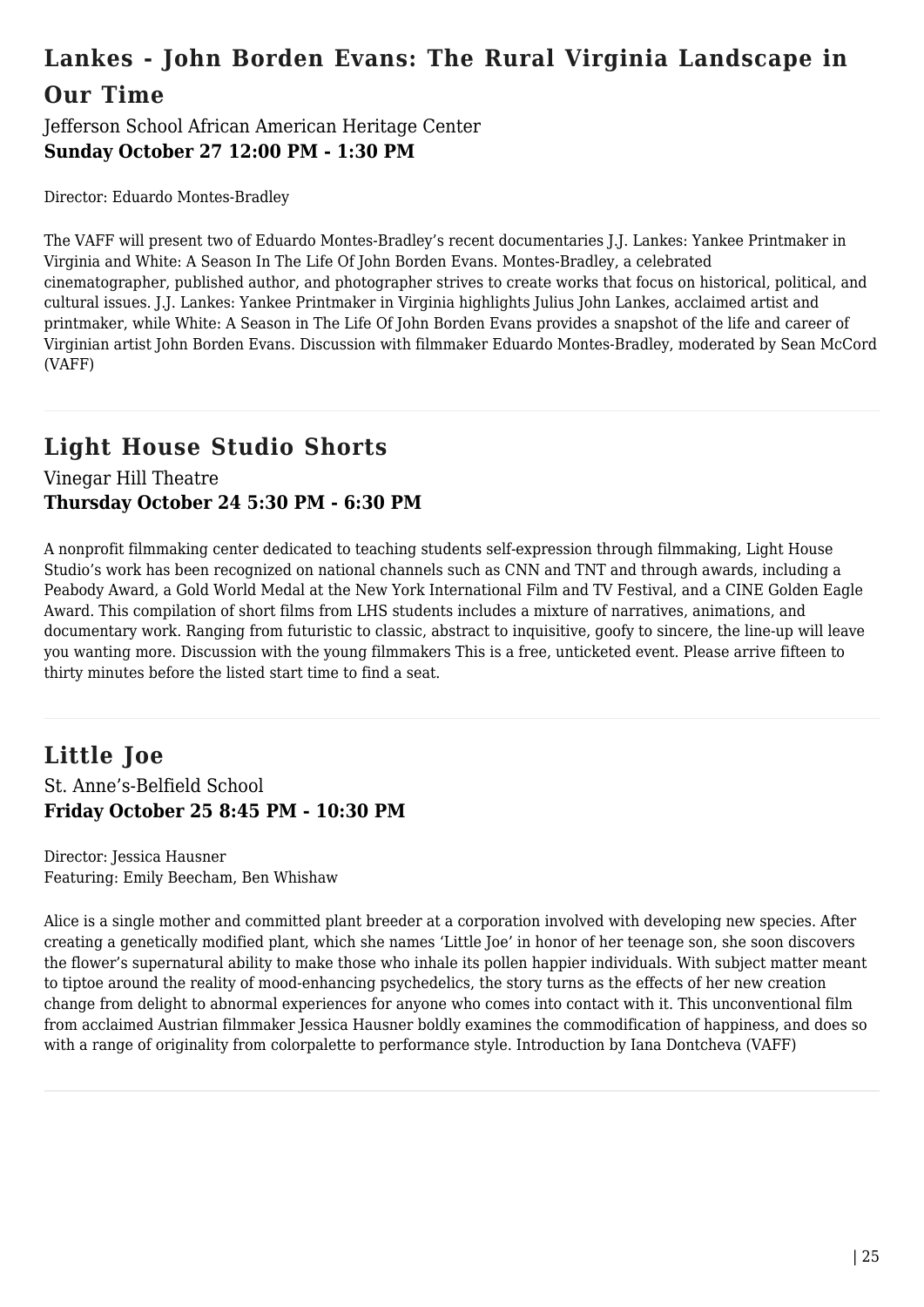# **Marriage Story**

## The Paramount Theater **Saturday October 26 11:45 AM - 2:00 PM**

Director: Noah Baumbach Featuring: Scarlett Johansson, Adam Driver, Laura Dern, Alan Alda, Ray Liotta

Charlie and Nicole's already strained marriage is further tested when Nicole secures a coveted acting role in Los Angeles, despite the couple's strong roots in New York City with Charlie's theater company. While this narrative opens with the couple deciding to get divorced, director Noah Baumbach transports audiences back and forth through time to reveal the totality of Charlie and Nicole's time together, from when they first fell in love to the incidents that dismantled their relationship. This nonlinear meditation on love and marriage reveals the darkly transformative nature of divorce. Introduction by Alissa Wilkinson (Vox) Presented by Watermark Design

# **Mickey and the Bear**

### Vinegar Hill Theatre **Friday October 25 6:30 PM - 8:00 PM**

Director: Annabelle Attanasio Featuring: Camila Morrone, James Badge Dale, Calvin Demba, Ben Rosenfield and Rebecca Henderson

Mickey is a young girl living in Anaconda, Montana, with her unstable, unemployed, and uninvolved ex-Marine father Hank. As a headstrong and independent high schooler, she has applied to a college far from home, but is reluctant to leave her hometown or abandon Hank to fend for himself. This father-daughter drama is told through small moments, rather than theatrical twists and turns, breathing a new life into the classic genre. The film not only reaches audiences with its plot, but also employs an impactful soundtrack, outstanding cinematography, and a magnificent background in Montana's mountains to tell its hopeful story. Introduction by Iana Dontcheva (VAFF)

# **Midnight Family**

St. Anne's-Belfield School **Saturday October 26 11:00 AM - 12:45 PM**

Director: Luke Lorentzen Featuring: Juan Ochoa, Fer Ochoa, Josué Ochoa, Manuel Hernández

In one of Mexico City's wealthiest neighborhoods, the Ochoa family operates a for-profit ambulance, competing with other private EMTs to help patients in need. In a city of almost 9 million, the government only operates 45 emergency ambulances, leaving businesses like that of the Ochoa family to serve as a crucial lifeline to those needing medical attention. However, the lack of financial gain from their operation often jeopardizes the quality of care the family can provide,and when the police crackdown on private ambulances the Ochoa family isthrown into a moral and ethical gray area. This observational documentary shows the urgent complexities surrounding healthcare, government authority, and communal responsibility.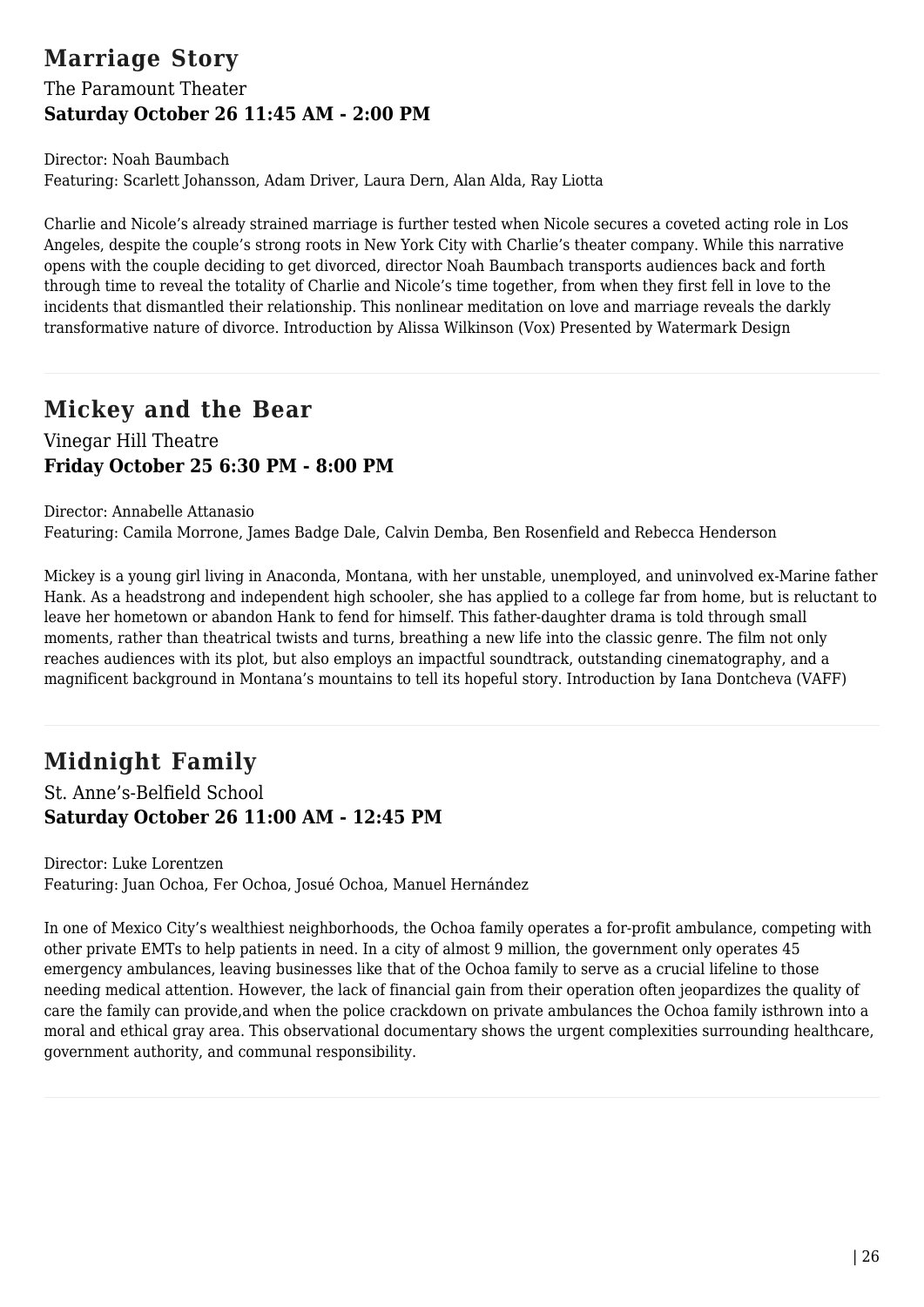## **Motherless Brooklyn**

The Paramount Theater **Sunday October 27 12:00 PM - 2:30 PM**

Director: Edward Norton Featuring: Edward Norton, Bruce Willis, Gugu Mbatha-Raw, Bobby Cannavale, Cherry Jones, Leslie Mann, Alec Baldwin, Willem Dafoe

In 1950s New York City, four former orphans make up The Minna Men, a makeshift private investigation firm. At the head of the business is Frank Minna, who schooled the young men on how to survive in the city. When a business venture goes unexpectedly awry, Frank is left dead with no leads on his killer. Lionel Essrog, a member of The Minna Men living with Tourette's Syndrome, leads the charge in solving the mystery. Forced to navigate wild and untamed Brooklyn, Lionel encounters characters of all types—friends, enemies, and those he can't be sure of—as he works to find out the truth about what happened to Frank. Introduction by VAFF director Jody Kielbasa Presented by The Paramount Theater

## **The Muppet Movie**

PVCC Dickinson Center **Sunday October 27 11:00 AM - 12:45 PM**

Director: James Frawley

Motivated to make his big break in Hollywood, Kermit the Frog decides to travel across America, making a slew of new friends along the way to form the iconic Muppet band. Through their trip the group experiences numerous mishaps, including an evil Doc on the hunt for frog legs, and even a budding romance. This screening celebrates the 40th Anniversary of the magic and wonder that The Muppet Movie brings to life while remembering the joy and laughter it has brought audiences for half a century. Introduction by Andrew Rodgers (VAFF) Presented by Light House Studio

## **Nichimal Son (Blooming Music)**

See Feature Film Listing for Venue **Sunday October 27 5:15 PM - 12:00 AM**

Director: Juan Javier Pérez Pérez Featuring: Elvia Pérez Suárez, José Pérez López, Esteban Pérez Pérez.

Screens before the feature film Artemio Evlia relocates to Zinacantán out of love for her husband and must adapt to the life of the Zinacantec women. This short documentary by Mexican filmmaker Juan Javier Pérez Pérez brings forth a story of love, sacrifice, and assimilation. This film is part of the Indigeneity in Mexico Film series supported by UVA Arts: supported by the Office of the Provost & the Vice Provost for the Arts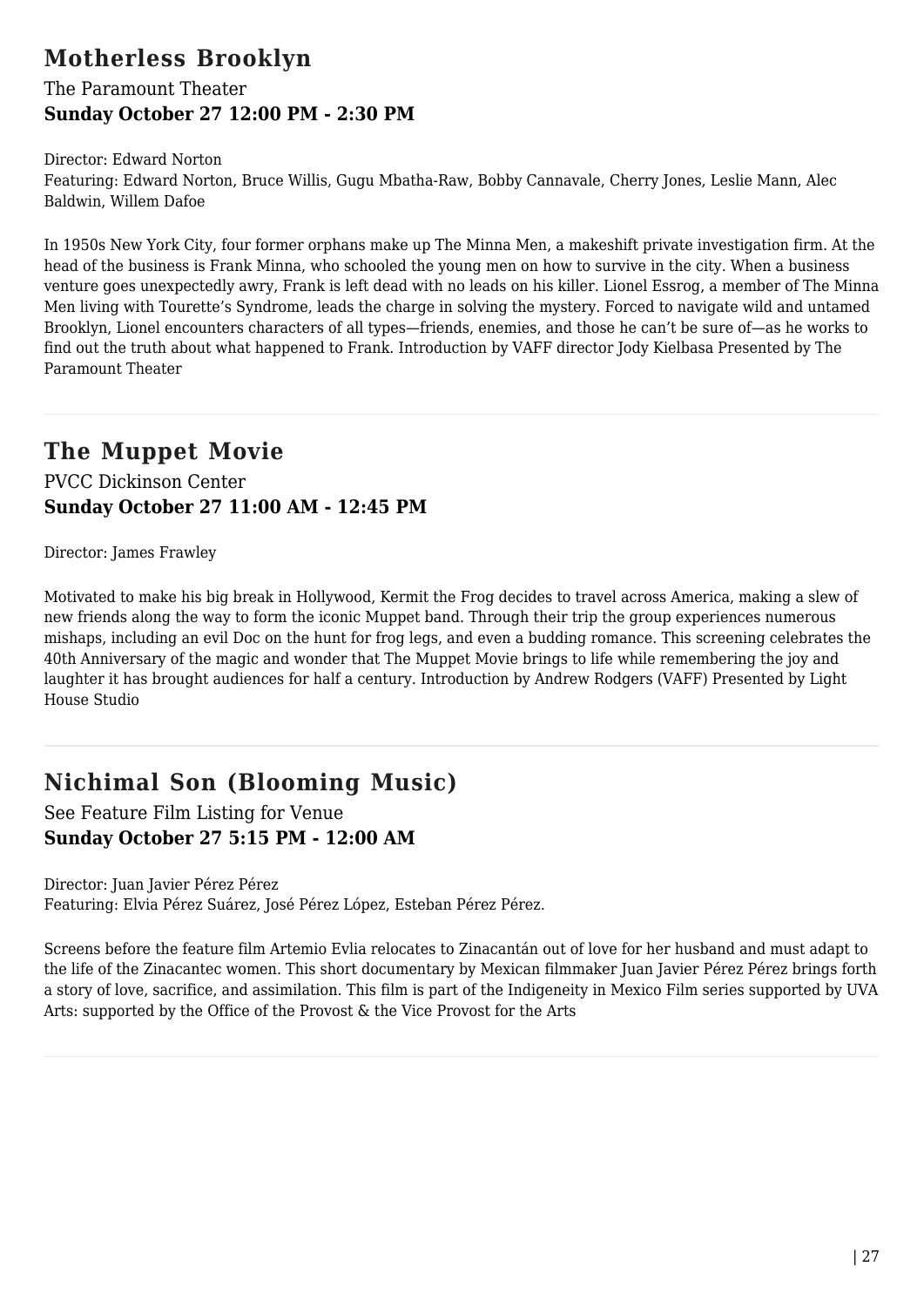## **Oh Mercy!** Violet Crown 6 & 7 **Friday October 25 12:30 PM - 2:30 PM**

Director: Arnaud Desplechin Featuring: Roschdy Zem, Léa Seydoux, Sara Forestier, Antoine Reinartz

Roubaix police chief Daoud and newcomer Louis grapple with a peculiar case of murder, deceit, and blame, all at the hands of their two primary suspects, Claude and Marie. At first, confessions appear far off and interrogations slowly become a game of finger-pointing. However, when a false identification is made, Daoud and Louis must take a deep dive into the minds of these two young women not only to discover their motives, but to save lives. Arnaud Desplechin's latest film detours from romance and delivers an unfiltered view of reality. Witnesses become suspects and culprits become victims in this raw crime drama. Introduction by Iana Dontcheva (VAFF)

## **Oliver Sacks: His Own Life** Violet Crown 5 **Saturday October 26 2:00 PM - 4:30 PM**

Director: Ric Burns

A month after receiving a rare, terminal cancer diagnosis, acclaimed writer and neurologist Oliver Sacks sat down for a series of limited interviews in his New York City apartment. Surrounded by his friends, family, and countless notebooks filled with decades worth of Sacks' musings about how the brain operates, this documentary captures Sacks' sense of wonder at the natural world, and the place of human beings within it. In combination with Sacks' own reflections, director Ric Burns includes nearly two dozen deeply revealing and personal interviews with those closest to Sacks to provide an illuminating exploration into the relationships between art, science, and storytelling. Discussion with filmmaker Ric Burns and subject Bill Hayes, moderated by Cathy Campbell (UVA) Supported by the Haney Consortium

# **Olympic Dreams**

Violet Crown 6 & 7 **Saturday October 26 6:30 PM - 8:30 PM**

Director: Jeremy Teicher Featuring: Alexi Pappas, Nick Kroll

Preceded by the short film Wax Paul Now After a disappointing finish in her event at the 2018 Olympic Winter Games in Pyeongchang, young cross-country skier Penelope finds herself drifting without purpose. She quickly befriends Ezra, a volunteer dentist for the Olympic Village who is maneuvering a reluctant break from his fiancée back in the US. The two embark on an adventurous, yet time-sensitive relationship that highlights the value of human connection, however brief. The first narrative feature ever shot in a real Olympic Athlete Village, this film explores the interconnectedness of love and loneliness through the lenses of two strangers navigating the unknown. Supported by Style Weekly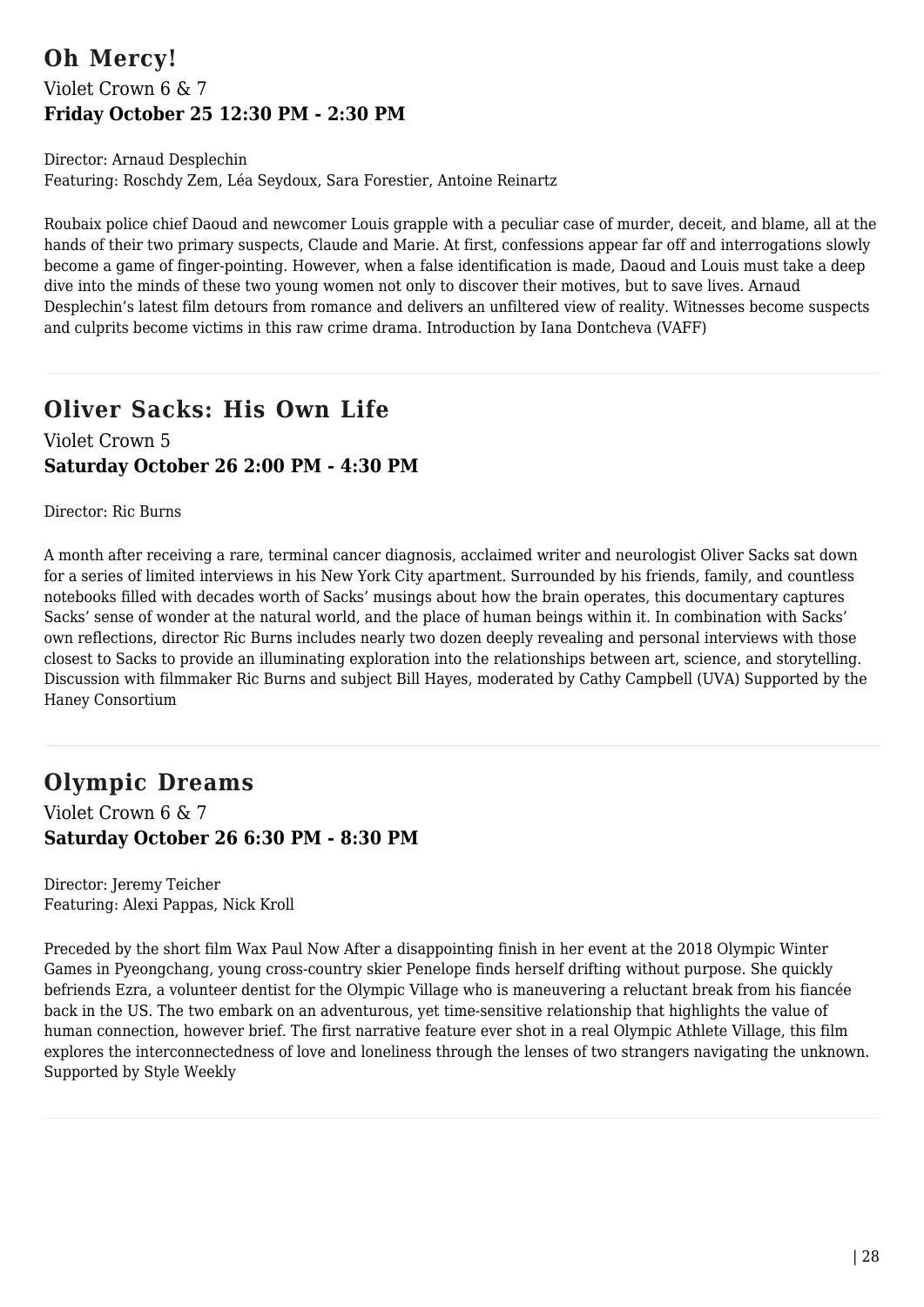## **Pahokee**

### Jefferson School African American Heritage Center **Friday October 25 6:00 PM - 8:00 PM**

Director: Patrick Bresnan, Ivete Lucas Featuring: Na'Kerria Nelson, Jocabed Martinez, Junior Walker, BJ Crawford

Ivete Lucas and Patrick Bresnan paint a detailed and astonishingly nuanced portrait of Pahokee, a small rural town in the Florida Everglades. In this very close-knit community, the inhabitants struggle with various financial insecurities and an uncertain future. The film captures the daily life of the city, restoring a rich palette of ideas of gender and identity that are publicly displayed while creating new narratives. A complex, multi-faceted work that recalls both the raw social realism of the new American cinema and the neorealist style, Pahokee is the powerful portrait of a forgotten America, absent from the current political discourse. Discussion with filmmaker Patrick Bresnan, moderated by Michelle Jackson (VAFF) This film is part of the Race in America series presented by James Madison's Montpelier and supported by Bama Works Fund at the Charlottesville Area Community Foundation, the UVA Office for Equal Opportunity and Civil Rights, and the UVA Office…

# **Pain and Glory**

Culbreth Theatre **Friday October 25 9:00 PM - 10:45 PM**

Director: Pedro Almodóvar Featuring: Antonio Banderas, Asier Etxeandia, Leonardo Sbaraglia, Penélope Cruz

Renowned director Salvador Mallo is facing the decline of his career. As he looks back on his past and the path that he has chosen, he questions whether or not there is a life beyond his art. Memories of first love, the early discovery of cinema, childhood joys, and painful loss all flood back. He battles with the separation between his craft and his own life, attempting to fill the void that has brought his filmmaking to a halt. The clever and emotional script brings to life a story of pain, success, solitude, and overcoming with a unique simplicity and spontaneity. Introduction by David Gies (UVA)

## **Parasite**

Culbreth Theatre **Saturday October 26 8:30 PM - 10:45 PM**

Director: Bong Joon Ho

Featuring: Song Kang Ho, Lee Sun Kyun, Cho Yeo Jeong, Choi Woo Shik, Park So Dam, Lee Jung Eun, Chang Hyae Jin

The Park Family is the picture of aspirational wealth. The Kim family is rich in nothing other than street smarts. When these two houses are brought together the Kim family senses a golden opportunity in providing the Parks with services such as tutoring and art lessons. The two families strike up a bond with their mutual exchange of the Park's high reward for the Kims' indispensable services. However, when a parasitic interloper threatens the Kims' newfound comfort a savage, underhanded battle for dominance breaks out, threatening to destroy the fragile ecosystem between the Kims and the Parks. This thrilling dark comedy provides a unique examination of the evils of class inequalities and the powers of wealth. Introduction by Hyeyon Moon (UVA) Supported by Loyola Marymount University This film is part of the Korean Film series supported by the UVA Korea Society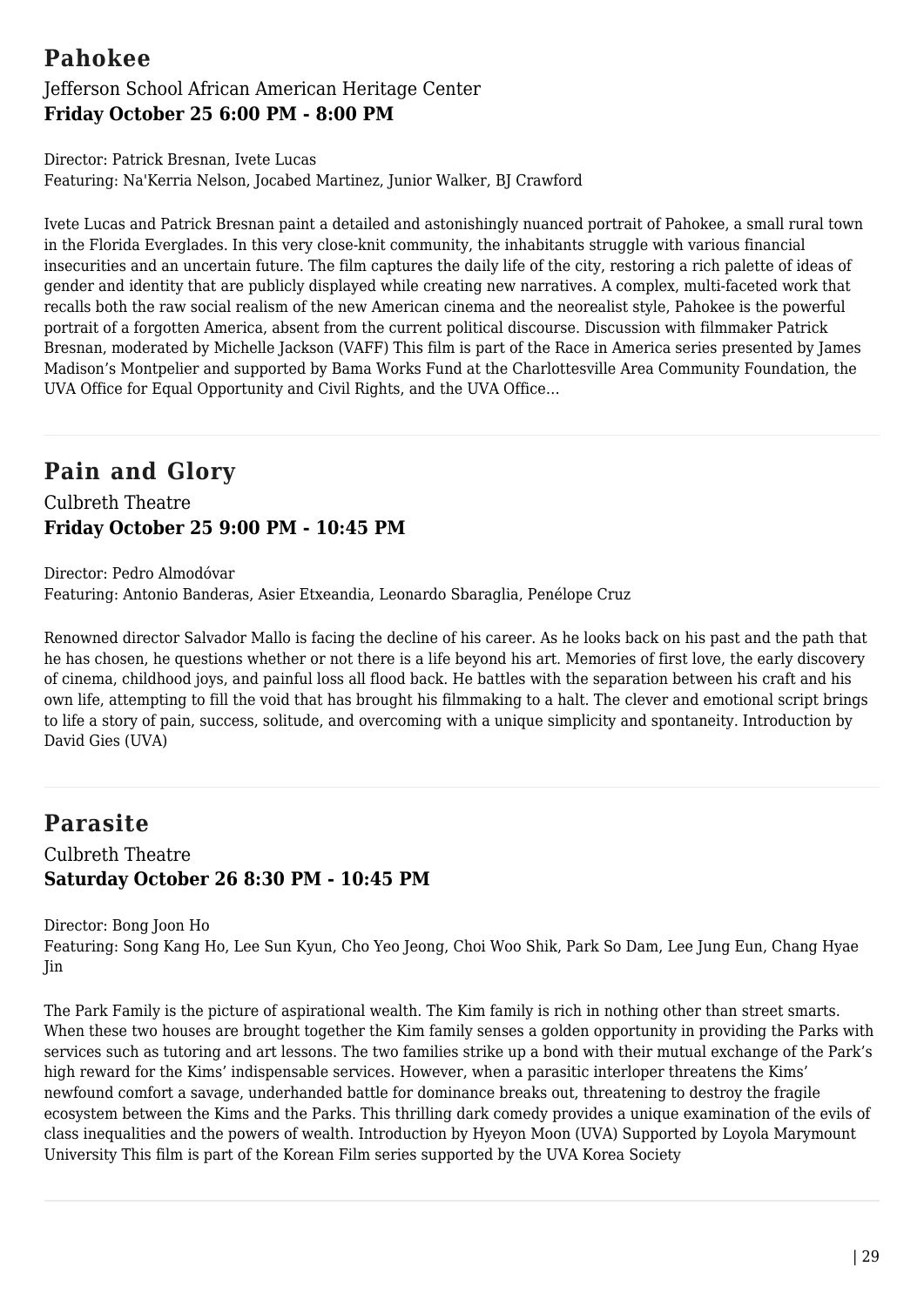## **Parwareshgah (The Orphanage)**

### Violet Crown 6 & 7 **Thursday October 24 5:30 PM - 7:00 PM**

Director: Shahrbanoo Sadat Featuring: Qodratollah Qadiri, Sediqa Rasuli, Masihullah Feraji, Hasibullah Rasooli, Ahmad Fayaz Omani

In Soviet-era Afghanistan during the late 1980s, 15-year-old Qodrat makes his living on the streets of Kabul selling movie tickets on the black market. The little money he does make he uses for food and the Bollywood films that serve as an escape for him. When he is rounded up by the police and sent to a Soviet orphanage, however, Qodrat's life is suddenly ruled by a hierarchy of bullies and the anxieties of a shifting political situation in Kabul.Still, Qodrat and his few friends at the orphanage are able to find refuge from the turmoil in their shared love for Bollywood. Director Shahrbanoo Sadat oscillates between scenes of harsh reality and pure fantasy to form a delicate coming-of-age narrative. Introduction by Samhita Sunya (UVA) This film is part of the Middle Eastern and South Asian Film series supported by the UVA Institute of the Humanities and Global Cultures and the UVA Department of...

# **Pilgrim**

See Feature Film Listing for Venue **Sunday October 27 10:30 AM - 12:00 AM**

Director: William Wylie

Screens before the feature film Family Romance, LLC This short film reflects on the solitary observations and momentary anonymity of the pilgrim. It was shot along the 1200km 88 Temple Pilgrimage trail on the island of Shikoku, Japan.

# **The Pollinators**

Newcomb Hall Theatre **Sunday October 27 11:00 AM - 1:00 PM**

Director: Peter Nelson

Featuring: Dave Hackenberg, Susan Kegley, Brett Adee, Bill McKibben, Dan Barber, Christina Grozinger, Jon Lundgren, Sam Ramsey, Jim Frazier, Maryann Frazier, Glenn Card

This cinematic journey follows migratory beekeepers and their mobilized colonies of honeybees around the United States, as the bees help to pollinate the fruits and vegetables we eat every day. This documentary project takes viewers on a tour around the nation, speaking with farmers, scientists, chefs, economists, and more about the essential project. Combining mesmerizing shots of the hardworking insects in action alongside gorgeous landscapes, Nelson's masterpiece chronicles the tiny yet pivotal role honeybees play in our ecosystem—and what might become of our world without them. Introduction by Martha Kiene (Virginia State Beekeepers Association)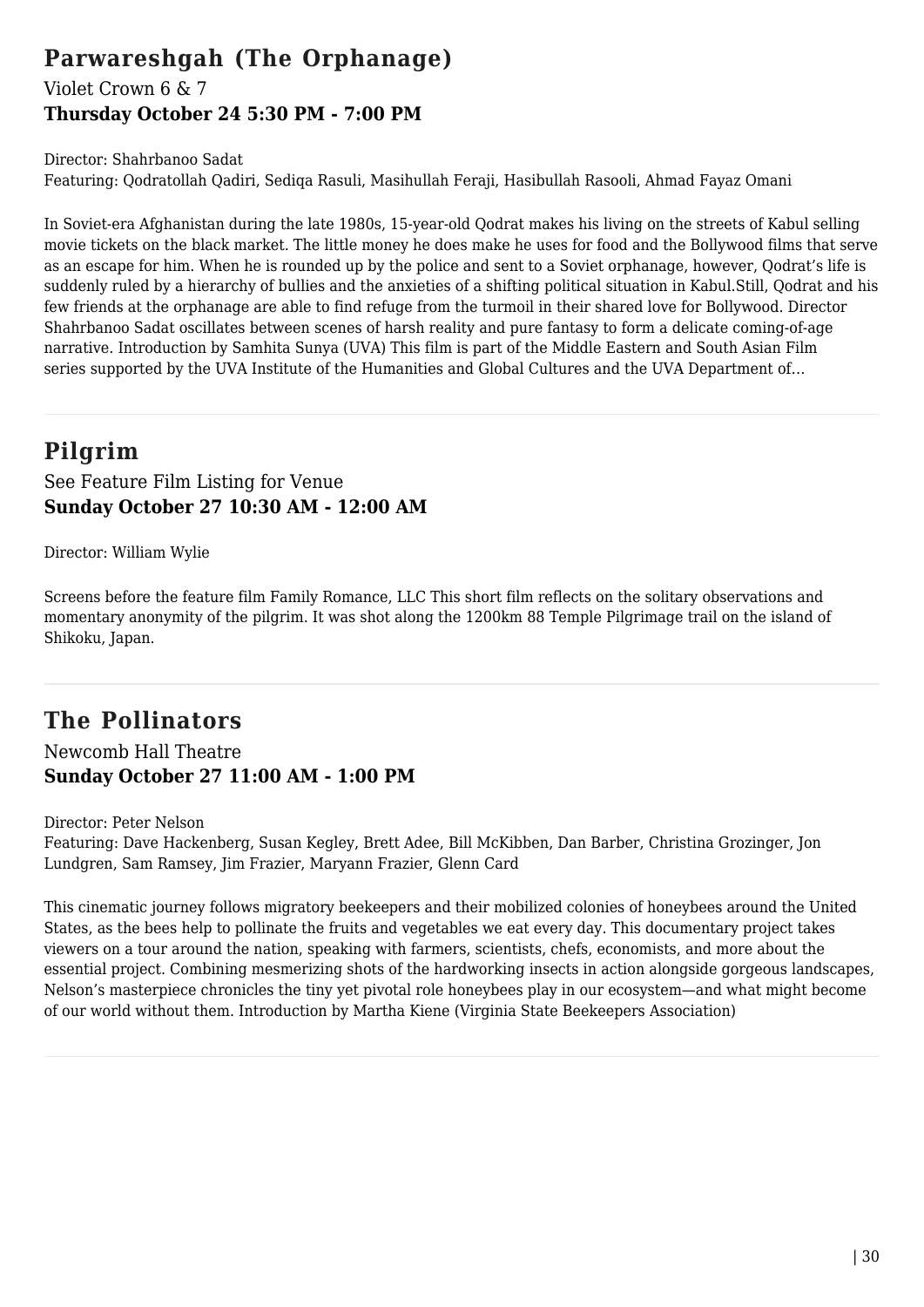## **Port of Destiny: Peace** Newcomb Hall Theatre **Thursday October 24 6:00 PM - 7:45 PM**

Director: Robert Abbott

Port of Destiny: Peace recounts Colombian President Juan Manuel Santos' path to peace in a transformative documentary about the end of a civil war that left some 260,000 people dead and 8 million displaced. His persistence changed a country that was once the murder capital of the world into a global destination for investment and tourism. As Defense Minister he waged war on FARC, a terrorist guerrilla movement, and as President, he brokered peace—but paid a steep political price. Featuring interviews with former United States President Bill Clinton and former United Kingdom Prime Minister Tony Blair, the film draws on unprecedented access to Santos, his family, and Colombian officials to tell the story of a man who risked his career and his legacy to bring peace to his people. Discussion with Brian Owensby, moderated by producer Pattie Sellers Supported by The Miller Center

## **Portrait of a Lady on Fire**

Culbreth Theatre **Friday October 25 5:45 PM - 8:00 PM**

Director: Celine Sciamma Featuring: Adèle Haenel, Noémie Merlant, Valeria Golino

In eighteenth century France, the elusive Héloïse has rejected her mother's previous attempts to commission a wedding portrait out of her resistance to marriage. As a result, Marianne–the most recent artist–must masquerade as a lady's maid during the day to paint her subject from memory by night. As the portrait materializes, an unlikely relationship blossoms between the two women as Héloïse enjoys her last moments of untethered bliss. This living, breathing oil masterpiece pairs breathtaking cinematography with standout performances from Haenel and Merlant to craft a poignant reflection on womanhood, romance, and queer identity that rings true today. Introduction by Deborah McGrady (UVA) Presented by C-VILLE Weekly This film is part of the LGBTQIA+ series presented by the Virginia Commission for the Arts and the National Endowment for the Arts and supported by the UVA Office for Diversity, Equity, and Inclusion, the UVA Office for Equal Opportunity and Civil Rights, and…

## **Postal**

### Violet Crown 5 **Saturday October 26 8:30 PM - 10:30 PM**

Director: Tyler Falbo Featuring: Michael Shenefelt, Elyse Dufour, Eric Vega, Mia Jackson, Megan Hayes, Steve Coulter

Preceded by the short film Flop. Phillip Tress lives in Jacksonville, Florida,and has decided to finally confess his undying love for his high school sweetheart. When the engagement ring he ordered doesn't arrive before his flight to meet her, at her wedding to another man, he falls into a downward spiral that leads to anepic breakdown. Based on a true story, this gripping dark comedy of a universally shared struggle with customer service takes audiences on Tress' transformation from a hopeless romantic to a bloodied, besieged man at war with the corporate world through his phone calls with customer service. Discussion with director Tyler Falbo and actor Michael Shenefelt, moderated by VAFF Advisory Board member John Harris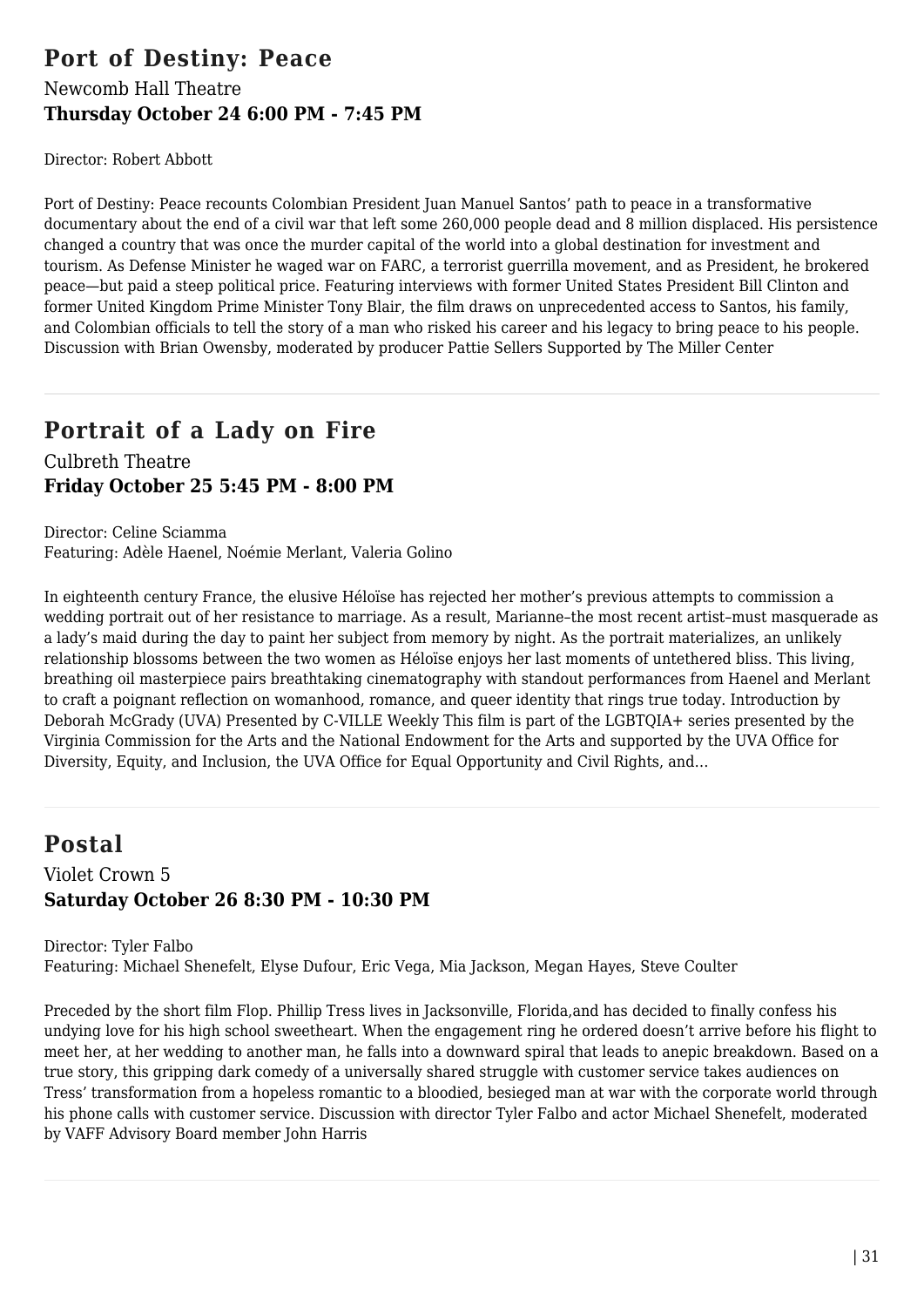## **Primary** Vinegar Hill Theatre **Sunday October 27 1:30 PM - 3:15 PM**

Director: Robert Drew Featuring: Robert Drew, Hubert H. Humphrey, Muriel Buck Humphrey

It is April of 1960, and John F. Kennedy and Hubert H. Humphrey are gearing up for the Wisconsin primary election for the United States Democratic Party's presidential nomination. Audiences are given a detailed, insider's look into the political process through this breakthrough film, setting a standard for its genre. Utilizing mobile cameras and sound equipment, director Robert Drew is able to follow the candidates through the most intimate moments of their campaigns, and record part of our history in a way that was unpreceded in its time. Discussion with Sally Hudson (UVA) and Jonathan Karl (ABC News), moderated by Larry Sabato (UVA Center for Politics)

# **Queen of the Capital**

### Vinegar Hill Theatre **Saturday October 26 5:00 PM - 6:45 PM**

Director: Josh Davidsburg Featuring: Muffy Blake Stephyns, Fidel Morin, Jon Rybka, Chuck McWilliams, Nicole Murray Ramirez

Bureaucrat by day, drag queen crusader by night, Muffy Blake Stephyns has high aspirations. Muffy and her everyday persona, Daniel, must navigate her bureaucratic day job at the Department of Labor in Washington, DC, all while balancing her role in the Imperial Court of Washington DC, a philanthropic organization full of drag queens, drag kings, and other vibrant performers. Every year, the court elects an emperor and an empress. Drawing on experience as a former political consultant, Muffy spends a year campaigning for the title. Davidsburg's documentary illuminates the thriving D.C. drag scene and explores the story of an individual on a crusade for the community. Discussion with filmmaker Josh Davidsburg and subject Muffy Blake Stephyns, moderated by Alonso Duralde (The Wrap) This film is part of the LGBTQIA+ series presented by the Virginia Commission for the Arts and the National Endowment for the Arts and supported by the UVA Office…

# **Queer Love on Screen**

Newcomb Hall Theatre **Thursday October 24 8:45 PM - 10:15 PM**

The VAFF will present an episode from season three of Netflix's Dear White People that follows a group of students of color at Winchester University, a predominantly white Ivy League college. The episode focuses on Lionel and his attempt to convince D'unte and friends that he's ready for the gay "deep end." An episode from the TV series Falling for Angels, in which men explore facets of modern-day relationships against the backdrop of Los Angeles neighborhoods, will also be presented. The episode follows Kevin, a young Taiwanese American, who grew up in a traditionally white American neighborhood but begins to have a different understanding of his heritage after meeting Gino, an adopted Korean American. Discussion with writer Steven J. Kung, moderated by Alonso Duralde (The Wrap) This film is part of the LGBTQIA+ series presented by the Virginia Commission for the Arts and the National Endowment for the Arts and supported by the…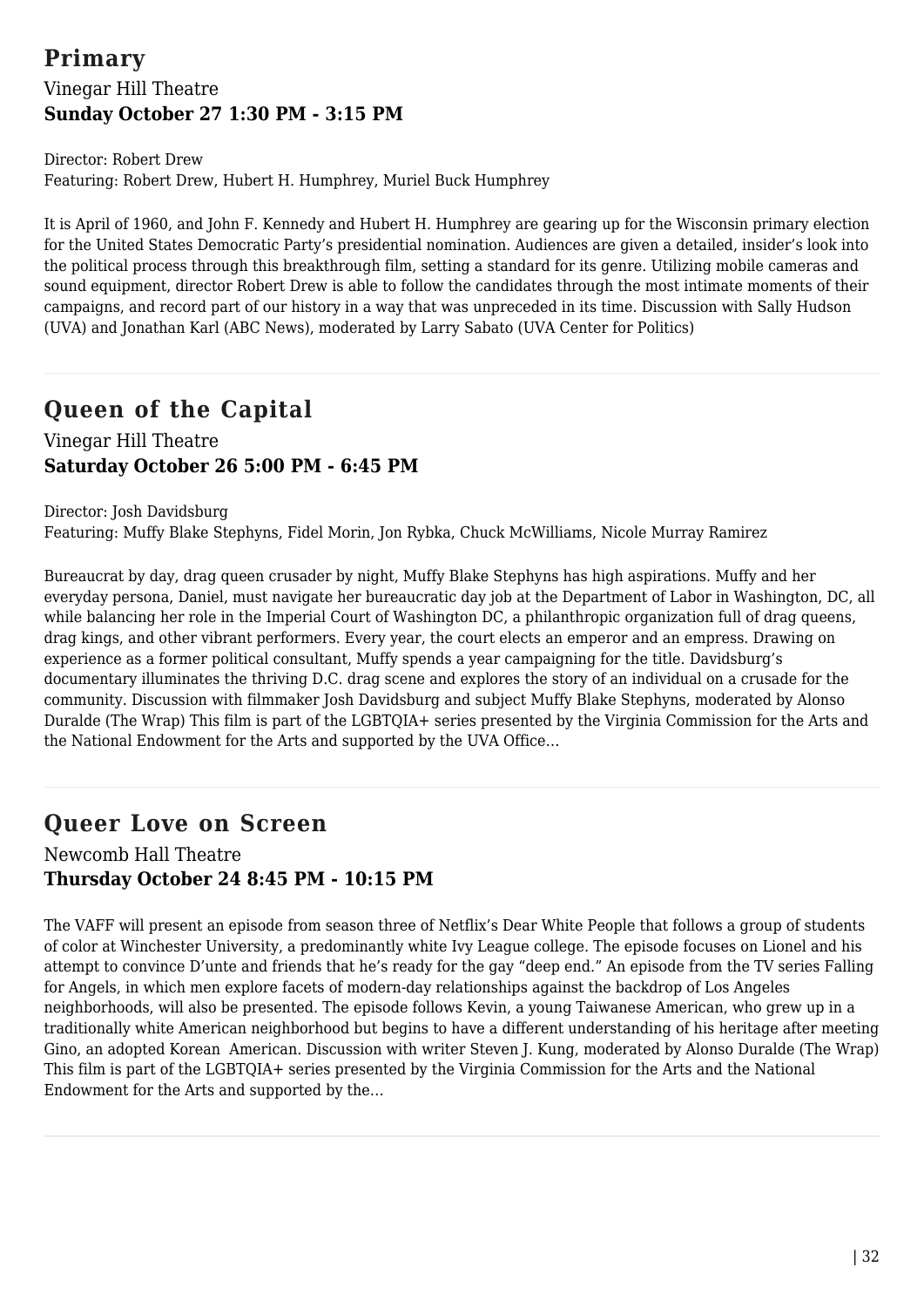## **Rafiki** Jefferson School African American Heritage Center **Saturday October 26 5:00 PM - 7:00 PM**

Director: Wanuri Kahiu Featuring: Patricia Amira, Muthoni Gathecha, Jimmy Gathu, Nice Githinji, Charlie Karumi, Patricia Kihoro

Tomboy and daughter of local politician, Kena, has always been "one of the guys." Defying Kenya's construct of womanhood and presenting more androgynously, she is often an outsider in her community. When Ziki, the charismatic daughter of her father's political rival, moves to town, Kena makes her first female friend. Initially Kena's mother is thrilled with the friendship, but when the two girls' bond blossoms into romance, it could prove disastrous for the family's reputation. Facing violent homophobia, the young couple must defend themselves against Kenya's anti-gay laws, forcing them to choose between happiness and safety. Discussion with director Wanuri Kahiu, moderated by VAFF Advisory Board member Jason George

## **The Report**

The Paramount Theater **Thursday October 24 9:00 PM - 11:00 PM**

Director: Scott Z. Burns Featuring: Adam Driver, Annette Bening, Jon Hamm

Daniel J. Jones, a Senate staffer, is assigned the harrowing task of leading an investigation into the CIA's systematic torture of terrorists in the years following the September 11 attacks. Following his analysis of extensive evidence, Jones determines thatthe CIA's "enhanced interrogation techniques" were immoral, cruel, and ineffective, and were misrepresented by the CIA to policymakers. However, when Jones' team attempts to publish their findings, the White House and CIA go to great lengths to suppress their report. Based on a true story, this intense narrative presents more than a decade's worth of real-life political events and illuminates one man's fight against inhumanity and injustice. Introduction by executive director of the 9/11 Commission Philip Zelikow (UVA)

# **Sea of Shadows**

St. Anne's-Belfield School **Sunday October 27 11:00 AM - 1:00 PM**

Director: Richard Ladkani Featuring: Carlos Loret De Mola, Jack Hutton, Dr. Cynthia Smith, Andrea Crosta

When Mexican drug cartels and Chinese traffickers join forces to poach the rare totoaba fish in the Sea of Cortez, their methods threaten to destroy all marine life in the region. Most atrisk is the elusive vaquita porpoise, one of the most endangered whale species on Earth. This thrilling documentary follows a diverse, dedicated team of scientists, high-tech conservationists, investigative reporters, and undercover agents as they risk their lives to preserve what remains of the vaquita population and indict those who bring continual harm to the species.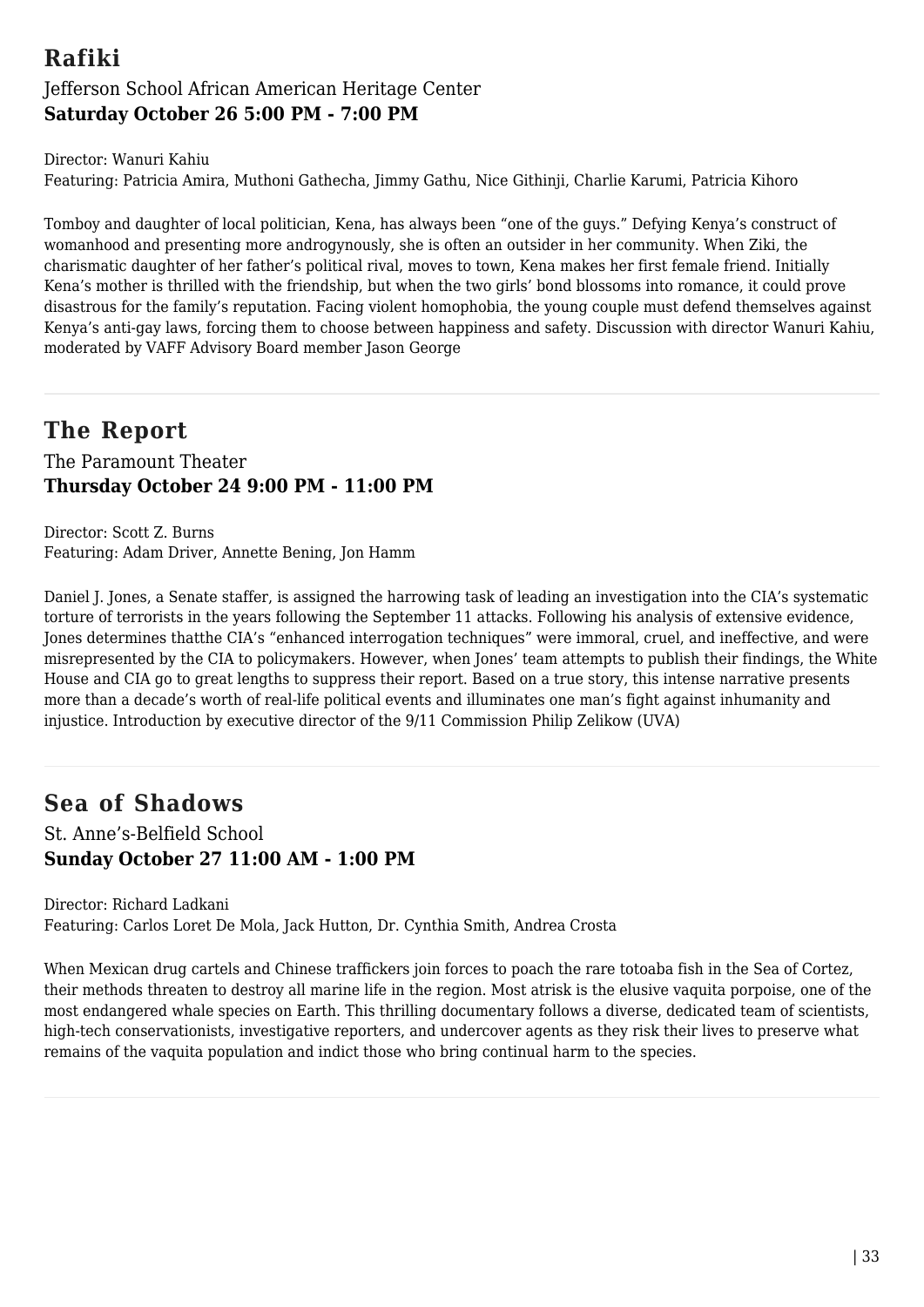## **Sesame Street**

## Culbreth Theatre **Saturday October 26 10:00 AM - 11:30 AM**

In celebration of the 50th anniversary of Sesame Street, join VPM PBS and the Virginia Film Festival for a 60-minute screening of favorite clips from this iconic, award-winning children's television series. Made up of a colorful community of monsters, birds, grouches, and humans, Sesame Street is a place where everyone counts. This screening of Sesame Street is part of the Virginia Film Festival's 2019 Family Day, presented by VPM – Virginia's home for Public Media and the Office of the Provost & the Vice Provost for the Arts; and supported by CBS19 News, and Z95.1. This is a free, unticketed event. Please arrive fifteen to thirty minutes before the listed start time to find a seat. ™/© 2019 Sesame Workshop. All Rights Reserved.

## **Short Films: Feeling Dramatic**

### Jefferson School African American Heritage Center **Friday October 25 3:00 PM - 4:45 PM**

Nana (Lullaby): 2019. Spain. 17 min. Director: Roger Villarroya Featuring: Alba García, Aina Clotet, Yann Labaye, Josep Maria Alejandre, Eva Llorach Laura is young, alone, and pregnant. She helps take care of an elderly French man, Nicolas. Sixty years earlier, in France, Nico takes care of his mother, Alice, and she takes care of him. In Laura's dreams, a wound demands to be healed, deeper than anything that time and space define or reason explains. Ladies Most Deject: 2019. USA. 15 min. Director: Martha Elcan Featuring: Conner Wharton, Robin Mullins, and Pepper Binkley A teenage girl from the Appalachian Mountains struggles to protect her siblings from their drugaddicted mother. A Purgatory Story: 2019. USA. 16 min. Director: Tom Albanese Featuring: Joey Long, Joana Metrass Winner of the Audience Award for 'Best After Hours Short Film' at the 43rd Cleveland International Film Festival, A Purgatory Story follows a demon stuck with…

## **Short Films: Lessons Learned**

Violet Crown 6 & 7 **Thursday October 24 3:00 PM - 4:30 PM**

Rear View: 2019. USA. 17 min. Director: Steve Kniss Featuring: Timmy H. Barron, Callie Johnson, Bela Nikolic To process the death of his wife, a grieving husband embarks on a road trip with his daughter to the place where it all began, the place where he and his wife fell in love. Fermi Paradox: 2018. USA. 2 min. Director: Angie Gan Featuring: Ian Burkett Would you ever envision an explanation of the paradox between the high probability of extraterrestrial life and the lack of evidence found that uses … claymation? In this piece, animator Angie Gan explores the use of fine art in creating accessible, educational science videos. Demand Curve: 2019. USA. 11 min. Director: The Bragg Brothers Featuring: Bill Castrogiovanni, Nick Cassidy, Jonathan Gaietto Offended by his kidnappers' low demands, a university professor uses basic economics to increase his ransom and get in on the action. My Daughter Yoshiko: 2019. USA. 16…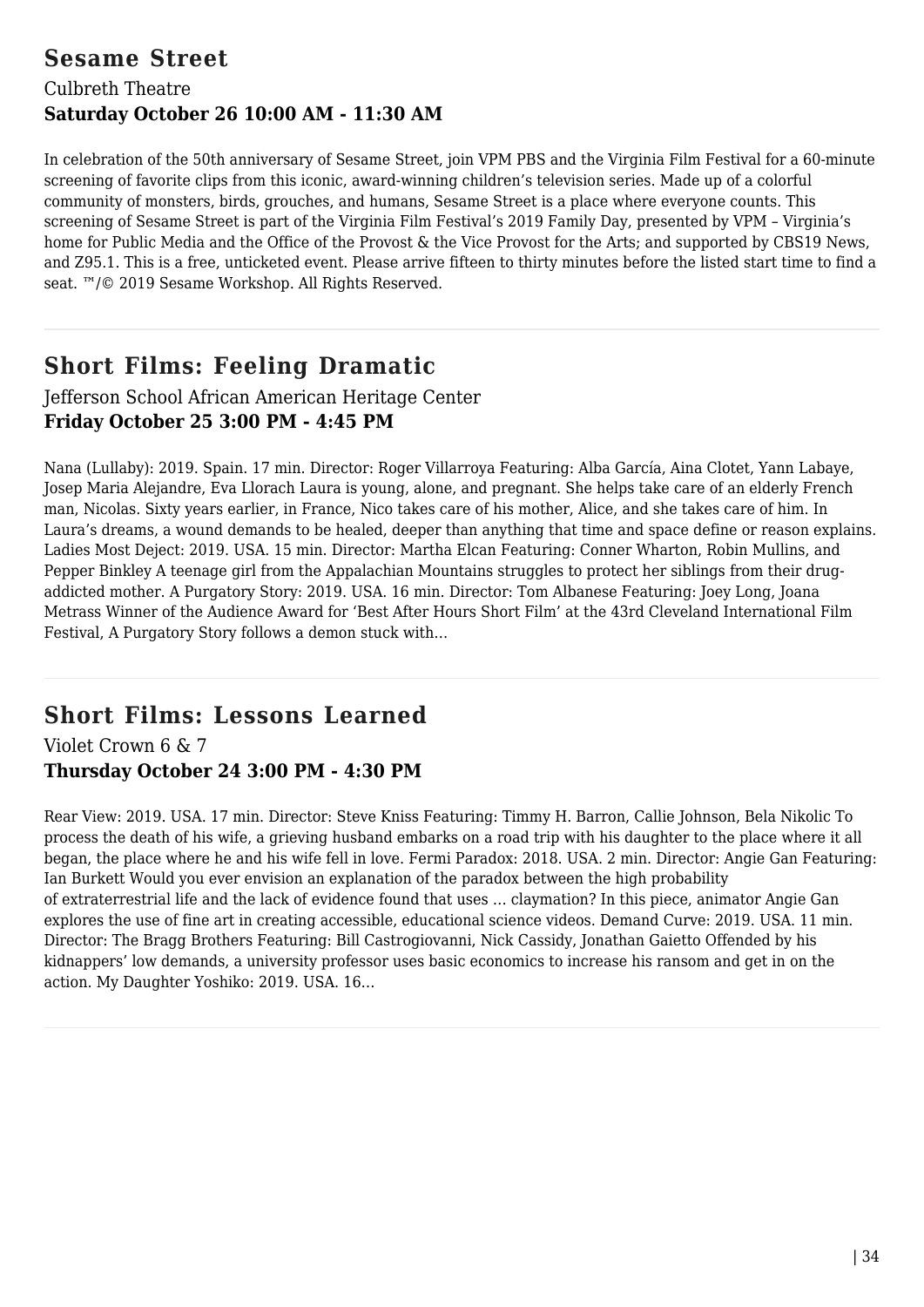# **Short Films: Looking at Ourselves, Looking at Others**

Violet Crown 6 & 7

### **Sunday October 27 12:00 PM - 1:30 PM**

The Special Athlete 2019. USA. 4 min. Director: Christina Anton, Graham Barbour Featuring: Chris Raupp, Lloyd Raupp, Sue Raupp, Ron Manilla Beloved Newcomb Hall employee Chris Raupp represented the United States at the Special Olympics in Abu Dhabi this past March, bringing home the gold in doubles tennis. This is his story. Ladylike 2019. USA. 20 min. Director: Rachel Bickert, Emily Tapanes Featuring: Mallory Parish A young queer woman in the American south comes to terms with her sexuality, shattering deeply-rooted religious beliefs and cultural stereotypes within her conservative community, family, and self. This film is part of the LGBTQIA+ series presented by the Virginia Commission for the Arts and the National Endowment for the Arts and supported by the UVA Office for Diversity, Equity, and Inclusion, the UVA Office for Equal Opportunity and Civil Rights, and UVA Arts: supported by the Office of the Provost & the Vice Provost for…

## **Short Films: Potpourri**

### Violet Crown 4 **Sunday October 27 11:00 AM - 12:30 PM**

One Pill at a Time: 2018. USA. 2 min. Director: Andrew Wilson One Pill at a Time is an animated satirical take on America's advertising and pharmaceutical drug industries. Gingerbread: 2018. USA. 27 min. Director: Kendell Courtney Klein Featuring: Amanda Plummer, Bill Moseley, Azura Skye Set on a single night during one of the bloodiest days of the Civil War, Gingerbread chronicles Abraham Lincoln through one of the darkest nights of his Presidency as he reluctantly agrees to join Mary Todd in a séance to contact their recently departed son. The Message from Space: 2018. USA. 4 min. Director: Grier Dill Earth receives a message from deep space showing humans how to create a new miracle substance that can replace every modern material we currently use. After many years, with civilization completely rebuilt on the new material, the aliens arrive, and their intentions are not so selfless. St. Louis Superman:…

# **Short Films: Refugees**

### Jefferson School African American Heritage Center **Saturday October 26 11:00 AM - 12:45 PM**

Azadi: 2019. USA, Greece. 25 min. Director: Scott Lunt, Hanna Stawicki Featuring: Sakina Hashemi, Farahnaz Ahmadi, Nour Omran, Priyali Sur Azadi follows a group of young refugee women building a new life in Athens, Greece, as they learn to tell their own stories for the first time through short films and shift from survival to dreaming of a hopeful future. Échappé: 2018. USA. 12 min. Director: Allison Mattox Featuring: Olesya Senchenko, Pavel Shatu, Nikolai Tsankov, Abigail Simon, Martin Harvey In 1970, a preeminent Soviet ballet company tours the West to showcase their elite dancers. During a performance of "Sleeping Beauty," a rising ballerina begins to suspect that her brother is planning to defect. Esta Es Tu Cuba: 2018. USA, Puerto Rico. 20 min. Director: Brian Robau Inspired by the real-life stories of the children involved in Operation Pedro Pan, the mass exodus of over 14,000 unaccompanied minors from Cuba to…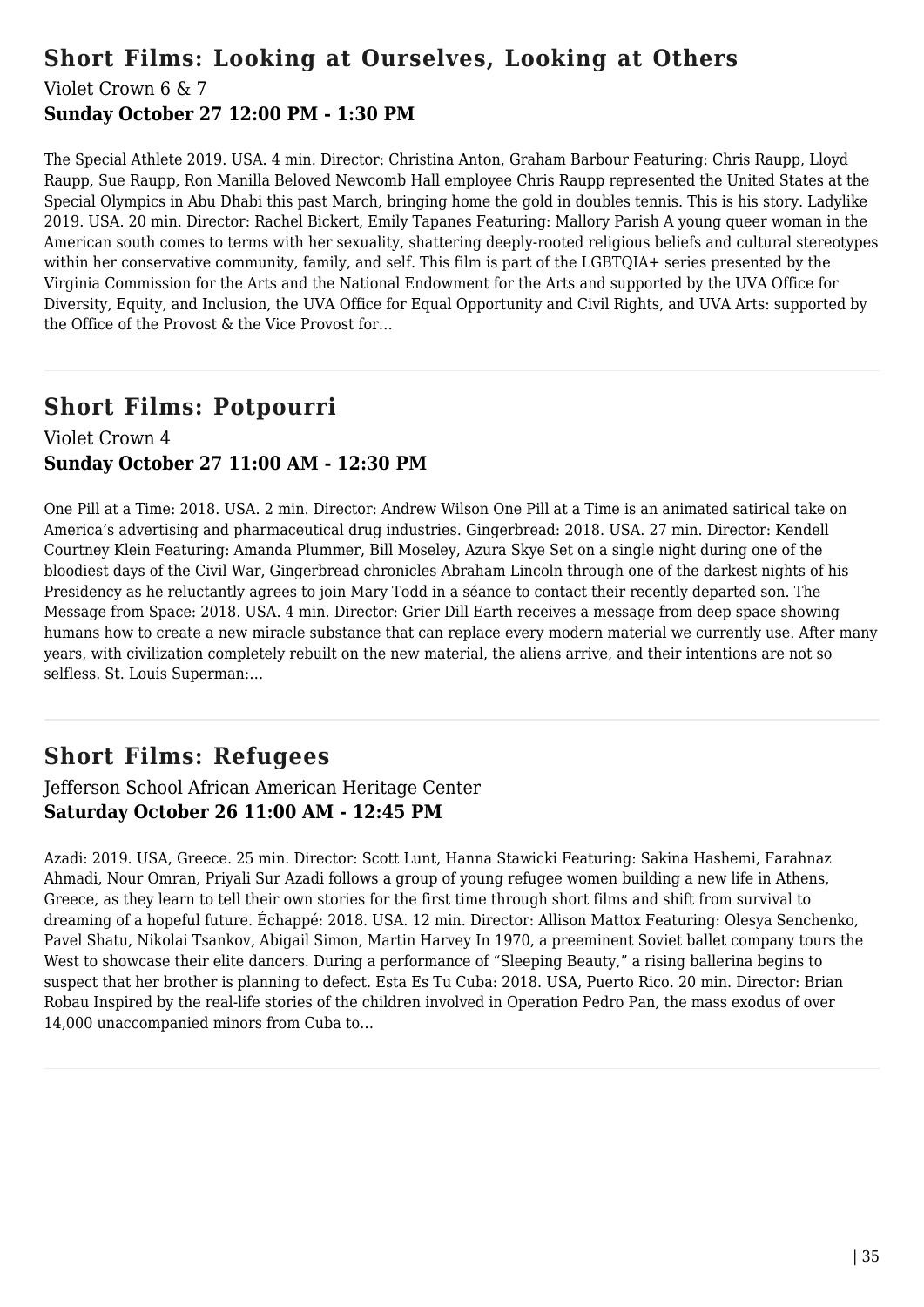## **Sibyl** Newcomb Hall Theatre **Sunday October 27 8:00 PM - 10:30 PM**

Director: Justine Triet Featuring: Virginie Efira, Adèle Exarchopoulos, Gaspard Ulliel

Tired of mundane sessions with her clientele, therapist Sibyl drops multiple patients and pursues her dream of writing a novel. The life of an author doesn't exactly fulfill her until she meets a new patient, Margot. With a muse and reignited passion for writing, Sibyl slowly grows closer to this struggling actress who needs more help than Sibyl may be prepared to offer. Justine Triet creates a medley of romance, drama, and comedy as Margot's life unravels and Sibyl gets more intertwined in it. As these two women grapple with shifting work lives and personal lives, there's no altering the truths of the past. Introduction by Iana Dontcheva (VAFF)

# **Sing You a Brand New Song: The Words and Music of Coleman Mellett**

Violet Crown 5 **Friday October 25 5:00 PM - 6:30 PM**

Director: C.D. Malloy Featuring: Chuck Mangione, Barry Miles, Will Lee, Steve Gadd, Jeanie Bryson, James Taylor

On February 12, 2009, at 10:17 PM, Continental Flight 3407 fell from the sky near Buffalo, New York, killing jazz musician Coleman Mellett. He was just 34 years old. In the wake of the tragedy, Mellett's recording partner Barry Miles discovered eleven unfinished songs, each with a vocal and guitar sample recording. Those who knew him as an accomplished jazz musician, including Chuck Mangione, had never heard him sing. These original compositions about his life and the people who meant the most to him comprise Mellett's final work. Detailing the making of Mellett's magnum opus, Malloy's touching documentary is a tender homage to a talent lost with a poignant nod to what is left behind. Discussion with filmmaker Jeanie Bryson and subject Zeb Mellett, moderated by John Kelly (VAFF)

## **Slave Cry**

See Feature Film Listing for Venue **Saturday October 26 3:00 PM - 12:00 AM**

Director: Jai Jamison

Featuring: Courtney Jamison, Tim Reid, Felicia Curry, Jerold Solomon, dl Hopkins, Jasmine Shea, Lisa Hodsoll, Elan Irving, Sterling Hurst, Mark Joy.

Screens before the feature film Clemency A young Black actress navigates the film industry in Richmond, Virginia, a market known for period pieces and historical tours. A sardonic look at how she reconciles the degrading roles she is asked to play, with her modern understanding of what it means to be a Black woman in America. A film about identity, legacy, and representation.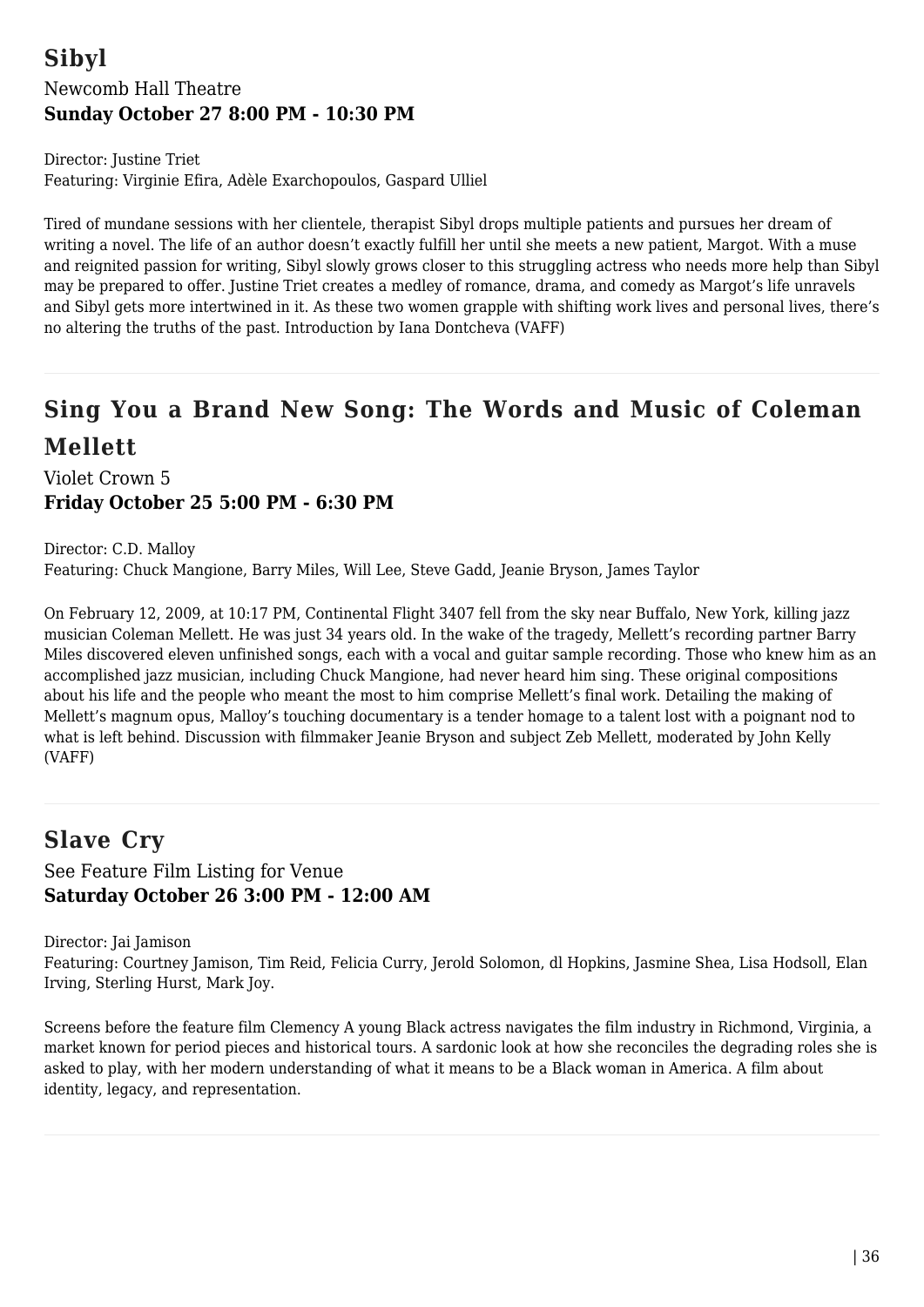## **Slay the Dragon** Newcomb Hall Theatre **Friday October 25 4:00 PM - 6:00 PM**

Director: Chris Durrance, Barak Goodman

Gerrymandering, the process of manipulating the boundaries of electoral districts to favor one party, has long been giving our country's politicians an easy way to sway elections. This documentary travels the country to stand on the front lines with American citizens fighting against a system that they believe undermines our democracy. This call to action lays out a road map for how to stand up against our complex and immense government, emphasizing the need for everyday people to fight for freedom of the vote. Discussion with filmmakers Chris Durrance and Barak Goodman, moderated by Kyle Kondik (UVA Center for Politics) Supported by UVA Center for Politics

## **The Song of Names**

Culbreth Theatre **Sunday October 27 7:30 PM - 9:30 PM**

Director: Francois Girard

Featuring: Tim Roth, Clive Owen, Catherine McCormack, Jonah Hauer-King, Gerran Howell, Luke Doyle, Misha Handley

An emotional detective story spread over two continents and half a century, this deeply moving saga centers on young violin prodigy Dovidl, a recent Polish-Jewish refugee to London, at the start of World War II. Hours before his debut performance, the young man mysteriously vanishes without a trace and his brother Martin is left without any information regarding his whereabouts. This unwavering drama about friendship, betrayal, and reconciliation illustrates both the horrors of war and sibling rivalry with pulsing musical revelations. From acclaimed filmmaker François Girard comes a stylistic and emotionally stunning film that shows how within the darkest of mysteries, sometimes only music has the power to illuminate the truth, heal, and redeem. Introduction by Asher Biemann (UVA) This film is part of the Israeli and Jewish Film series supported by Congregation Beth Israel

## **Song Without a Name**

Vinegar Hill Theatre **Friday October 25 9:00 PM - 11:00 PM**

Director: Melina León Featuring: Pamela Mendoza, Tommy Párraga, Lucio Rojas, Maykol Hernández, Lidia Quipse

In a Peruvian clinic, a young woman gives birth to a healthy baby girl, only to have her whisked away for what are supposedly routine healthcare checks. When the baby, and the clinic, seem to disappear overnight, the impoverished parents are left without hope or refuge. Enlisting the help of a local investigative journalist, the young couple begins to unearth a child trafficking ring far beyond the scope of their own suffering. A hauntingly shot and scored mystery, Melina León's debut film dramatizes a true-life story of a mother's worst nightmare.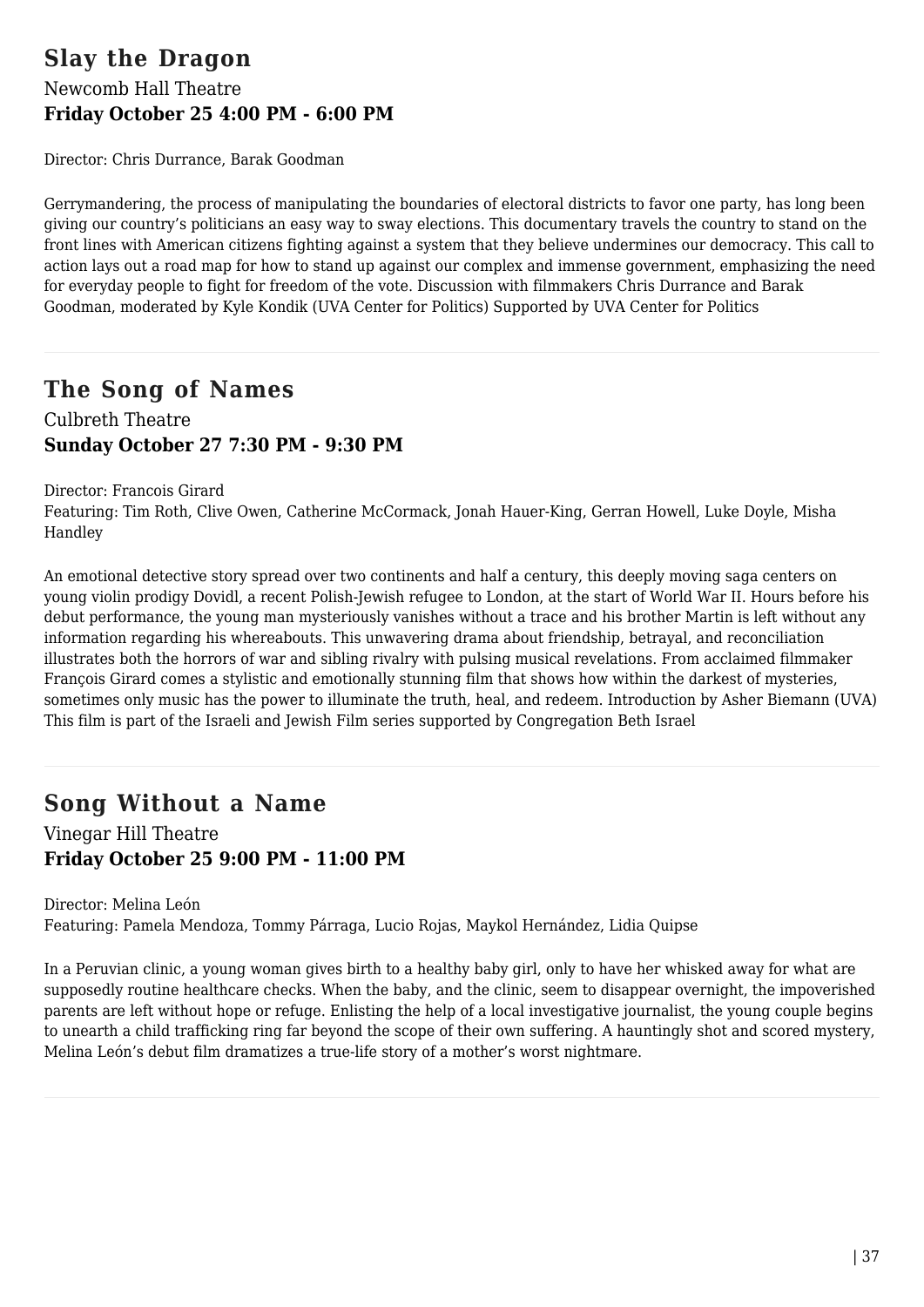## **Southern Journey (Revisited)**

## PVCC Dickinson Center **Sunday October 27 7:45 PM - 9:30 PM**

Director: Tim Plester and Rob Curry Featuring: The Como Mamas, Anna and Elizabeth, Glenn Faulkner, The Local Honeys, and Jimmy Edmonds

In 1959 the noted ethnomusicologist Alan Lomax embarked on a road trip through the Southern States, armed with a pioneering stereo tape-recorder. This was a world on the cusp of monumental change, and the recordings that Lomax made on that trip serve as both a definitive collection of traditional roots music and a unique social document of the times. 60 years later, filmmakers Rob Curry and Tim Plester retrace Lomax's "Southern Journey" in search of echoes of the recordings that he left behind. Both a music documentary and a freewheeling travelogue, the film also takes the pulse of the nation – exploring how these regions have changed and illuminating what remains. Introduction and musical performance by Emily Morrison (The Front Porch), discussion with co-director Rob Curry, moderated by Emily Morrison Supported by The Front Porch and WTJU

## **The Sower**

### Jefferson School African American Heritage Center **Saturday October 26 8:00 PM - 10:00 PM**

Director: Melissa Elizondo

Preceded by the short film Copan En Espera. Amongst the mountains of Chiapas in Mexico,a rural multi-grade schoolteacher, Bartolomé, dedicates himself to sowing the seeds of learning. Through his years of teaching children of all ages,Bartolomé knows being an educator requires teaching that goes beyond strictly academics. The children of Monte de los Olivos even go as far as torefer to their teacher as a father figure and a beacon of hope. This quiet documentary explores the cultivation of a humanistic model of education rooted in curiosity and love for the outside world, expanding beyond the constraints of standardized curriculum. Discussion with directors Federico Cuatlacuatl (Coapan en Espera) and Melissa Elizondo (The Sower), moderated by Esther Poveda (UVA) This film is part of the Indigeneity in Mexico Film series supported by UVA Arts: supported by the Office of the Provost & the Vice Provost for the Arts

## **The Spy Behind Home Plate**

Vinegar Hill Theatre **Friday October 25 1:30 PM - 3:30 PM**

Director: Aviva Kempner

Jewish baseball player Morris "Moe" Berg appeared as an enigmatic and brilliant player in the Major Leagues during the Golden Age in the 1920s and 1930s. While Berg is celebrated for his .243 batting average during his 15-year major league career, it was his work for the Office of Strategic Services, playing a prominent role in America's efforts to undermine the German atomic bomb program during WWII, that made him a most valuable player to his country. The first feature-length documentary on Morris "Moe" Berg reveals the life of this unknown Jewish hero through rare historical footage and interviews from the worlds of sports, spy craft, and WWII history. Discussion with filmmaker Aviva Kempner, moderated by VAFF Advisory Board member Diane Naughton This film is part of the Israeli and Jewish Film series supported by Congregation Beth Israel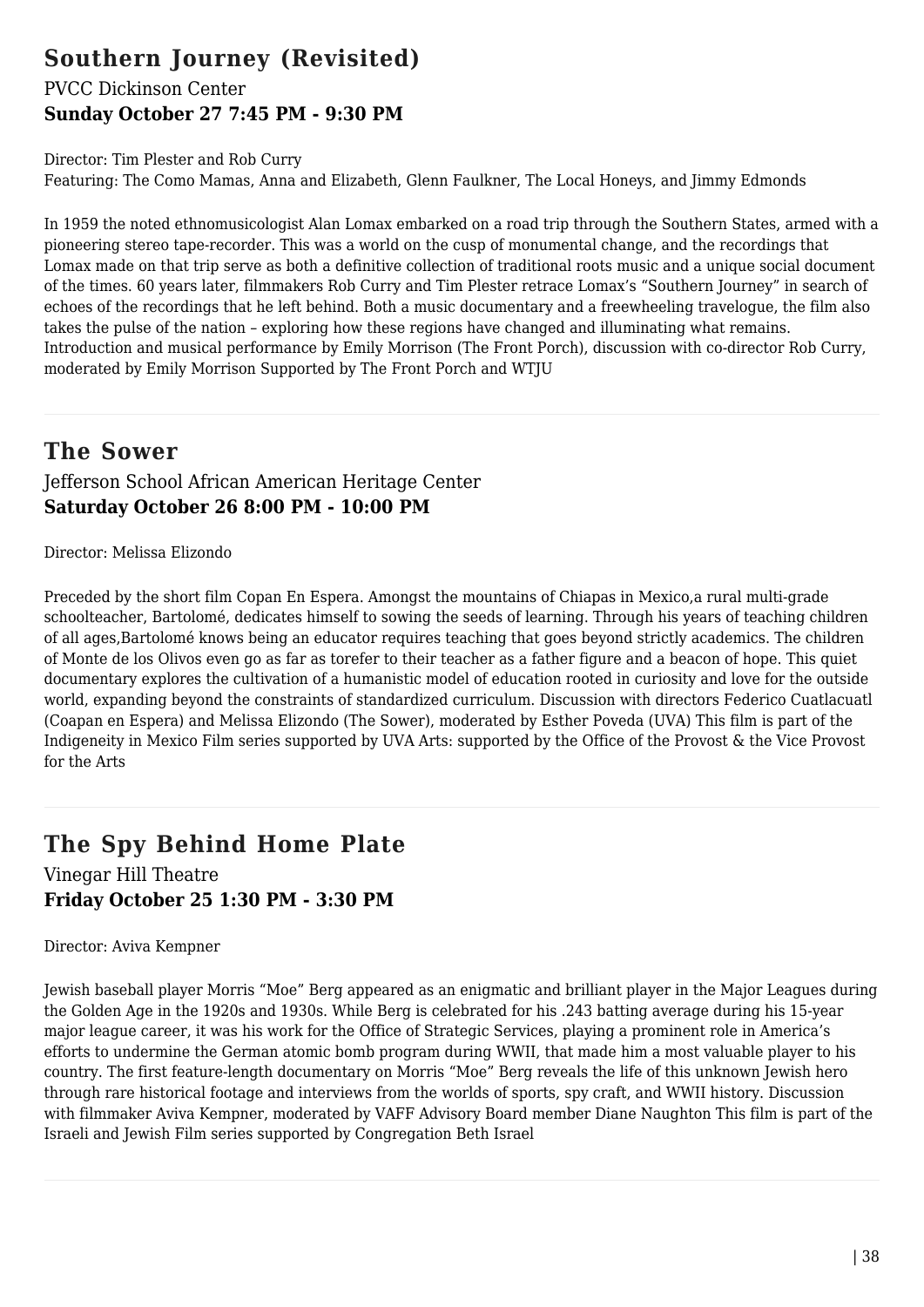## **Swallow** Newcomb Hall Theatre **Friday October 25 7:00 PM - 8:30 PM**

Director: Carlo Mirabella-Davis Featuring: Haley Bennett, Austin Stowell, Elizabeth Marvel, David Rasche and Denis O'Hare

Preceded by the short film Burp Hunter lives an idyllic lifestyle, tucked away in a glass house she shares with her husband in upstate New York. She spends her days performing mindless chores—picking leaves out from the pool, cooking dinner for her husband, and playing iPhone games. Things take an abrupt turn, however, when Hunter discovers she's pregnant and develops pica, a compulsion to consume foreign and dangerous objects. As the severity of her condition worsens, questions of bodily autonomy and control begin to consume Hunter. This suspenseful drama unconventionally tackles questions of the expectations of women and the fight to regain ownership of one's life. Introduction by Chandler Ferrebee (VAFF) This film is part of the Witching Hours series supported by University Programs Council

## **Synonyms**

Violet Crown 5 **Saturday October 26 5:30 PM - 7:30 PM**

Director: Nadav Lapid Featuring: Tom Mercier, Quentin Dolmaire, Louise Chevillotte

When Israeli twenty-something Yoav moves to Paris, France,he intends to rid himself of his nationality and craft a new identity. Upon arrival, however, he is immediately faced with hardship when all his belongings are taken in an apartment robbery. Luckily, a couple in the apartment below take Yoav under their wing as his personal guide for all things French. Yoav takes his French dictionary with him everywhere, desperate to rid himself of the Hebrew language. His homeland is never far behind, however, especially when Yoav gets a security job at the Israeli consulate. Based on the real-life experiences of director Nadav Lapid, Synonyms reconciles the complexities of cultural identities while exploring the challenges of putting roots down in a new place. Introduction by Iana Dontcheva (VAFF) Presented by Violet Crown Cinema This film is part of the Israeli and Jewish Film series supported by Congregation Beth Israel

# **Tehran: City of Love**

Violet Crown 6 & 7 **Saturday October 26 3:45 PM - 5:30 PM**

Director: Ali Jaberansari Featuring: Forough Ghajabegli, Mehdi Saki, Amir Hessam Bakhtiari, Behnaz Jafari , Amir Reza Alizadeh, Aram Mahzari

Three downhearted individuals— an ex-champion bodybuilder, an overweight beauty clinic secretary, and a dispirited religious singer—long for love in Tehran, Iran. As they attempt to change their solo status in the Iranian capital, their search for warmth and connection in a society that fails to embrace them back becomes the driving force in this poignant film about acceptance. Filmmaker Ali Jaberansari provides a pointed take on contemporary Iranian society as the trials of his disenchanted characters divulge what it means to be unlucky in love. With a heightened emphasis on the value of relationships and the lack thereof, this beautifully shot film conveys the importance of hope, courage, and perseverance in the face of adversity. Introduction by Farzaneh Milani (UVA) This film is part of the Middle Eastern and South Asian Film series supported by the UVA Institute of the Humanities and Global Cultures and the UVA Department of Middle Eastern & South Asian…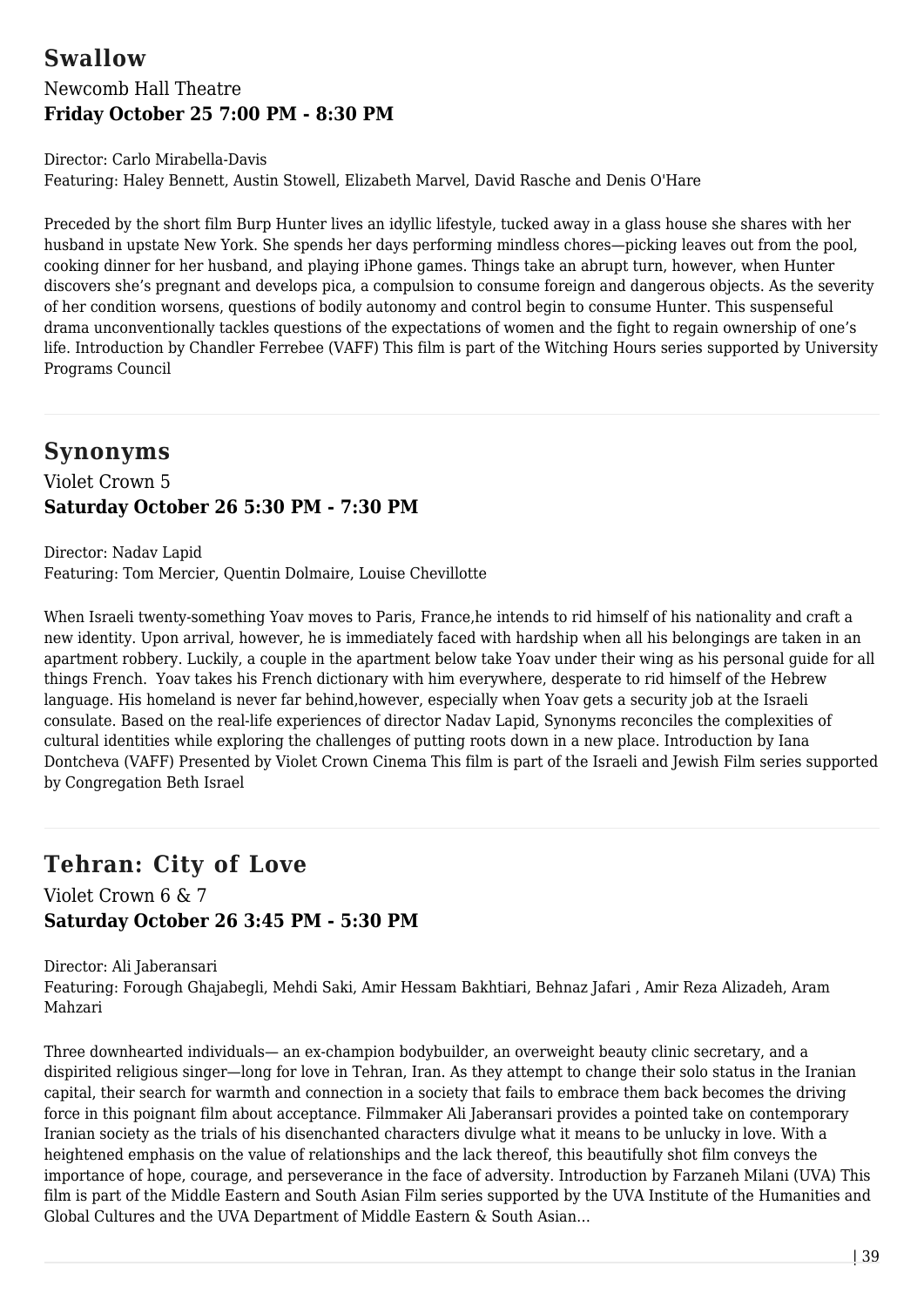## **Those Who Remained**

## Newcomb Hall Theatre **Thursday October 24 3:30 PM - 5:00 PM**

Director: Barnabás Tóth Featuring: Károly Hajduk, Abigél Szőke, Mari Nagy, Katalin Simkó, Barnabás Horkay

In post-World War II Budapest, 16-year old Klara reluctantly lives with her great-aunt, desperately hoping her mother and father will return to Hungary after being sent to camps. She then meets 42-year old Aldo, a doctor living in solitude after surviving the concentration camps. As they form a relationship emblematic of a father and daughter, the two begin to find hope again amidst the darkness of reconciling with the war, as each finds something in the other they have long been missing in life. This powerful narrative illuminates the healing power of love amid conflict, loss, and trauma. Introduction by Stan Stepanic (UVA)

# **To the Stars**

### St. Anne's-Belfield School **Saturday October 26 5:00 PM - 7:00 PM**

Director: Martha Stephens

Featuring: Kara Hayward, Liana Liberato, Shea Whigham, Jordana Spiro, Lucas Jade Zumann, Adelaide Clemens, Malin Akerman, Tony Hale

In a small town in 1960s Oklahoma, reclusive teen Iris endures the booze-induced antics of her mother and daily doses of bullying from her classmates. Eventually, she forges an intimate friendship with Maggie (Liana Liberato), the worldly but reckless new girl, who homes in on Iris's untapped potential and coaxes her out of her shell. This subtle black-and-white film about friendship, growth, and hope reveals the courage of individuals forced to take drastic measures when they're made to stand up for themselves. Acclaimed filmmaker Martha Stephens presents a moving commentary about those affected by their surroundings and their attempts to cope with hardships. The film will be followed by the presentation of our Rising Star Award to actor Liana Liberato and a discussion moderated by Alissa Wilkinson (Vox) This film is part of the LGBTQIA+ series presented by the Virginia Commission for the Arts and the National Endowment for the…

## **The Traitor**

### Violet Crown 5 **Sunday October 27 7:30 PM - 10:00 PM**

Director: Marco Bellocchio

Featuring: Pierfrancesco Favino, Maria Fernanda Candido, Fabrizio Ferracane, Luigi Lo Cascio, Fausto Russo Alesi, Nicola Calì

The Traitor tells the true story of Tommaso Buscetta, a man who brought down La Cosa Nostra, the Sicilian Mafia. Set in the early 1980s, this film offers an immersive behind-the-scenes look at mafia power structures as an all-out gang war rages between its leaders. Dodging assassinations, Buscetta flees to hide out in Brazil, but is soon arrested and extradited to Italy. Here Buscetta makes a decision that will change everything: he meets with Judge Giovanni Falcone and betrays the eternal vow he made to the Cosa Nostra. This film is a revealing portrait of the Cosa Nostra hierarchy and how justice is served through the Mafia Maxi Trial. Introduction by Sarah Annunziato (UVA)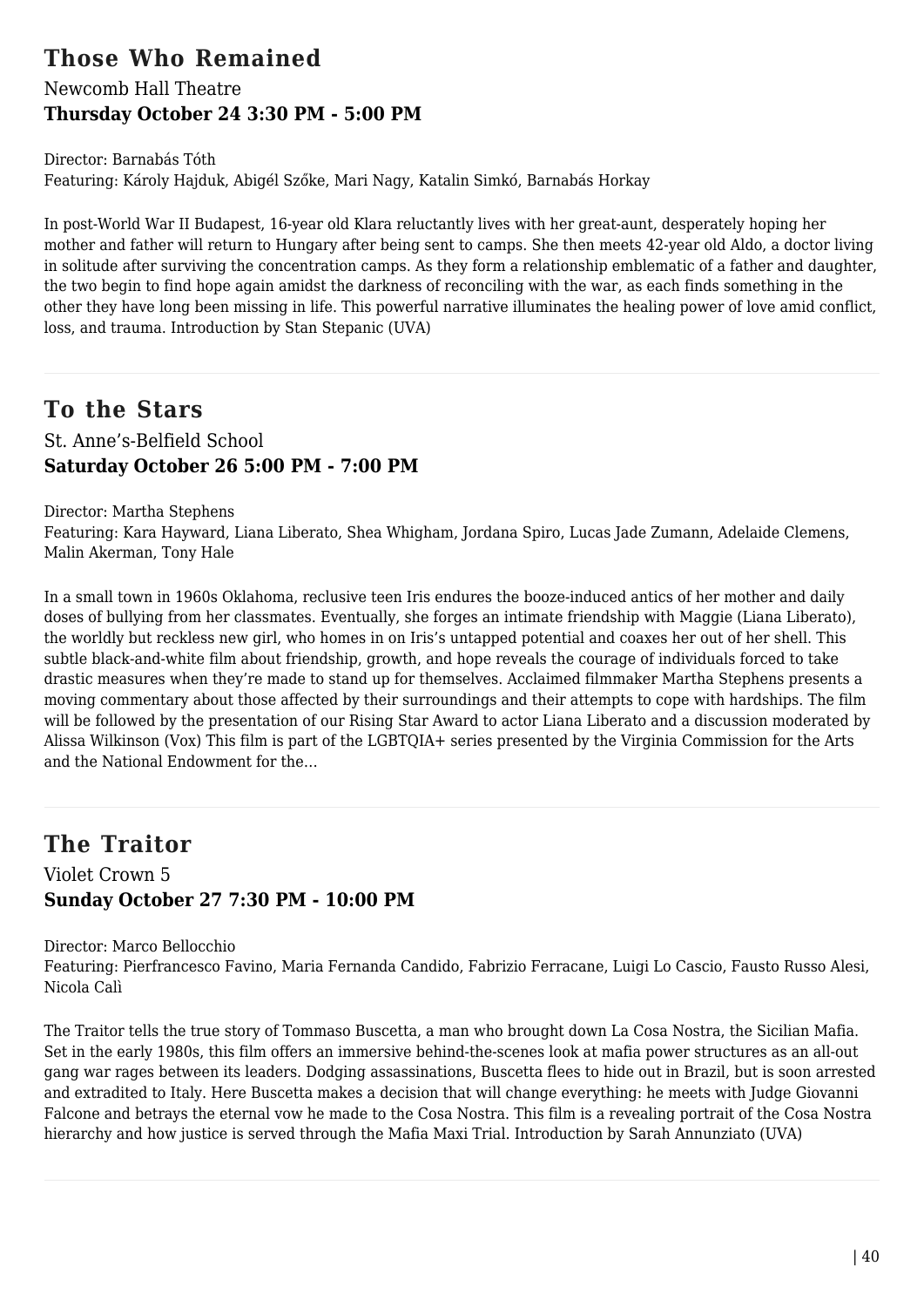## **Trixie Mattel: Moving Parts**

### Violet Crown 5 **Friday October 25 10:00 PM - 11:30 PM**

Director: Nicholas Zeig-Owens

Featuring: Trixie Mattel, Katya Zamolodchikova, Jaymes Mansfield, BenDeLaCreme, Bob The Drag Queen, Jinkx Monsoon

Trixie Mattel: Moving Parts captures the momentous rise of RuPaul's Drag Race breakout queen Trixie Mattel. As the charming drag persona of Milwaukee-raised Brian Firkus, Trixie does it all: headlining a live tour in Great Britain while filming Drag Race All Stars, managing personal projects, recording a new album, and navigating family issues including an unexpected fallout with close friend and web series co-star Katya Zamolodchikova. With humor and catharsis in each performance, this documentary is a raw and deeply personal portrait of the pitfalls of success and the endless churn of being a professional performer, singer, and comedian. This film is part of the LGBTQIA+ series presented by the Virginia Commission for the Arts and the National Endowment for the Arts and supported by the UVA Office for Diversity, Equity, and Inclusion, the UVA Office for Equal Opportunity and Civil Rights, and UVA Arts: supported by the Office of the Provost & the Vice Provost for the Arts

## **The Two Popes**

The Paramount Theater **Sunday October 27 7:00 PM - 9:15 PM**

Director: Fernando Meirelles Featuring: Anthony Hopkins, Jonathan Pryce, Juan Minujín

One of the most shocking twists in modern Catholic Church history occurred in 2013 with the announcement of Pope Benedict XVI's resignation, becoming the first pontiff to do so in over six centuries. Argentine Cardinal Jorge Mario Bergoglio, a fervent believer in the Church's obligation to adjust towards the needs of its followers, is picked to succeed a pope who regards change as a compromise to the church's integrity. This narrative retelling of a pinnacle moment in the Catholic Church's history reveals the journey of two men grappling with religion, emotion, and humanity in the face of multifarious, substantial change. Introduction by VAFF director Jody Kielbasa Presented by UVA Health Gamma Knife Center

# **Varda by Agnès**

### Violet Crown 6 & 7 **Friday October 25 6:00 PM - 8:00 PM**

Director: Agnès Varda

Photographer, installation artist, and pioneer of the Nouvelle Vague Agnès Varda returns with a characteristically bittersweet farewell in this excitingly unpredictable documentary. From the "Queen of French Cinema" herself, this film presents footage of the auteur's previous work and sheds light on her experiences as a director. This heartwarming piece combs through the artist's remarkable life and career while allowing the filmmaker to have the final word on her films. Without missing a beat, Varda's introspective take on her personal journey provides a nuanced view of life, artistry, and the pursuit of success as a trailblazer in a male-dominated field. Introduction by Alison Levine (UVA)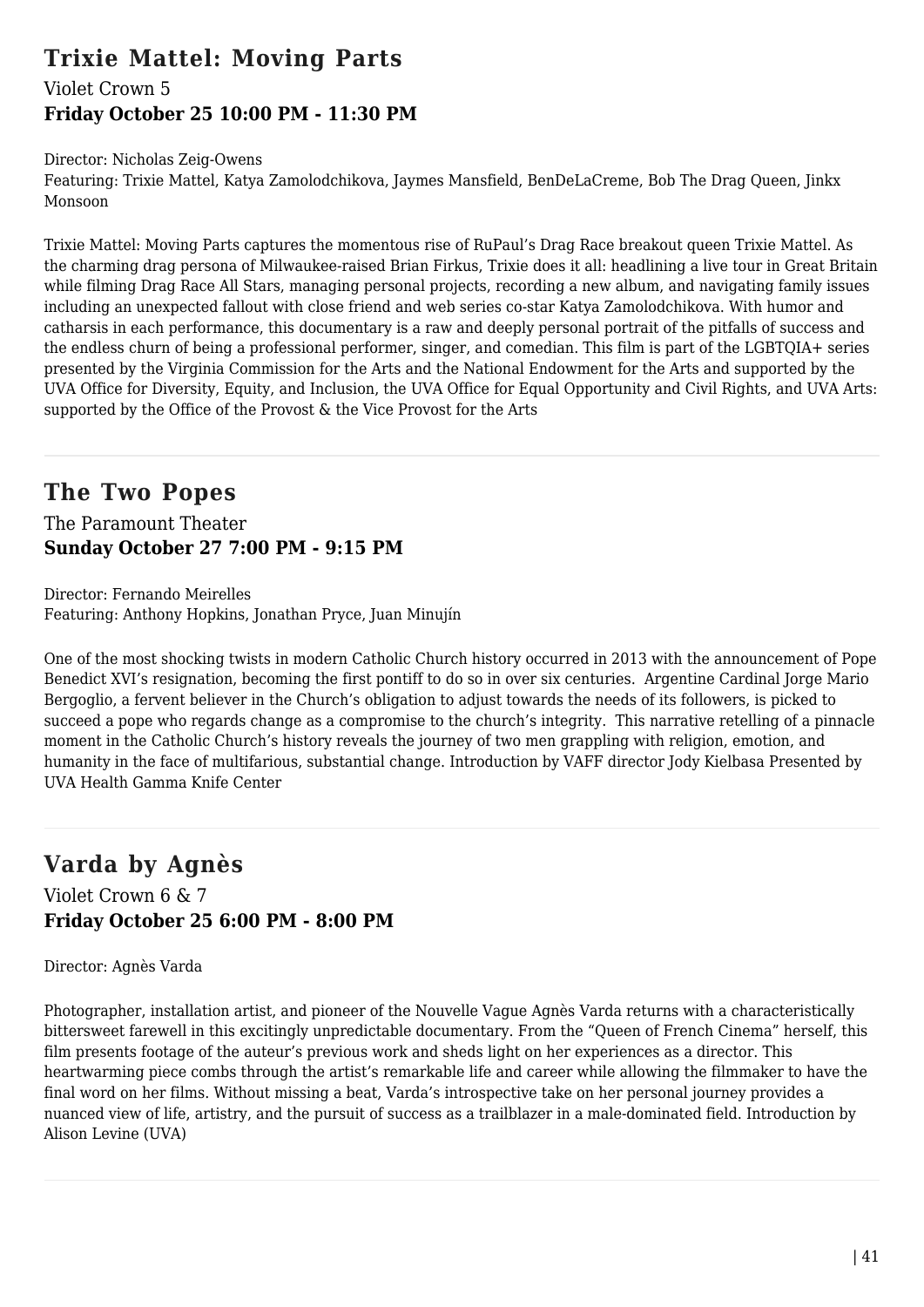## **VCUarts Cinema | The Real and the Unreal**

Violet Crown 4

### **Saturday October 26 10:30 AM - 12:30 PM**

What defines realism? How does non-realism fit in narrative cinema? The VCUarts Cinema Program aims to answer these questions with their series of student short films which capture both the real and unreal nuances of life. These films include a tarot card reader in search for her knight of cups, a dancer trying to overcome the limitations of her body, a little boy in search for his absent father, and a man overcome with a god complex. Discussion with the filmmakers

## **Waves** Culbreth Theatre **Thursday October 24 8:30 PM - 10:45 PM**

#### Director: Trey Edward Shults

Featuring: Kelvin Harrison, Jr., Lucas Hedges, Taylor Russell, Alexa Demie, with Renée Elise Goldsberry and Sterling K. Brown

Waves centers around the Williams, an upper middle class African-American family in suburban Florida, as they navigate through love, pain and togetherness in the aftermath of a tragic loss. With authentic portrayals of ordinary life and a deep exploration around finding forgiveness, this film pulsates with urgency as it captures the emotional minefield of growing up and falling in love. From acclaimed filmmaker Trey Edward Shults comes a poetically radiant and ecstatic attempt to challenge core ideas of how and why things happen in life. Through sequences propelled by color, energy, and current music, Shults' new movie is a rare sort of cinematic achievement that innovates at every turn. Introduction by Chandler Ferrebee (VAFF) Supported by Underground Shorts

## **Wax Paul Now**

See Feature Film Listing for Venue

Director: Val Bodurtha, Rebecca Shaw, Sophie Mann

Screens before the feature film Olympic Dreams Three New Yorkers will stop at nothing to get Paul Giamatti his own wax statue at Madame Tussauds.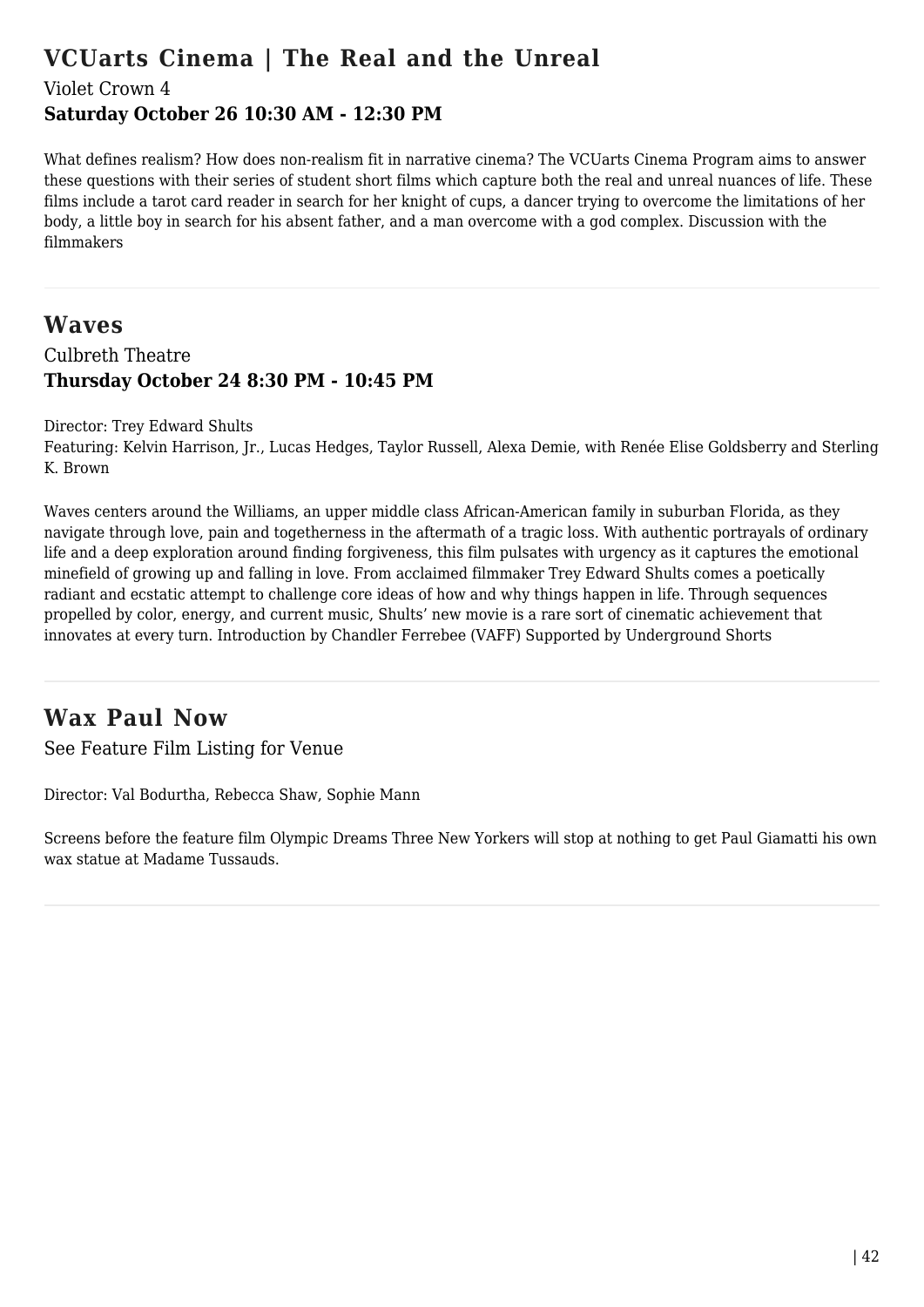# **We Are the Radical Monarchs**

#### Vinegar Hill Theatre **Thursday October 24 7:30 PM - 9:30 PM**

Director: Linda Goldstein Knowlton

Over the course of several years, director Linda Goldstein Knowlton has followed the unexpected rise of the Radical Monarchs, an Oakland-grown alternative to traditional scouting troops for young girls of color. The troop still worksto earn badges,not for sewing or selling cookies but for units on Black Lives Matter or being an LGBTQ Ally. Following the two moms, Anyavette Martinez and Marilyn Hollinquest, who founded the troop, the film captures seasons of earning badges, growing up, navigating the current political climate,and spreading the Radical Monarchs mission to other girls of color across the country. Discussion with filmmaker Linda Goldstein Knowlton, moderated by Michelle Jackson (VAFF) This film is part of the Race in America series presented by James Madison's Montpelier and supported by Bama Works Fund at the Charlottesville Area Community Foundation, the UVA Office for Equal Opportunity and Civil Rights, and the UVA Office for Diversity, Equity, and Inclusion

## **We Believe in Dinosaurs**

Vinegar Hill Theatre **Sunday October 27 10:30 AM - 12:30 PM**

Director: Monica Long Ross and Clayton Brown Featuring: David MacMillan, Dan Phelps

America houses countless viewpoints and the acceptable methods of expressing them are consistently called into question. This story arises from rural Kentucky, where all eyes are on a life-size model of Noah's Ark being built to prove the accuracy of the Bible. A creationist, a former creationist, and a pro-science activist become the main characters in an examination of the controversy encompassing evolution denial and the separation of church and state. America's relationship with science is probed and prodded in this authentic documentary. Filmed over the course of four years, Monica Long Ross and Clayton Brown maintain a commitment to presenting opinions as they are and allowing the picture to frame itself. Discussion with filmmakers Clayton Brown and Monica Long Ross, and subjects David MacMillan and Dan Phelps, moderated by Paul Jones (UVA)

## **Western Stars**

The Paramount Theater **Thursday October 24 5:30 PM - 7:30 PM**

Director: Bruce Springsteen, Thom Zimny

This music-fueled documentary offers audiences the opportunity to see Bruce Springsteen perform all 13 songs from his new critically acclaimed album Western Stars, his first studio album in five years. Director Thom Zimny, alongside Springsteen himself, captures his single performance of the album for a private audience at his farmhouse, surrounded by a thirty-person orchestra. Evoking both the mythic and rugged elements of the American West, this film weaves together archival footage and Springsteen's own narration to contextualize themes of love, loss, and the inevitable passage of time to tell the story of Western Stars. Discussion with co-director Thom Zimny, moderated by Bill Antholis (The Miller Center) Presented by The AV Company and Harvest Moon Catering Supported by Charlottesville Radio Group and The Miller Center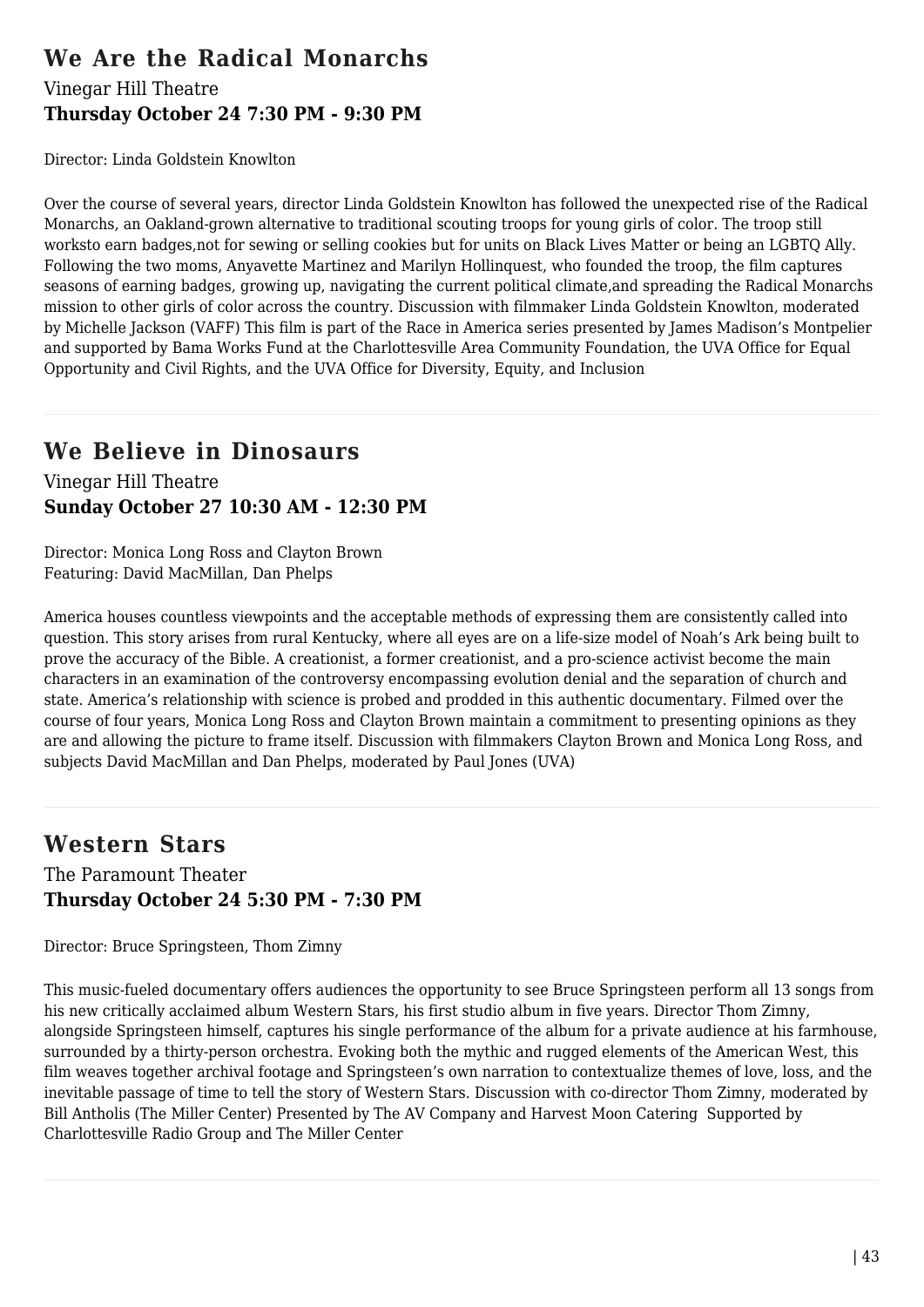## **What If Black Boys Were Butterflies?**

### See Feature Film Listing for Venue **Sunday October 27 2:30 PM - 12:00 AM**

Director: DaeQuan Collier

Screens before the feature film Always In Season While other boys can enjoy a childhood of freedoms, for many reasons, Black boyhood is a brief, complicated existence. What If Black Boys Were Butterflies, is a non-linear experimental short film displaying what Black Boyhood is and what it ultimately could be.

# **When All is Ruin Once Again**

Violet Crown 6 & 7 **Thursday October 24 8:00 PM - 9:30 PM**

#### Director: Keith Walsh

Featuring: Crusheen Straw Boys, Des Mulkere, Zacharia & Sylk Clark, Frank & Mary O'Sullivan, Ennis Brass Band, Eddie Lenihan, Cella McNamara, Angela Hanrahan, Paddy Hassett, Paddy O'Connor, Mattie & Kevin O'Brien, Tess Diviney, Gort Rose Girls, Sr. DeLourdes Fahy, Sr. Mary Brosnan, Tubber Card Players, Crusheen GAA Club, Mike Kavanagh, Kevin Cunningham, Tom & Maureen Neilan, Joe Kearney, Leonardo Gomez, Fr. Pat O'Neill

Using a subtle black-and-white visual tone, native Irishman and filmmaker Keith Walsh provides a deeply personal look into the impact of modernism on overlooked individuals. This poetic documentary explores the sentiments of rural townspeople in the west of Ireland as a new motorway ploughs through their landscape. Walsh places an emphasis on the difficulties of grappling with change while also questioning the genuineness of "progress" associated with intrusive human activity. Shot over an eight-year period, When All Is Ruin Once Again interweaves archival footage with interview footage in order to both inform and challenge one's understanding of this substantial piece of Irish history. Introduction by Andrew Rodgers (VAFF)

# **The Wild Goose Lake**

Violet Crown 6 & 7 **Friday October 25 9:00 PM - 11:00 PM**

Director: Diao Yinan Featuring: Hu Ge, Gwei Lun Mei, Liao Fan, Wan Qian, Qi Dao

Mob boss Zhou Zenong desperately tries to stay alive after he mistakenly kills a cop and a dead-or-alive bounty is put on his head. Set in densely populated Wuhan, Zenong is accompanied by Liu Aiai, a femme fatale employed by his boss who may have been sent there to help him, or to collect him for the hefty ransom. The two are hunted on the hidden shores of a lake, knowing that any moment could be their last. Filled with action-packed set-pieces and sequences, Diao delivers a dazzling take on crime drama.